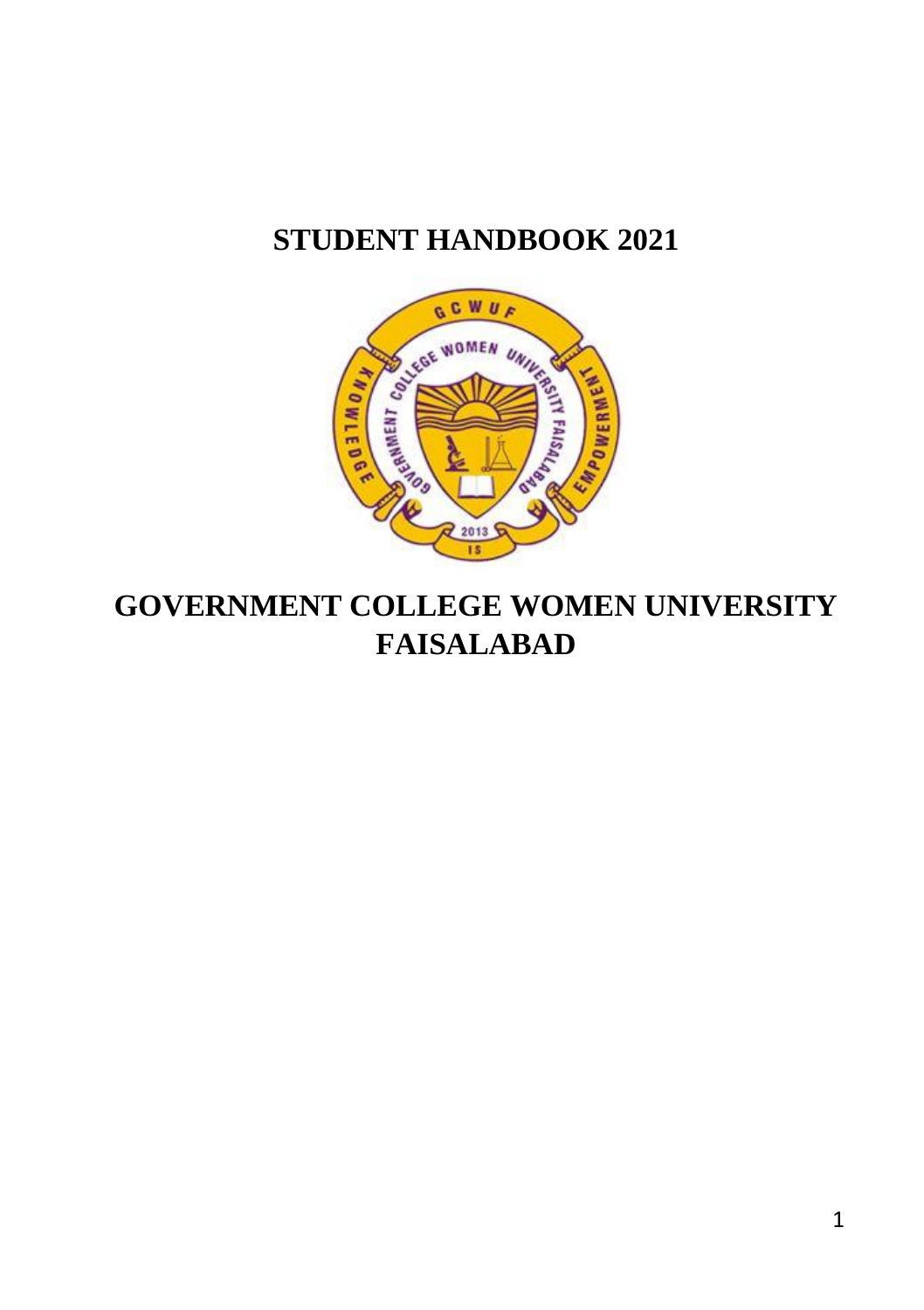# **Contents**

| 1. |       |                                           |  |
|----|-------|-------------------------------------------|--|
| 2. |       |                                           |  |
|    | 2.1.  |                                           |  |
|    | 2.2.  |                                           |  |
|    | 2.3.  |                                           |  |
|    | 2.4.  |                                           |  |
|    | 2.5.  |                                           |  |
|    | 2.6.  |                                           |  |
|    | 2.7.  |                                           |  |
|    | 2.8.  |                                           |  |
|    | 2.9.  |                                           |  |
|    | 2.10. |                                           |  |
|    |       |                                           |  |
| 3. |       | <b>ACADEMIC RULES AND REGULATIONS  10</b> |  |
|    | 3.1.  |                                           |  |
|    | 3.2.  |                                           |  |
|    | 3.3.  |                                           |  |
|    | 3.4.  |                                           |  |
|    | 3.5.  |                                           |  |
|    | 3.6.  |                                           |  |
|    | 3.7.  |                                           |  |
|    | 3.8.  |                                           |  |
|    | 3.9.  |                                           |  |
|    | 3.10. |                                           |  |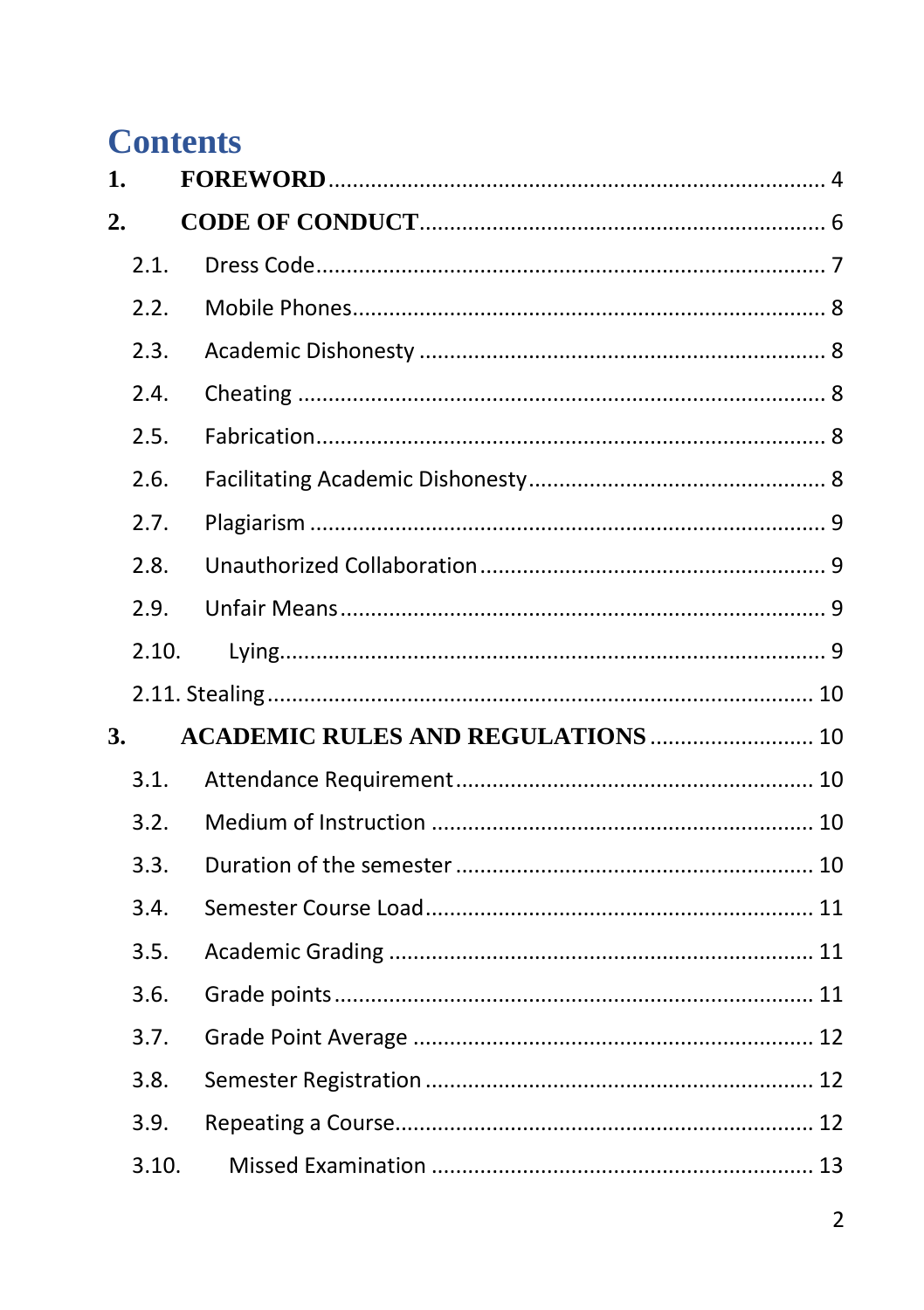| 6. |  |  |
|----|--|--|
| 7. |  |  |
| 8. |  |  |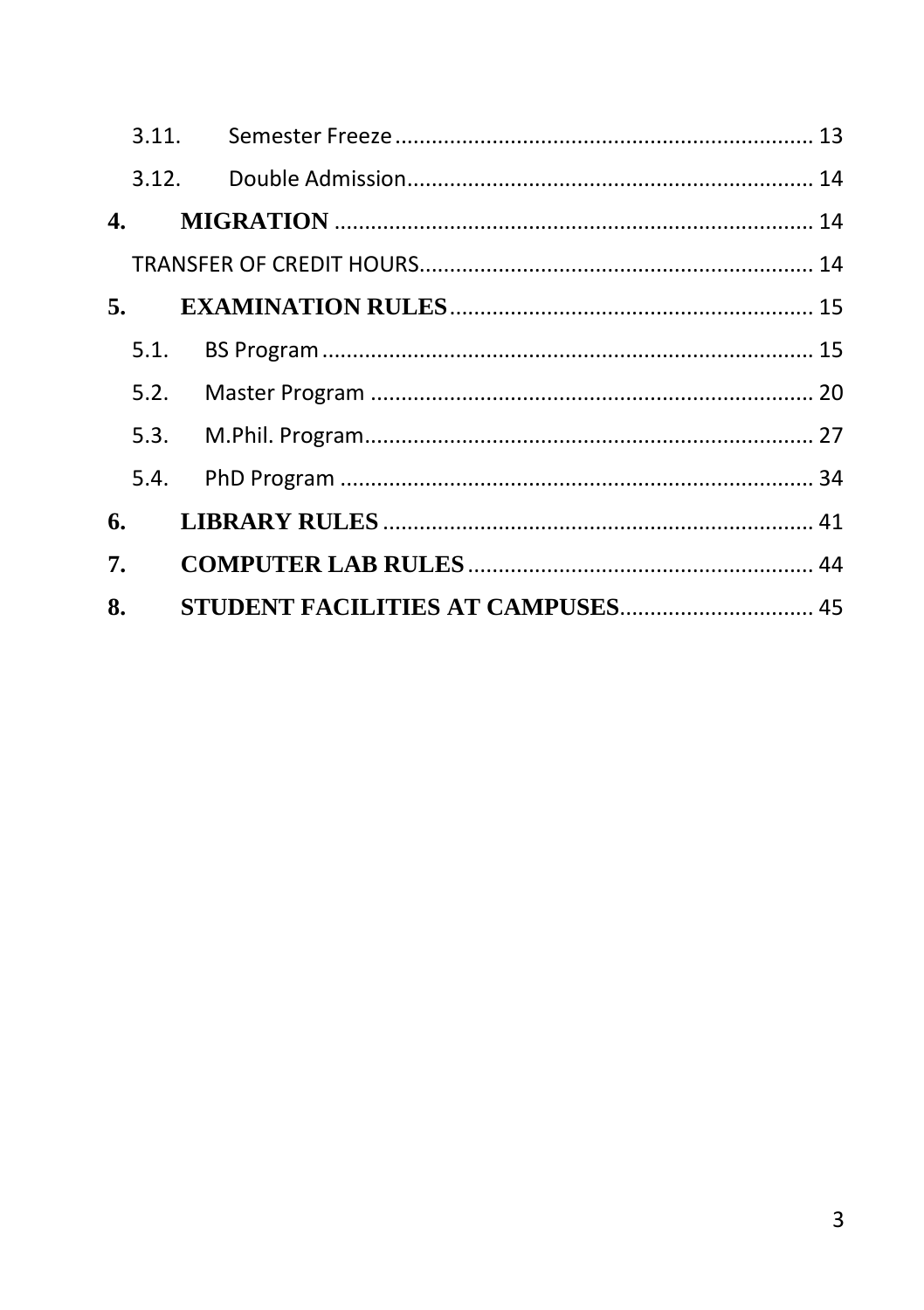# <span id="page-3-0"></span>**1. FOREWORD**

Government College Women University Faisalabad (GCWUF) provides to students an ideal environment to utilize their talents and capabilities in the best possible manner. It offers freedom, diversity, creativity and conducive environment to achieve excellence in the light of teachings of Islam and the guidelines of the Father of Nation: Quaid-Azam Muhammd Ali Jinnah.

GCWUF aims to provide education which is not an end in itself, but a means to an end. The university enables its students to be academically fulfilled, professionally fitted, and morally prepared. It aims to develop excellent leadership skills to its aspirants, for a better tomorrow. The university works to achieve this objective through professional as well as personal growth.

In addition to education, emphasis is placed on the character building of the students through different societies to improve their ethical and moral values. The students are trained state of the art technologies to get better opportunities in this competitive world to play pivotal role in the progress and prosperity of Pakistan.

Government College Women University Faisalabad (GCWUF), enacted in January 2013 is the only female university that has been empowering women folk through higher education and opening the doors to new vistas of knowledge, employability, entrepreneurship and developing leadership qualities for females. Pakistan is a developing country with more than 50% of its population being female; thus, female enrollment is our unique advantage.

The Student Hand Book includes the academic and professional rules, moral values and traditions, and social norms which GCWUF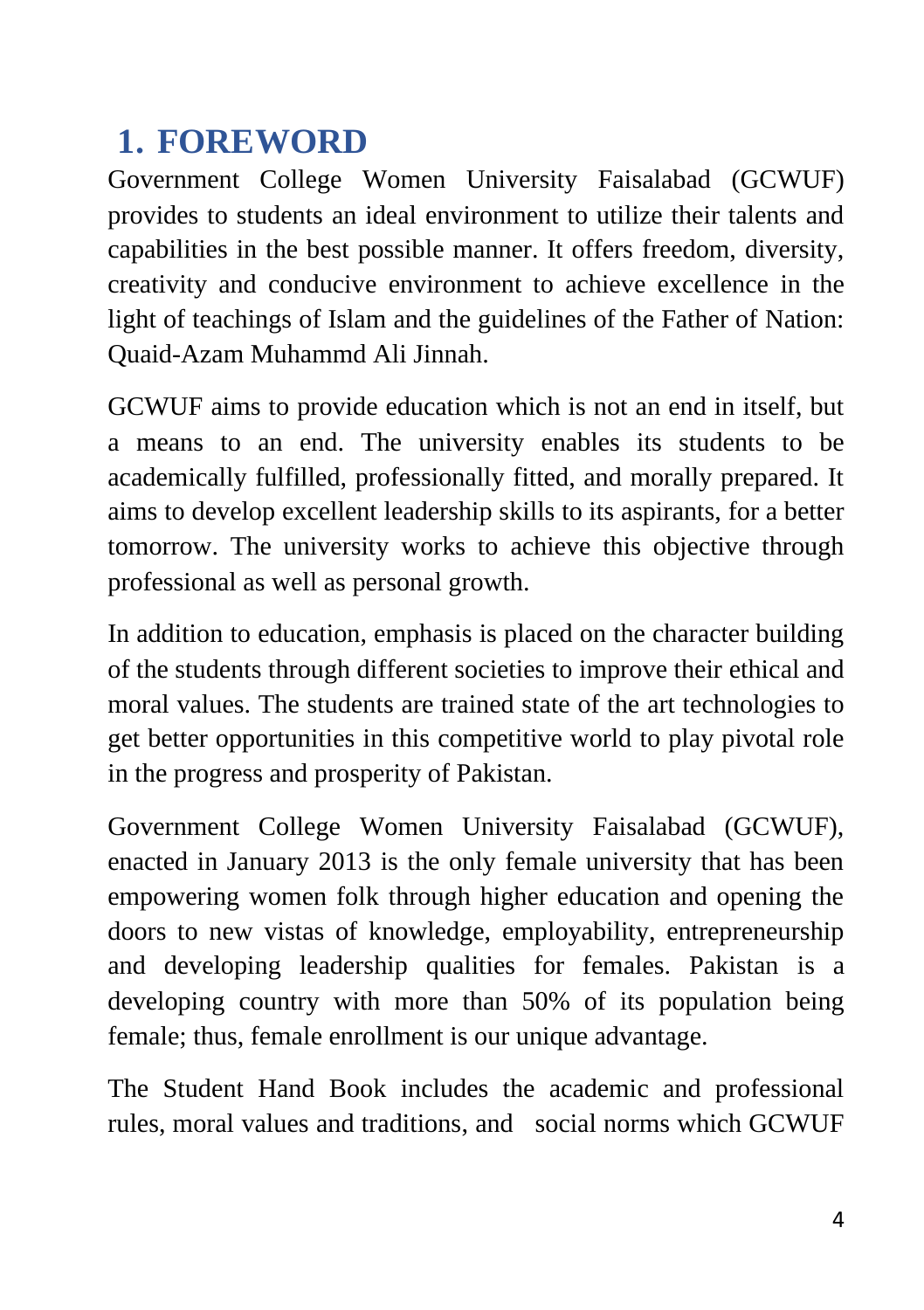cherishes and promotes. It demands its students to abide by these set of rules and regulations with utmost sincerity.

We envisage our students to make the university, the teachers, and their parents proud by their achievements. Our aim is to meet the modern academic and professional standards-especially of females. It strives to make its aspirants ready for the challenging modern life expectations.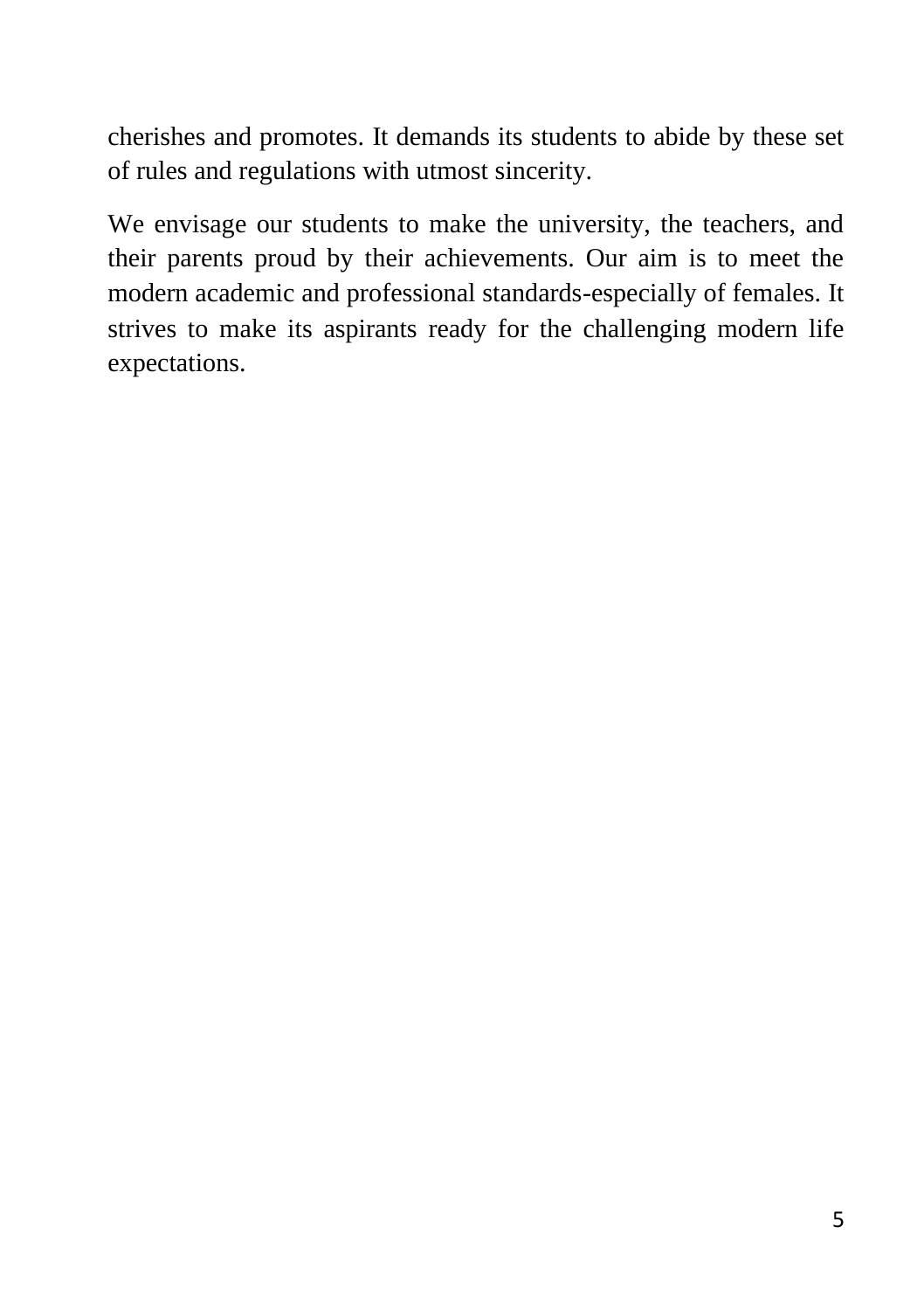# <span id="page-5-0"></span>**2. CODE OF CONDUCT**

Government College Women University Faisalabad strives to induce in its students' intellectual diversity, self-motivation, critical thinking and inquiry, research oriented approach, capacity for leadership, and community oriented, ethically guided high sense of professionalism. University aims to equip students to meet the challenges of the modern era. The University expects its students to strive towards acquisition of attributes that befit the national objectives. These attributes, in turn, should be reflected in their everyday behaviour, attitude and dress.

The Student Code of Conduct is the set of rules and regulations to maintain discipline among the students. It is intended to provide a broad guideline in identifying and discouraging behavior which conflicts with building of a strong and just community that respects and protects the diverse interests and goals of all students, the University's mission, community service, and the freedom of intellectual expression. This Code of Conduct will be en- forced in the University. GCWUF believes that regulations, guidelines and safeguards described herein are indispensable features to maintain an ideal academic environment.

In order to achieve these goals all students are directed to strictly abide by the Code of Conduct given below:

- **1.** Students should refrain from conduct that might damage the reputation of the University. They must also avoid any conduct that may lead to the disruption of any academic program /activity of the Campus.
- **2.** Students will show tolerance, understanding, and respect for the rights of others. In case of any misunderstanding with peers or University management, etc., discussions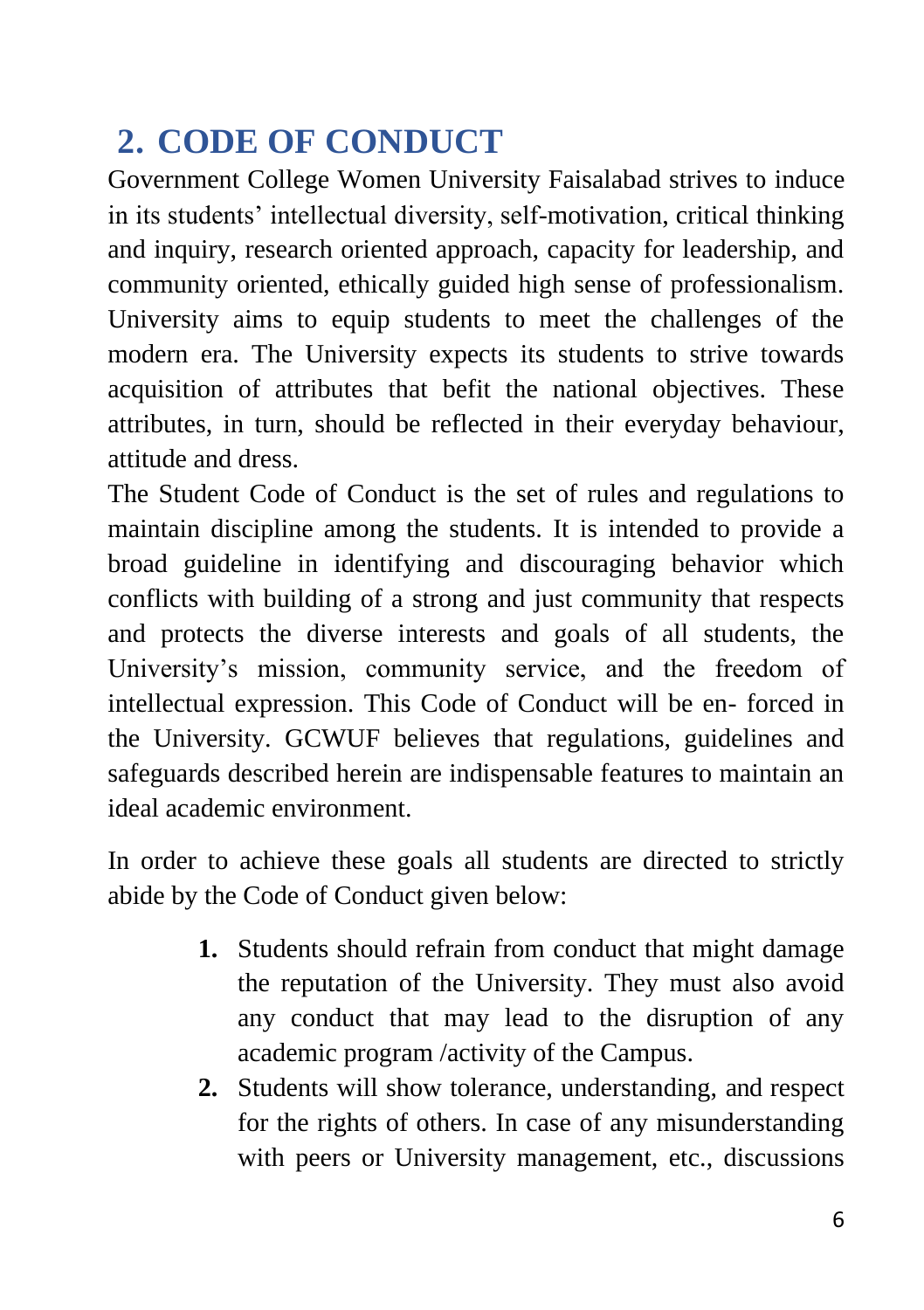and exchange of views within the framework of decency and decorum would be the desirable course to follow. Threatening behavior to fellow students, faculty, staff, or the University as an institution could cause irrevocable dismissal from the University.

- **3.** The students are advised to refrain from any damage to the University fixtures/furniture including Venetian blinds, scribbling/carving on desks, writing on walls, and misusing lab equipment, etc.
- **4.** Students are advised to switch off mobiles in classrooms, examination halls, labs and library so as not to disrupt the calm of the said places.
- **5.** Students are advised to strictly follow the code of conduct on-the-field and off-the-field while taking part in sports and other extra-curricular activities. Students are expected to exhibit exemplary behavior, especially while representing the University in an activity/competition.
- **6.** Matters of indiscipline would be referred to the Campus Discipline Committee, which is authorized to reprimand or check any indiscipline. Parents of students who disobey authority and violate the code of conduct will be called to the university. Disciplinary Committee may suggest action to be taken for breaching code of conduct by the student.

## <span id="page-6-0"></span>**2.1. Dress Code**

The students of the University are expected to dress keeping in view the local cultural values.

a. The students are not allowed to wear shorts or sleeveless shirts. The dress should not have any scripts or images, which appear to be provocative or indecent.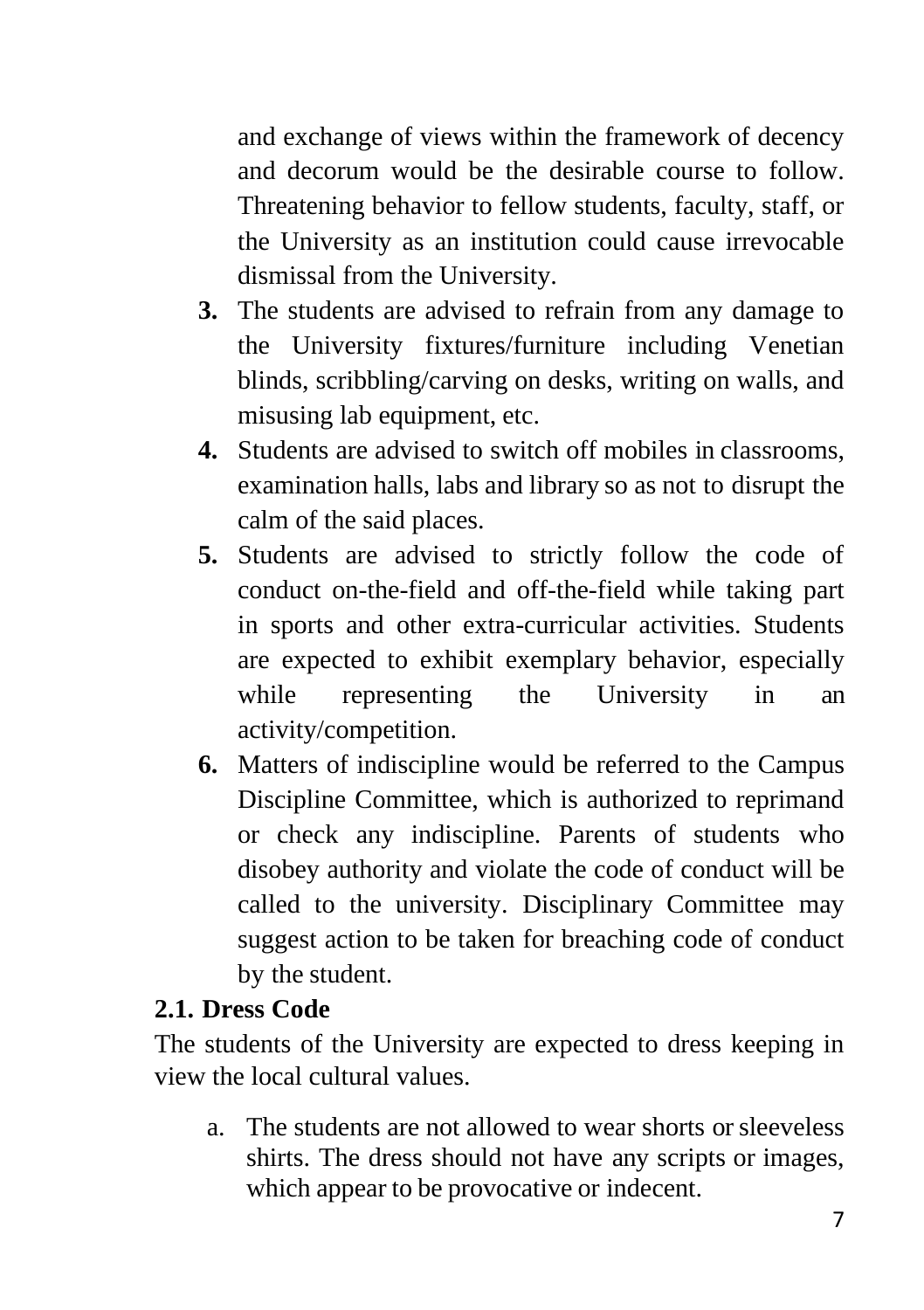- b. The students should not wear tight or see-through clothes.
- c. The students are not expected to put on heavy make- up or expensive jewelry.
- d. Clothes with photograph of any celebrity/political personality/or with unethical printed words are strictly not allowed.

## <span id="page-7-0"></span>**2.2. Mobile Phones**

Use of mobile phone in the class room is completely banned. It should be switched off during class hours. No one can bring mobile phone during exams in the examination room/hall.

## <span id="page-7-1"></span>**2.3. Academic Dishonesty**

Academic dishonesty is an act of fraud, which may include misrepresentation, deceit, falsification, or trickery of any kind that is done by the student with the purpose, intent, or expectation of influencing a grade or other academic evaluation. Academic dishonesty also includes forgery and falsification of University academic documents, intentionally attempting or damaging the academic work of others, or assisting other students in acts of dishonesty. Common examples of academically dishonest behavior include, but are not limited to the following:

### <span id="page-7-2"></span>**2.4. Cheating**

Intentionally using or attempting to use unauthorized materials, information, or study aids in any academic exercise; copying from another student's examination sheet; submitting work prepared in advance for an in-class examination; taking an examination for another person or conceiving to do so.

### <span id="page-7-3"></span>**2.5. Fabrication**

Intentional and unauthorized falsification or invention of any information or citation in an academic exercise.

## <span id="page-7-4"></span>**2.6. Facilitating Academic Dishonesty**

Intentionally or knowingly helping or attempting to help another to commit an act of academic dishonesty.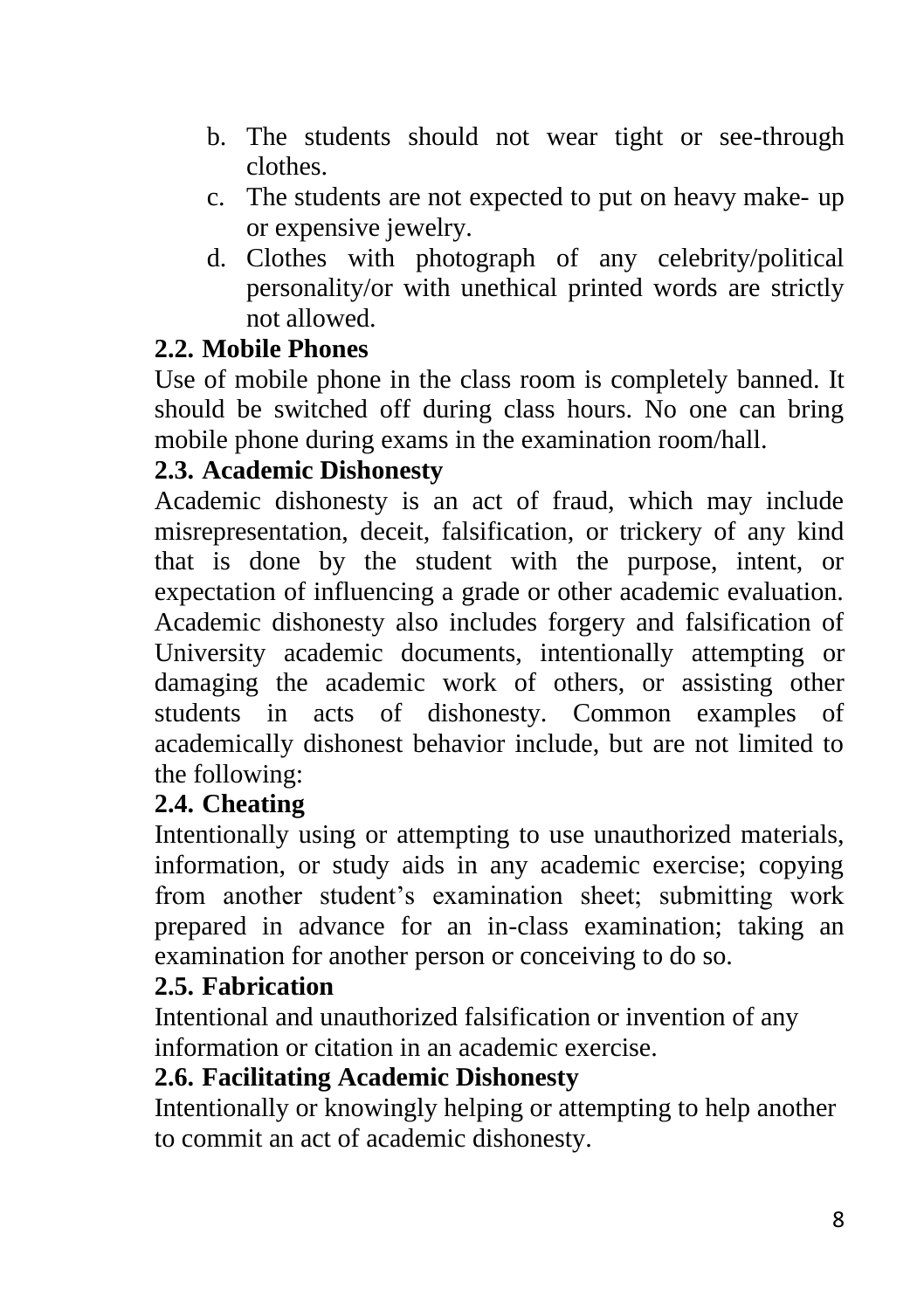## <span id="page-8-0"></span>**2.7. Plagiarism**

Intentionally or knowingly representing the words or ideas of another as one's own in any academic exercise; failure to attribute direct quotation, paraphrase, or borrowed facts or information.

## <span id="page-8-1"></span>**2.8. Unauthorized Collaboration**

Providing, either knowingly or through negligence, one's own work to assist a student in satisfying a course requirement, or representing material prepared by or with another as one's own independent work. In instances where students are permitted to work jointly to complete an assignment, instructors will offer clear guidelines about when and how to collaborate, if a student is unsure, it is the responsibility of the student to ask the instructor.

## <span id="page-8-2"></span>**2.9. Unfair Means**

Plagiarism, cheating and using other unfair means constitute unprofessional conduct. Unfair means include discussion and exchange of all such class notes and written material between the students which may subvert the learning process. Exchanging or passing information to other students over the network during lab examination is considered cheating. Any form of unfair means will be immediately reported by the teacher to the Disciplinary Committee. Severity of Penalty imposed on the student can range from a zero in the assignment/quiz/exam, a failing grade or one grade lower than what is actually obtained in the course, any additional assignment/work before completion of degree or separation from the programme.

## <span id="page-8-3"></span>**2.10. Lying**

Willful and knowledgeable telling of an untruth, as well as any form of deceit, attempted deceit, or fraud in an oral or written statement relating to academic work is punishable. This includes but is not limited to:

- Lying to administration and faculty members.
- Falsifying any university document by mutilation, addition, or deletion.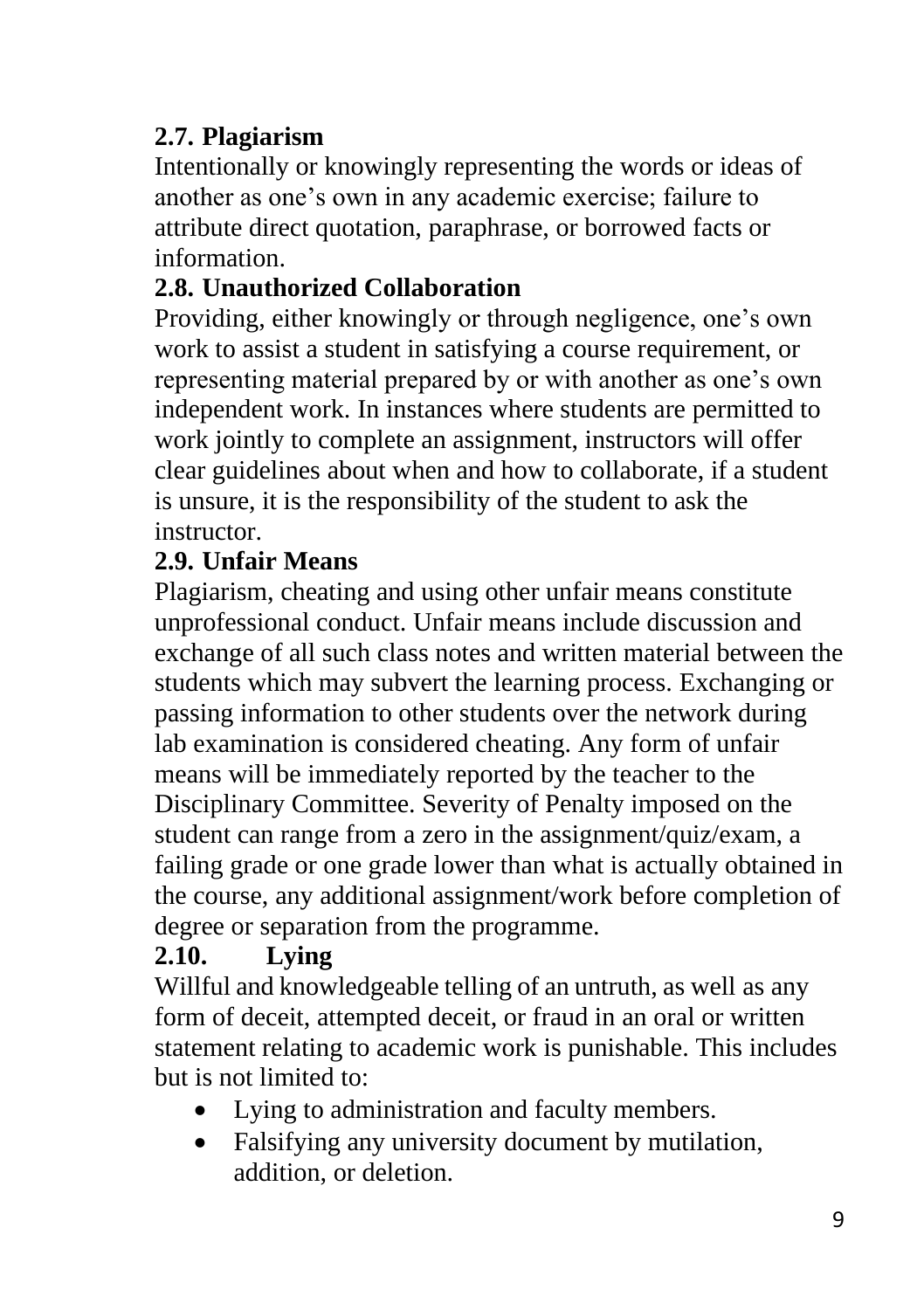• Lying to Discipline Committee members and advisors during investigation and hearing. This may constitute a second charge, with the committee members who acted as judges during that specific hearing acting as accusers.

### <span id="page-9-0"></span>**2.11. Stealing**

Taking or appropriating without the permission to do so, and with the intent to keep or to wrongfully use the property belonging to any member of the campus or any property located on the university campus is regarded as stealing. This includes but is not limited to misuse of university computer and other lab resources.

The university will not tolerate any violation of these norms. Any student faced with such situation should contact the Campus Harassment Committee about it without any inhibition, reluctance or fear.

# <span id="page-9-2"></span><span id="page-9-1"></span>**3. ACADEMIC RULES AND REGULATIONS**

### **3.1. Attendance Requirement**

The minimum percentage of attendance required for the students of all degree programs to appear in the final examinations is 75%. Absence of a maximum 25% of the total lectures may be condoned for genuine reasons, such as illness. Shortage of lectures will render a student ineligible to appear in the final examination of the concerned course.

### <span id="page-9-3"></span>**3.2. Medium of Instruction**

The medium of instruction and examination shall be English (except faculty of Islamic and Oriental Learning, which will be Urdu or their relevant subject languages).

#### <span id="page-9-4"></span>**3.3. Duration of the semester**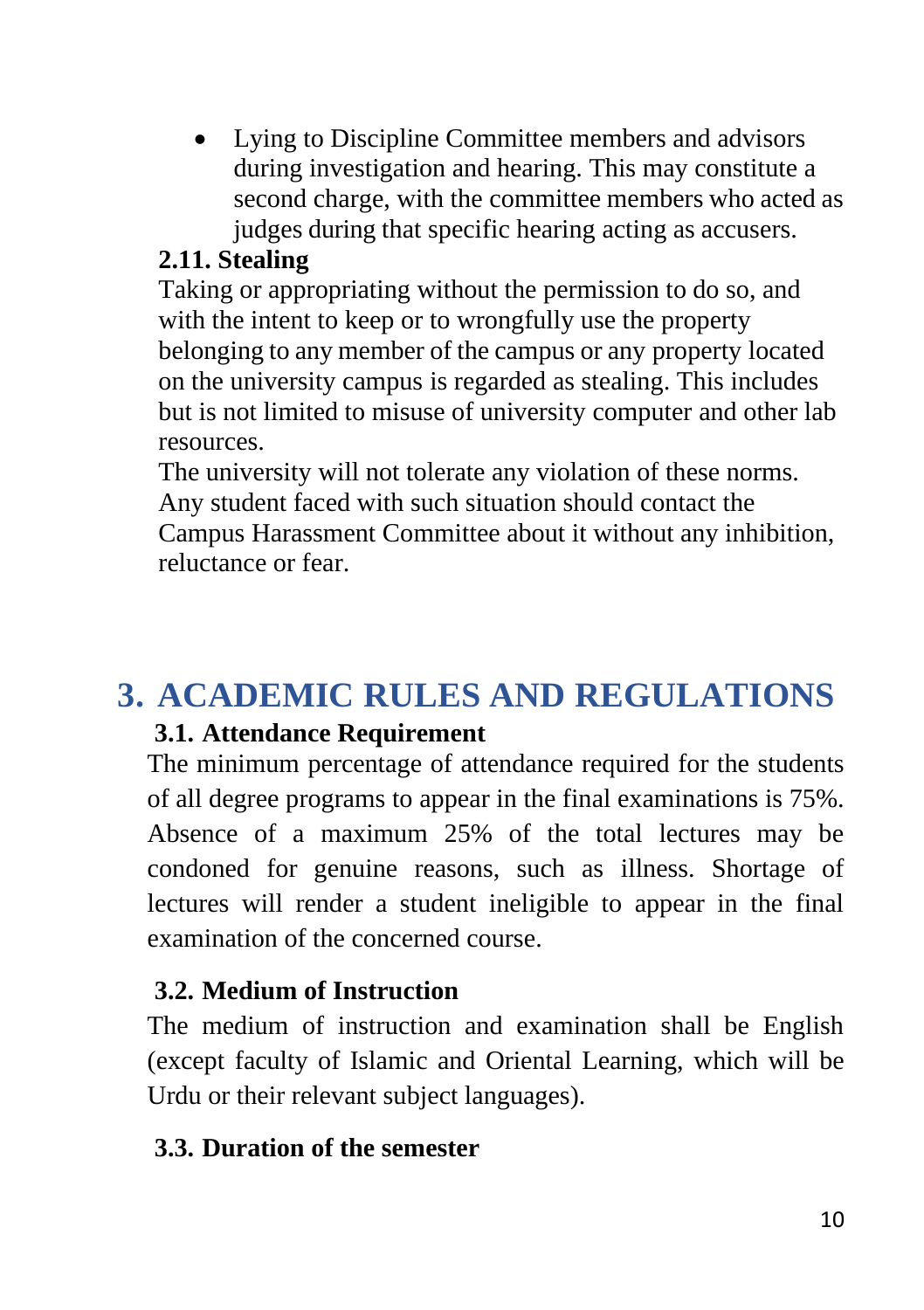There shall be 2 semesters (Fall and Spring) of 18 weeks each in an academic year, 16 weeks shall be actual teaching time; the rest may be utilized for enrollment, conduct of examinations and declaration of results, etc.).

### <span id="page-10-0"></span>**3.4. Semester Course Load**

Each course is assigned credit hours. For theory courses 1 credit hour means 1 hour of lecturing per week.

## <span id="page-10-1"></span>**3.5. Academic Grading**

The performance of students is assessed during the semester through midterm exams, assignments, quizzes, case studies or any other method considered appropriate by the course instructor and the university. A course outline describing the course content and grading criteria is shared with the students at the start of a course.

## <span id="page-10-2"></span>**3.6. Grade points**

CGPA of 2.5 out of 4.0 is required to qualify for the award of degree. If a student fails to obtain CGPA of 1.75 at the end of each academic year (after three consecutive Fall, Spring and Summer Semesters), her admission shall stand cancelled. However the student may seek fresh admission.

Student is allowed to improve her D grades in any course of previous semesters during her course of study but only once. A student, who obtains CGPA of 1.75 or more but less than 2.50 upon the completion of entire approved course work may be allowed to repeat once the courses of the previous semesters in which the students had obtained the lowest grades in order to improve the CGPA so as to obtain the mini- mum of 2.50, failing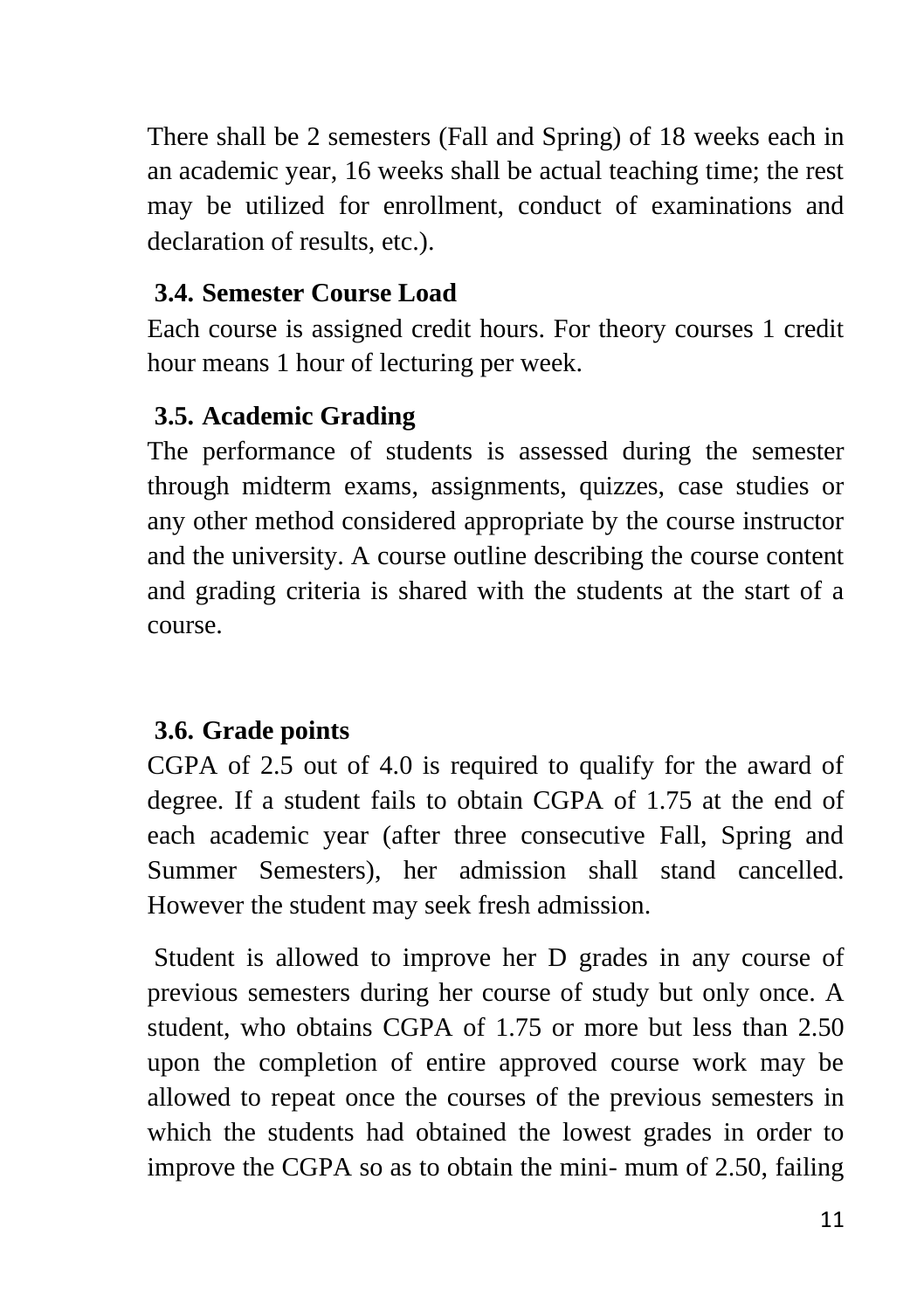which the students shall cease to be on the rolls. A student is allowed to improve only those number of D grades required to get 2.50 CGPA for obtaining her degree, failing which the students shall cease to be on the rolls provided that she has availed the maximum permissible repetitions.

## <span id="page-11-0"></span>**3.7. Grade Point Average**

The Grade Point Average (GPA) provides a continuous scale for grades earned. Two types of averages are computed for the grades obtained by a student, the Semester Grade Point Average (SGPA) and the Cumulative Grade Point Average (CGPA). SGPA gives the GPA of courses completed in a semester, whereas CGPA gives the GPA of all courses completed so far by a student.

## <span id="page-11-1"></span>**3.8. Semester Registration**

Students are directed to enroll themselves in Fall and Spring Semesters and to pay current semester fees. A candidate admitted to the course shall enroll for each semester, as long as she has not completed all the requirements for the degree, subject to the maximum admissible limit of semesters. An application for enrollment on the prescribed Course Registration Form (UG-1) accompanied by proof of fee paid (bank receipt) shall be presented to the office of the Directorate of Advanced Studies on the day(s) notified for enrollment.

## <span id="page-11-2"></span>**3.9. Repeating a Course**

Student have to appear separately in Midterm, Final Term and Practical Examination in each course. If a student fails to appear in anyone of the above mentioned examinations, then she will be considered fail in that course

If a student fails to obtain CGPA of 1.75 at the end of each academic year (after three consecutive Fall, Spring and Summer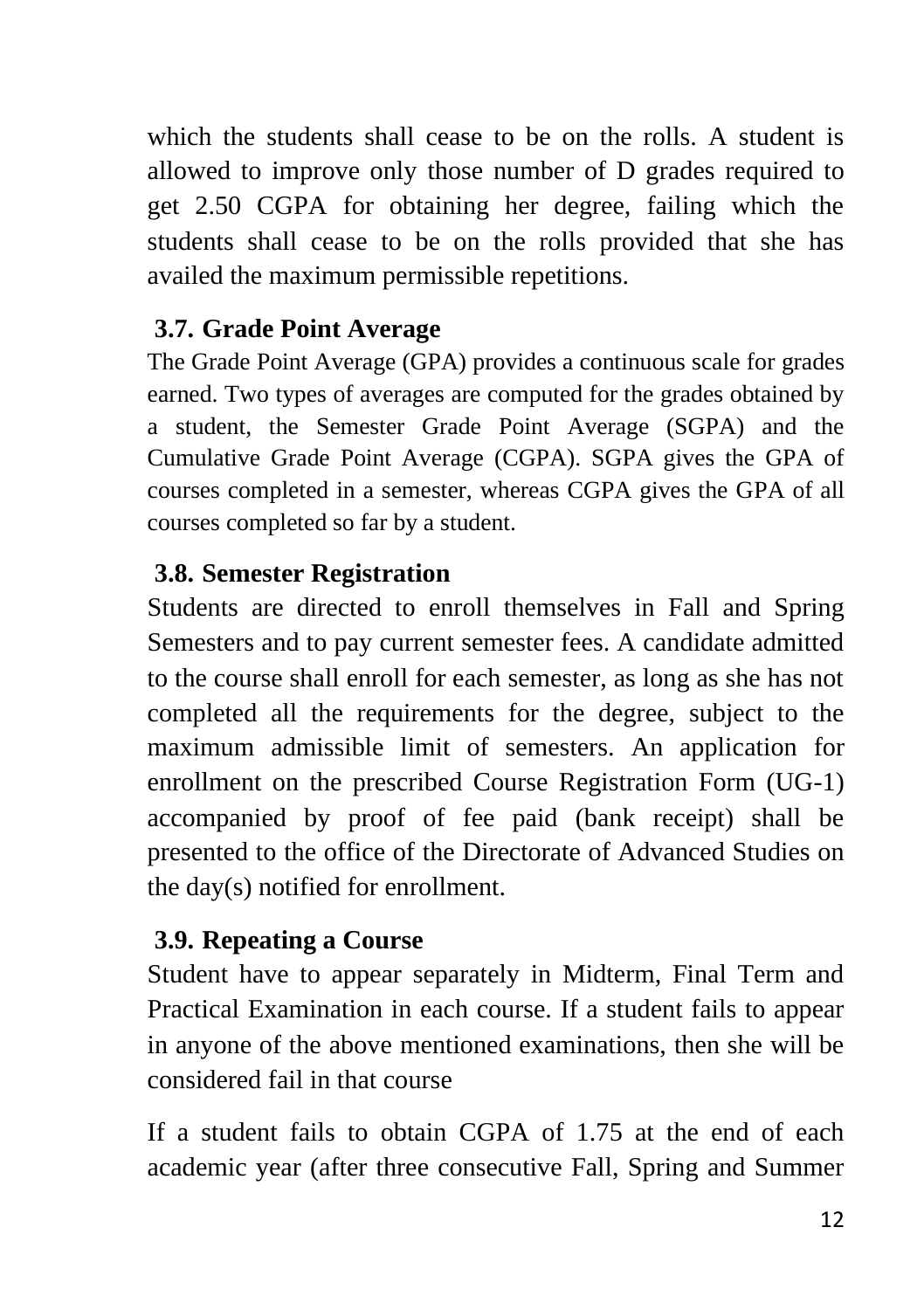Semesters) her admission shall stand cancelled. However the student may seek fresh admission.

Student is allowed to improve her D grades in any course of previous semesters during her course of study but only once. A student, who obtains CGPA of 1.75 or more but less than 2.50 upon the completion of entire approved course work may be allowed to repeat once the courses of the previous semesters in which the students had obtained the lowest grades in order to improve the CGPA so as to obtain the mini- mum of 2.50, failing which the students shall cease to be on the rolls. A student is allowed to improve only those number of D grades required to get 2.50 CGPA for obtaining her degree, failing which the students shall cease to be on the rolls provided that she has availed the maximum permissible repetitions.

## <span id="page-12-0"></span>**3.10. Missed Examination**

If a student misses a quiz, assignment or any other examination, She will be rewarded zero marks which will eventually lead her to failure in that semester.

## <span id="page-12-1"></span>**3.11. Semester Freeze**

A student may discontinue enrolled semester before appearing in the final examination with the permission of the Vice Chancellor obtained through the Registrar on the recommendation of the Dean/Coordinator/Director / Principal because of sickness duly certified by the University Medical Officer or due to any circumstances beyond her control. The facility of discontinuation can be availed only once during the whole degree program. A student so permitted to discontinue is required to resume her studies from next semester on the recommendation of Chairperson/In charge/ Director/ Principal/ Dean/Coordinator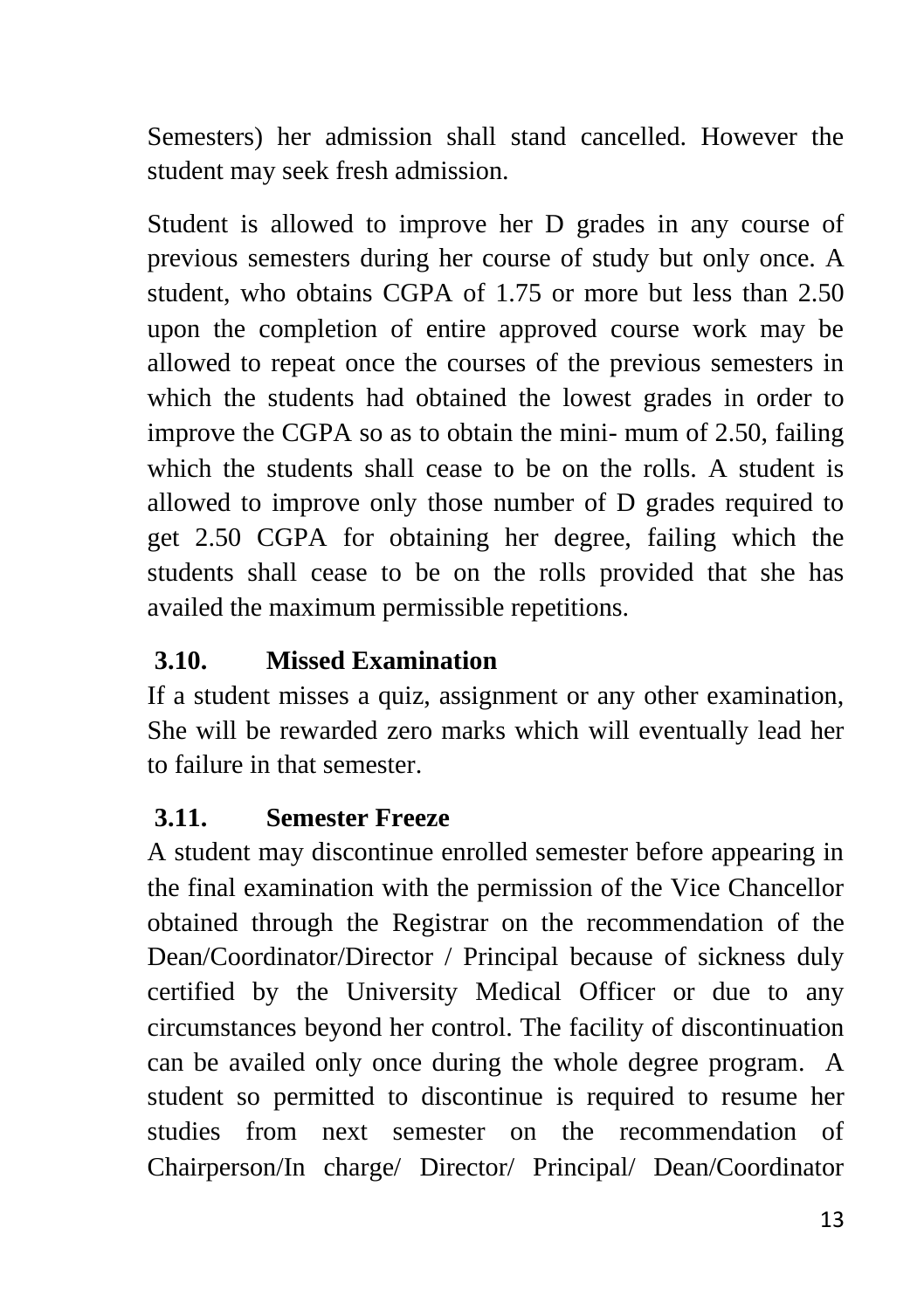concerned and notified by the Director Advanced Studies. A Candidate shall not ordinarily be allowed to discontinue studies during the first semester. During the semester freeze, bonafide status of the student shall remain suspended. She will not be entitled to avail any privilege as that of a regular student.

## <span id="page-13-0"></span>**3.12. Double Admission**

Enrollment in more than one degree program is not allowed.

# <span id="page-13-1"></span>**4. MIGRATION**

There will be no local migration within city. Moreover, migration from private institution to Government institution is also not allowed.

- A student can apply for migration if she meets the open merit with following conditions:
- The student's marks should not be less than university's open merit of the particular major.
- The academic certification of the student will be examined by the Migration Committee.
- Migration will be notified by registrar office after the recommendation of the academic department and Migration Committee.
- The NOC and character certificate from the respective universities/ colleges have to be provided by the student.

## <span id="page-13-2"></span>**TRANSFER OF CREDIT HOURS**

- a. Credits are transferred on course to course basis i.e. a person taking course A at University X is allowed to transfer her credits to University Y provided that course A is equivalent to course B taught at the Y University.
- b. The percentage of the students in the courses which were passed from the parent University (s) may be considered the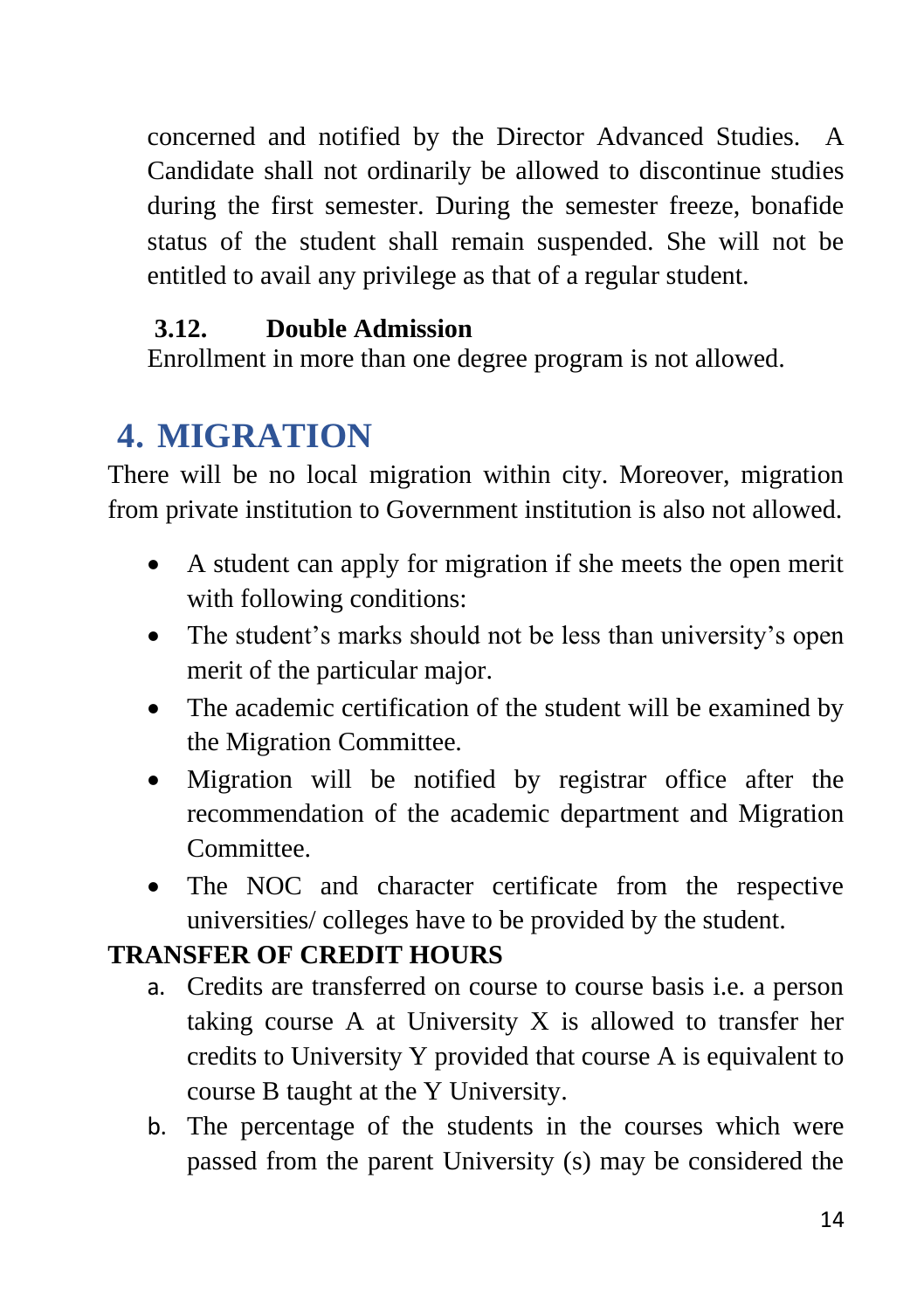minimum percentage of this University in the GPA/CGPA i.e. A grade=80%, B grade =65% and C grade =  $50\%$ (irrespective of her percentage acquired at parent University (s) while granting migration) and this practice should be continued in future migration cases.

c. No credit hour of a course will be transferred if the grade is less than C for undergraduate and B for graduate level.

d. HEIs are at liberty to enroll students (if they fulfill their criteria) for any semester or for any single class and issue the students a transcript for the courses completed.

e. Credit hours may only be transferred between Chartered HEIS.

f. Migration shall be allowed after successful completion of one academic year, having CGPA 3.00 out of 4.00 from Public Sector Universities.

g. Migration is allowed only up to 50% credit hours of the Program.

# <span id="page-14-1"></span><span id="page-14-0"></span>**5. EXAMINATION RULES**

## **5.1. BS Program**

- **1.** Examination Fee: University examination fee shall be charged at the time of enrollment of each semester.
- **2.** Tests and Examinations:
	- a) There shall be two examinations 'mid and final' in each semester. In addition to these examinations the teacher shall give home assignments and quizzes etc. to the students. The mode of these examinations will be left to the teacher, who will be solely responsible for the conduct of examination as well as evaluation in her course. The grade awarded in the course by the teacher shall be final
	- b) Only those students, who have at least 75% attendance in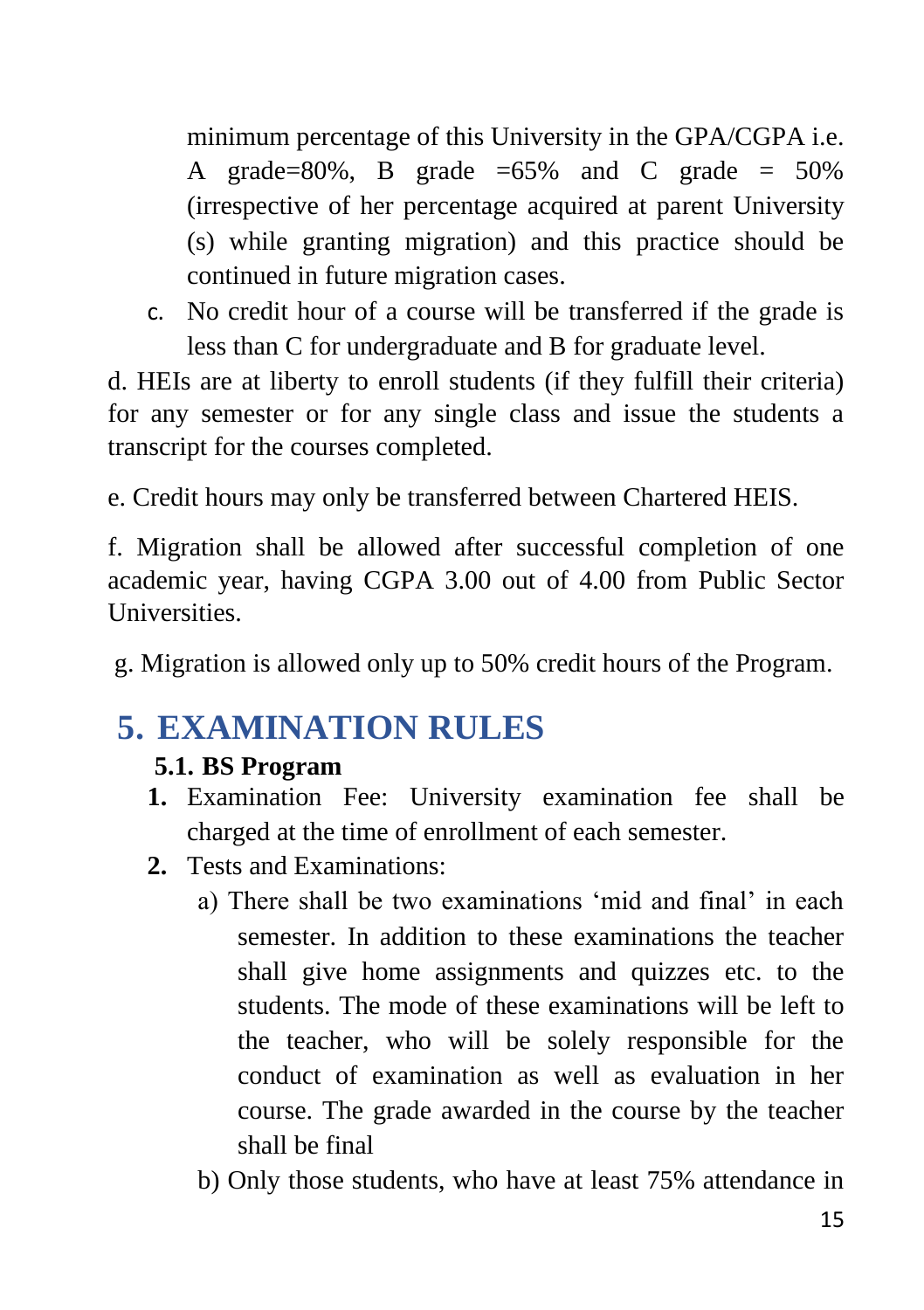theory and practical classes (where applicable) separately in each course, shall be eligible to appear in the final examination.

c) A teacher shall report to the Dean/Coordinator/Director/Principal concerned through the Chairperson of the respective Department the names of students who are absent from the lectures/ practicals (where applicable) continuously for seven days to enable the office of the Dean/Coordinator to strike off names of such students. The student may be readmitted under the university rules or may be refused admission if the reasons provided for readmission are not convincing.

Final examination: The final examination for a semester shall be held on a schedule notified by the teacher in advance.

- **3.** The answer scripts of each examination shall be discussed with the students.
	- a) The mid-semester examination shall be held during 9th week of the semester which shall carry 30 percent of the total allocated marks for the course. This examination shall be conducted by the teacher concerned who shall proceed according to the University rules.
	- b) For the purpose of evaluation, one credit will carry 20 marks e.g. a four credits course will carry 80 marks. These marks will be divided in accordance with the credits assigned to theory and practical (where applicable) for each course.
	- c) The following weightage shall be given to the examinations, home assignments, etc.
	- d) Student have to appear separately in Midterm, Final Term and Practical Examination in each course. If a student fails to appear in anyone of the above mentioned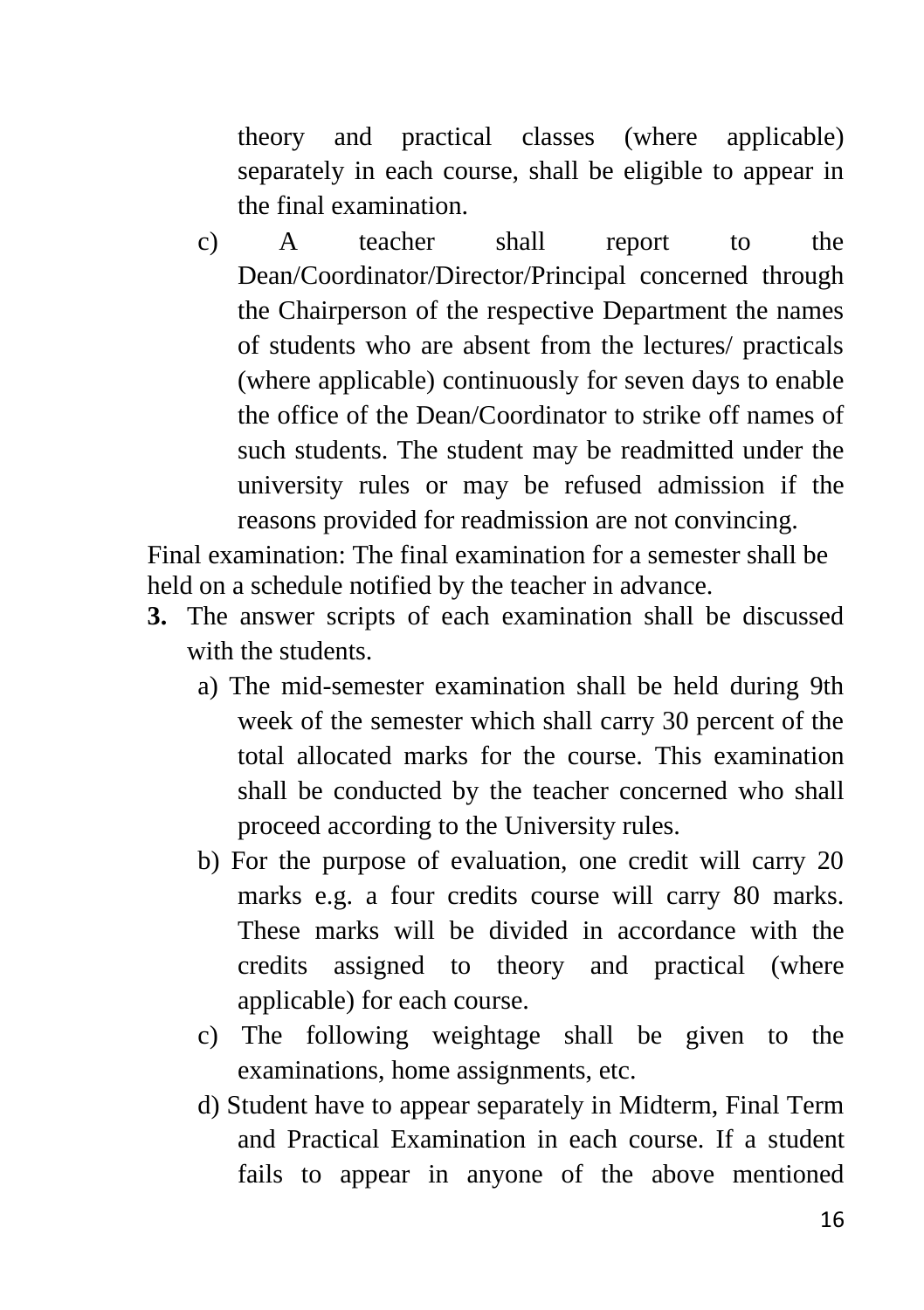examinations, then she will be considered fail in that course.

- **(a) Mid-semester examination 30%**
- **(b) Home assignments / quizzes, presentations etc. 20%**
- **(c) Final examination 50%**

#### **Total: 100%**

(Fraction in total marks of a course will be rounded to the nearest to one decimal point)

- **4.** To qualify a course, it is essential to pass separately in the theory and practical (where applicable) examinations with aggregation to be at least 40 percent.
- **5.** The teacher shall send the final award list along with answer scripts of mid, final and practical (where applicable) of the course to the office of the Controller of Examinations within 10 days after the end of a semester. The Dean/Coordinator may condone the delay in result submission. A soft copy of the award list should also be sent to the office of the Director/Principal/ Chairperson and the Dean/Coordinator concerned.
- **6.** On receipt of the award lists, the Controller of Examinations shall notify the results and send copies to the office of the Dean/Coordinator, Director/Principal and the Chairperson/ Incharge of the concerned Department.

## **7. GRADE POINT AVERAGE:**

Grade point and equivalence between letter grading and numerical grading shall be as follows:

| Grade | Value | <b>Marks</b> | <b>Remarks</b> |
|-------|-------|--------------|----------------|
|       |       | -100         | Excellent      |
|       |       | 165-79.99    | Good           |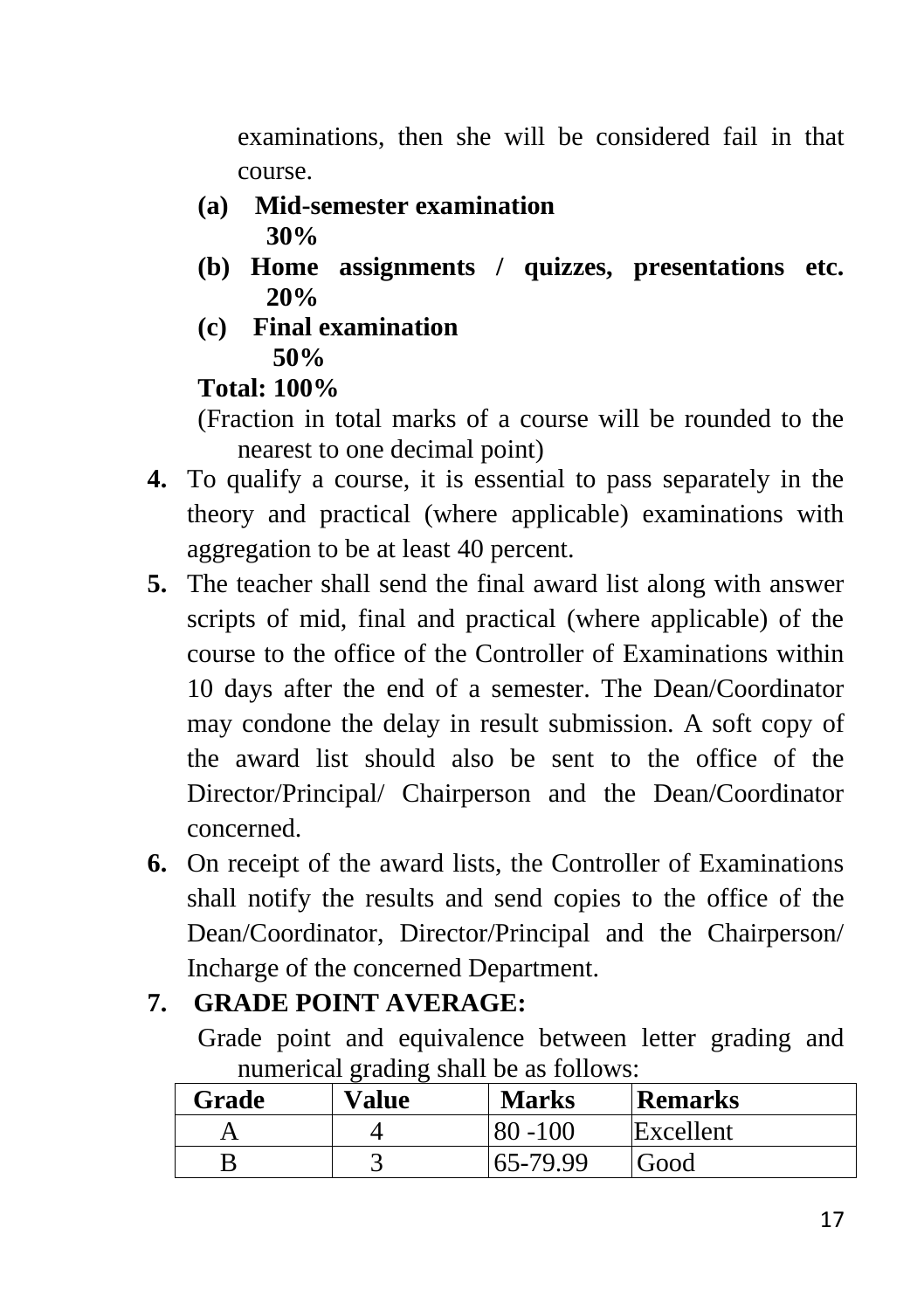|  | 50-64.99       | Satisfactory |
|--|----------------|--------------|
|  | 40-49.99       | Poor         |
|  | Below 40% Fail |              |

- **8.** If a student fails to obtain CGPA of 1.75 at the end of each academic year (after three consecutive Fall, Spring and Summer Semesters) her admission shall stand cancelled. However the student may seek fresh admission.
- **9.** Student is allowed to improve her D grades in any course of previous semesters during her course of study but only once.
- **10.** A student, who obtains CGPA of 1.75 or more but less than 2.50 upon the completion of entire approved course work may be allowed to repeat once the courses of the previous semesters in which the students had obtained the lowest grades in order to improve the CGPA so as to obtain the minimum of 2.50, failing which the students shall cease to be on the rolls. A student is allowed to improve only those number of D grades required to get 2.50 CGPA for obtaining her degree, failing which the students shall cease to be on the rolls provided that she has availed the maximum permissible repetitions.

CGPA of 2.5 out of 4.0 is required to qualify for the award of degree.

## **THESIS / RESEARCH PROJECT/ INTERNSHIP:**

- **1.** A student can opt for thesis/research project /internship (6 credit hours) in lieu of two optional courses of 3 credit hours each or whatever decided by Board of Studies of respective department.
- **2.** The Minimum Criteria for a BS student to opt for a research and thesis should be CGPA not less than 3.80 after 6th Semester.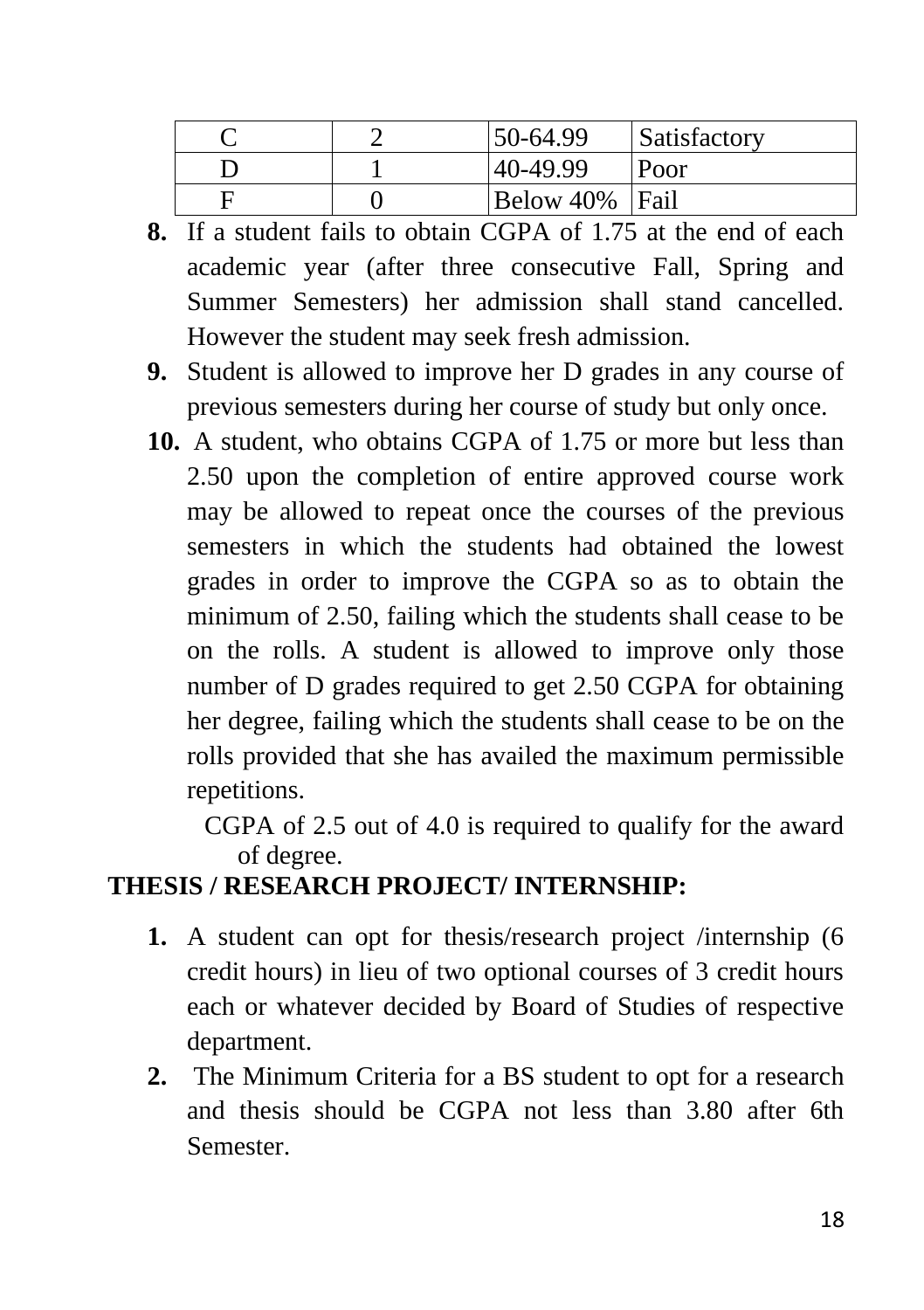- **3.** A student shall be required to submit a thesis/project research report and present it in a seminar /viva for evaluation conducted by an external examiner or committee of department examiners. The student has to clear all the courses before appearing in the final seminar/viva of research project/thesis.
- **4.** There shall be 120 marks corresponding to 6 credit hours (equivalent to 2 optional courses, equivalent to minimum 6 credit hours).
- **5.** The supervisor through the respective Chairperson shall send the award list of thesis/paper/internship report in sealed envelope to the office of the Controller of Examinations. The Controller of Examinations shall notify the final result of the student.
- **6.** Original plagiarism report along with the Certificate from Supervisor and Declaration by the student must be submitted while submitting the thesis to the Director of Advanced Studies. The Director of Advanced Studies shall notify the dates for the semifinal and Final phases of thesis submission.
- **7.** The thesis evaluation should be completed within one month from the date of submission of thesis to the Controller of Examinations. The Controller of the Examinations shall get the approval of two external examiners (one an alternative in case of regret of the examiner) from the Vice Chancellor and the thesis shall be dispatched to that examiner.
- **8.** Supervisor, after consultation with the external examiner shall write to the Controller Examination notifying the date, time and venue of thesis evaluation.
- **9.** The colour of hard bound cover of BS Program should be black with title superimposed in golden.

## **General:**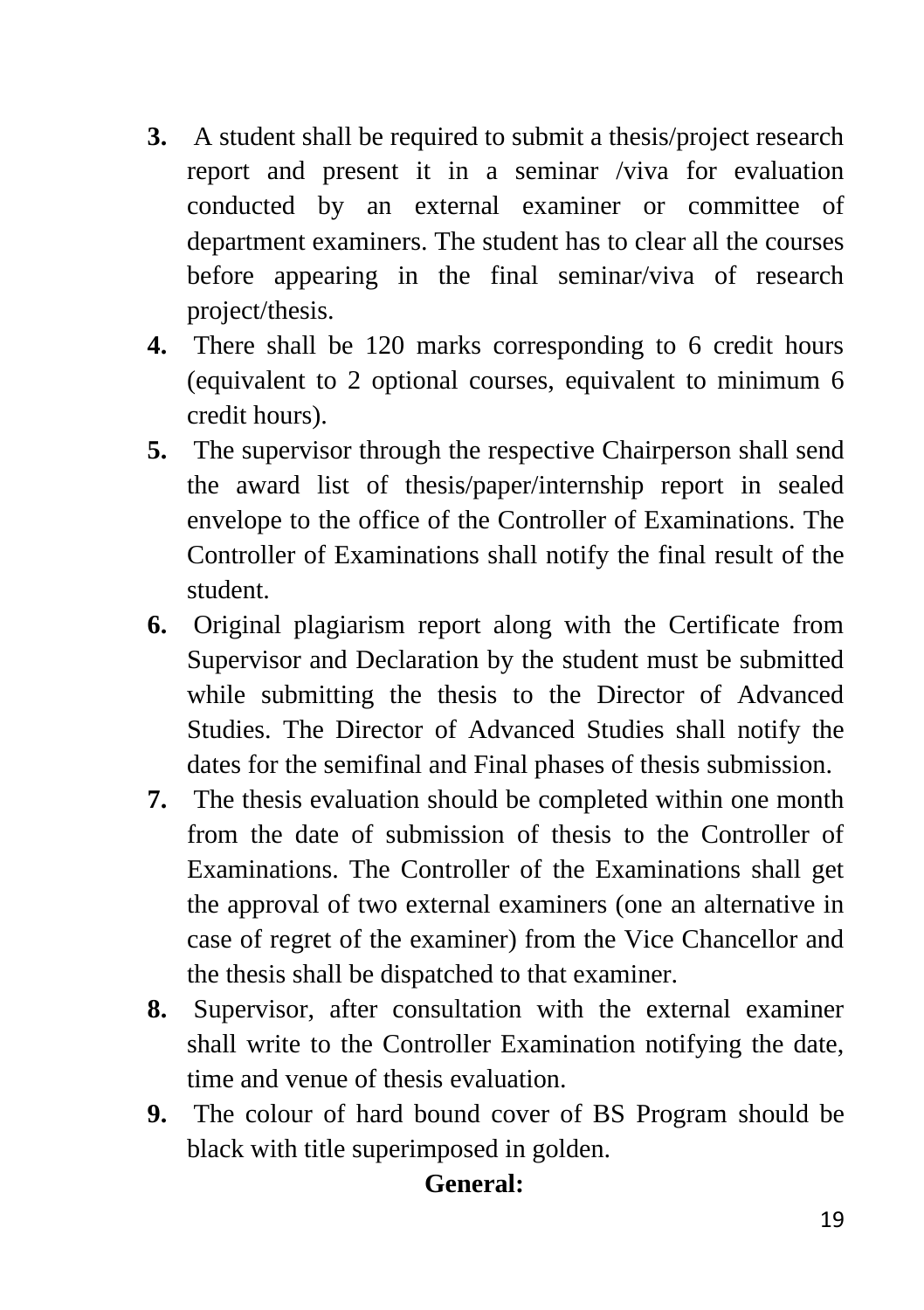- 1. The student who will enroll beyond her minimum limit of the semesters will be have to pay an additional tuition fee of 50% and for rest of the additional semesters will have to pay 100%, additional tuition fee over and above the regular fee.
- 2. After submission of the thesis, the students will not be allowed to reside in the University hostels.
- 3. Office of the Dean/Coordinator will maintain student record for 3 years after the declaration of final result. After that period, the record may be disposed off with the permission of the Vice Chancellor.
- 4. Office of the Controller of Examinations shall keep scripts of student's examinations for whole session (4 years).
- 5. The minimum number of students to start a class is 15. However, the Competent Authority may grant approval to start a class which is not fulfilling the above-mentioned number in special cases during regular and summer semesters. The policy is not applicable for the fail/re-sit students improving the lower grades.

### <span id="page-19-0"></span>**5.2. Master Program**

1. Examination Fee: University examination fee shall be charged at the time of enrollment of each semester.

### 2. **Tests and Examinations:**

**a)** There shall be two examinations 'Mid and Final' in each semester. In addition to these examinations the teacher shall give home assignments and quizzes etc. to the students. The form of these examinations will be left to the teacher who will be solely responsible for the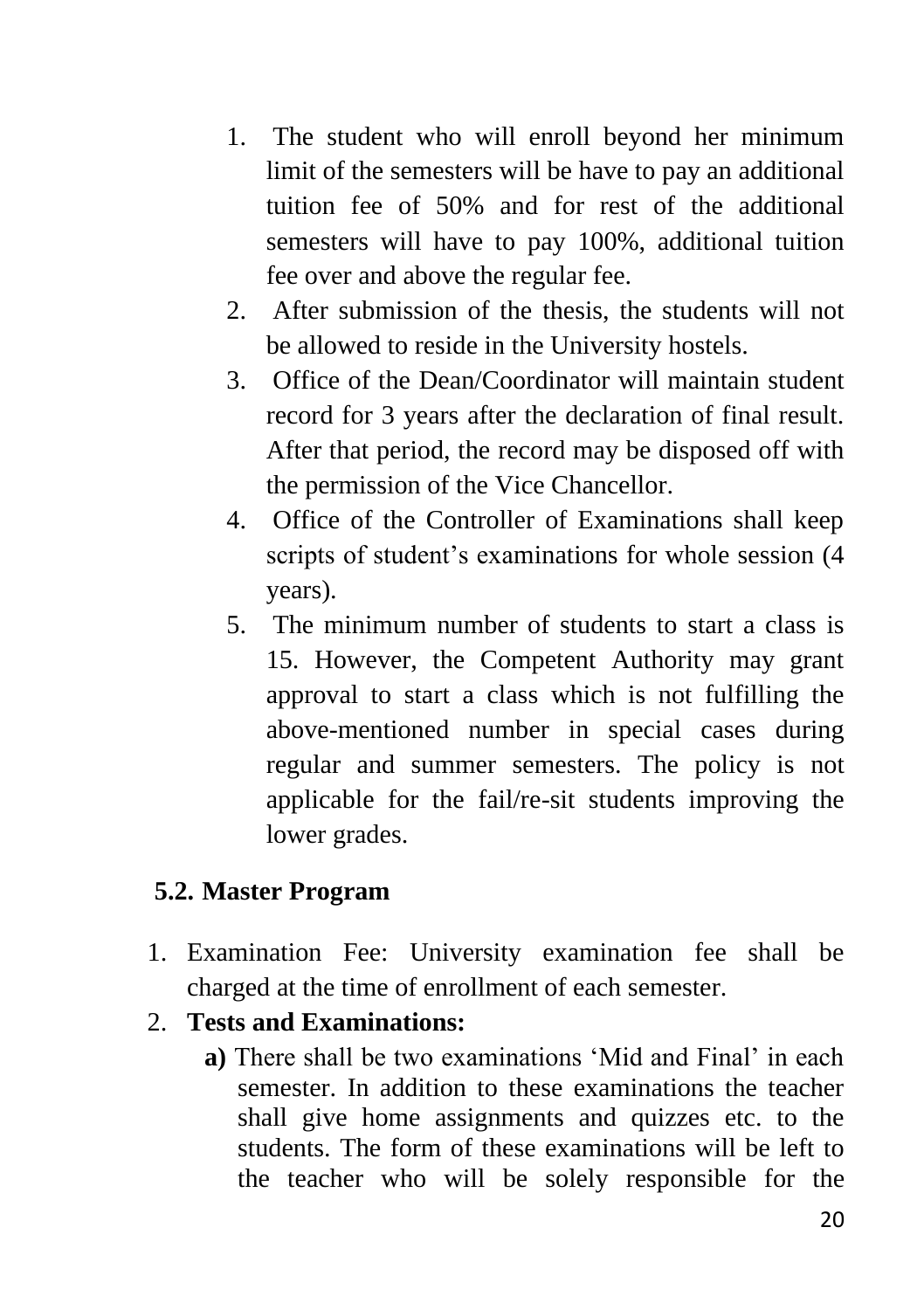conduct of examination as well as evaluation in her course. The grade given in the course by the teacher shall be final but.

- **b)** Only those students, who have at least 75% attendance in theory and practical separately in each course, shall be eligible to appear in the final examination.
- **c)** A teacher shall report to the Dean/Coordinator/Director/Principal concerned through the Chairperson/Incharge of the concerned Department the names of students who are absent from the lectures/ practicals continuously for seven days to enable Director Advanced Studies to strike off names of such students. She may be re-admitted under the university rules or may be refused admission if the reasons presented for readmission I not convincing.
- 3. The final examination for a semester shall be held on a date and time and place to be notified by the teacher in advance.
- 4. To pass a deficiency course a student is required to obtain at least "C" grade.
- 5. The scripts of each examination shall be discussed with the students.
- 6. The mid-semester examination shall be held during 9th week of the semester which shall carry 30 percent of the total allocated marks for the course. This examination shall be held by the teacher concerned who shall determine the form of the examination.
- 7. For the purpose of evaluation, one credit will carry 20 marks e.g. a four credits course will carry 80 marks. These marks will be divided in accordance with the credits assigned to theory and practical for each course.
- 8. The following weightage shall be given to the examinations, home assignments;
	- **(a) Mid-semester examination 30%**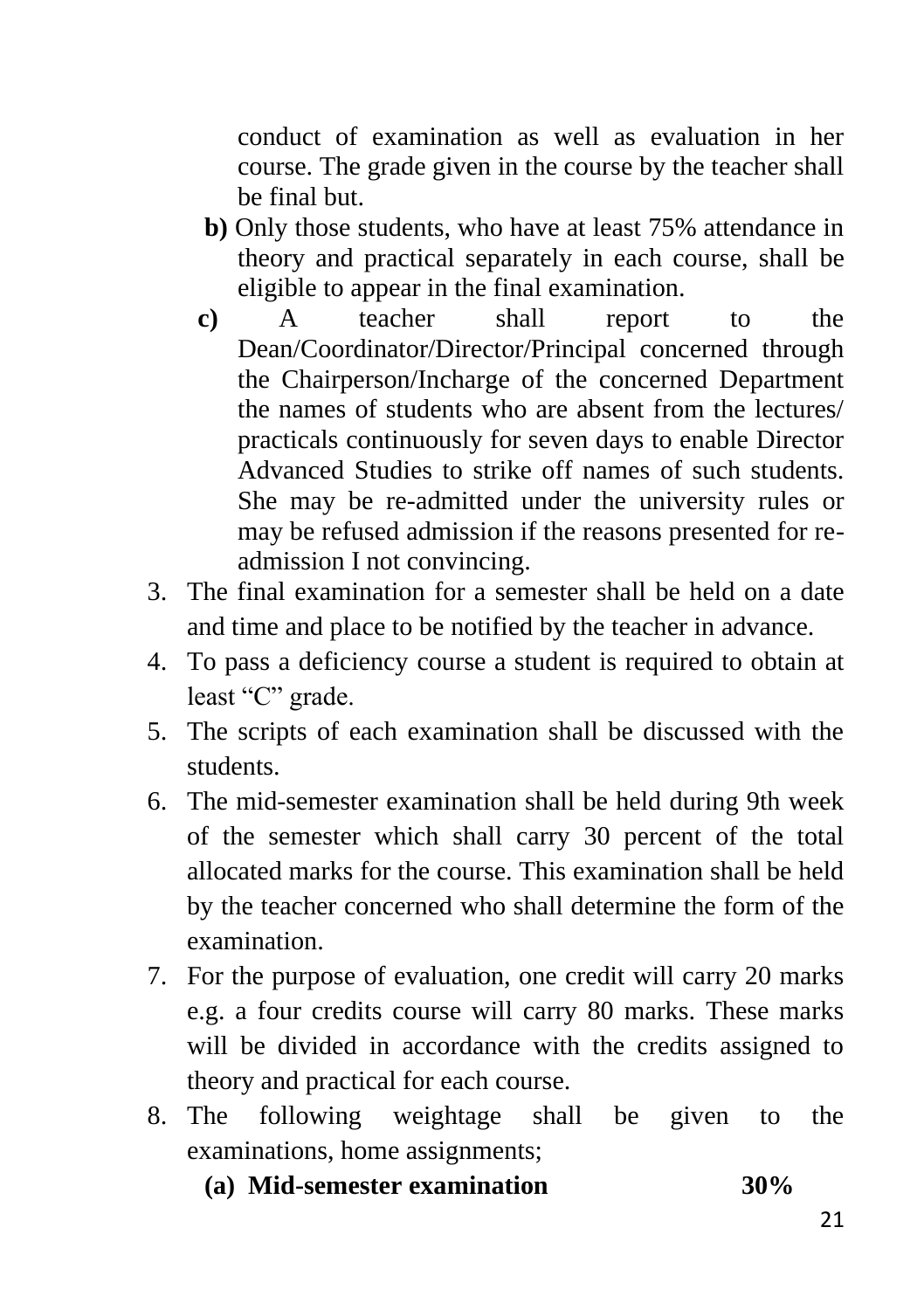| (b) Home assignments quizzes,                               |      |  |
|-------------------------------------------------------------|------|--|
| <b>Presentations</b>                                        | 20%  |  |
| (c) Final examination                                       | 50%  |  |
| <b>Total:</b>                                               | 100% |  |
| (Fraction in total marks of a course will be rounded to the |      |  |
| nearest to one decimal point).                              |      |  |

9. The duration of examination shall be as under;

## **Mid-Semester Examination Charles One hour Final Examination Two to three hours**

- 10. Final examination covering the full syllabus with at least 25% of the course of midterm as well, shall be held at the end of each semester.
- 11. Question paper for the mid and final term examination shall be set by the respective teacher. However, Chairperson/ Principal/ Director/ Departmental In-charge shall ensure the quality and standard of the question paper set by the teacher.
- 12. To qualify a course, it is essential to pass separately in the theory and practical examinations.
- 13. The teacher shall send the final award list along with answer scripts of mid, final and practical for the course to the office of the Controller of Examinations within 10 days after the end of a semester. The Vice Chancellor may condone the delay in result submission. A soft copy of the award list should also be sent to the office of the Chairperson /Director/Principal of the College and Director Advanced Studies.
- 14. On receipt of the award lists, the Controller of Examinations shall notify the results and send copies to the Director Advanced Studies, Dean/ Coordinator/Director/Principal and the Chairperson/Incharge of the Departments concerned.

## **Grade Point Average**

1. Grade point and Equivalence between letter grading and numerical grading shall be as follows: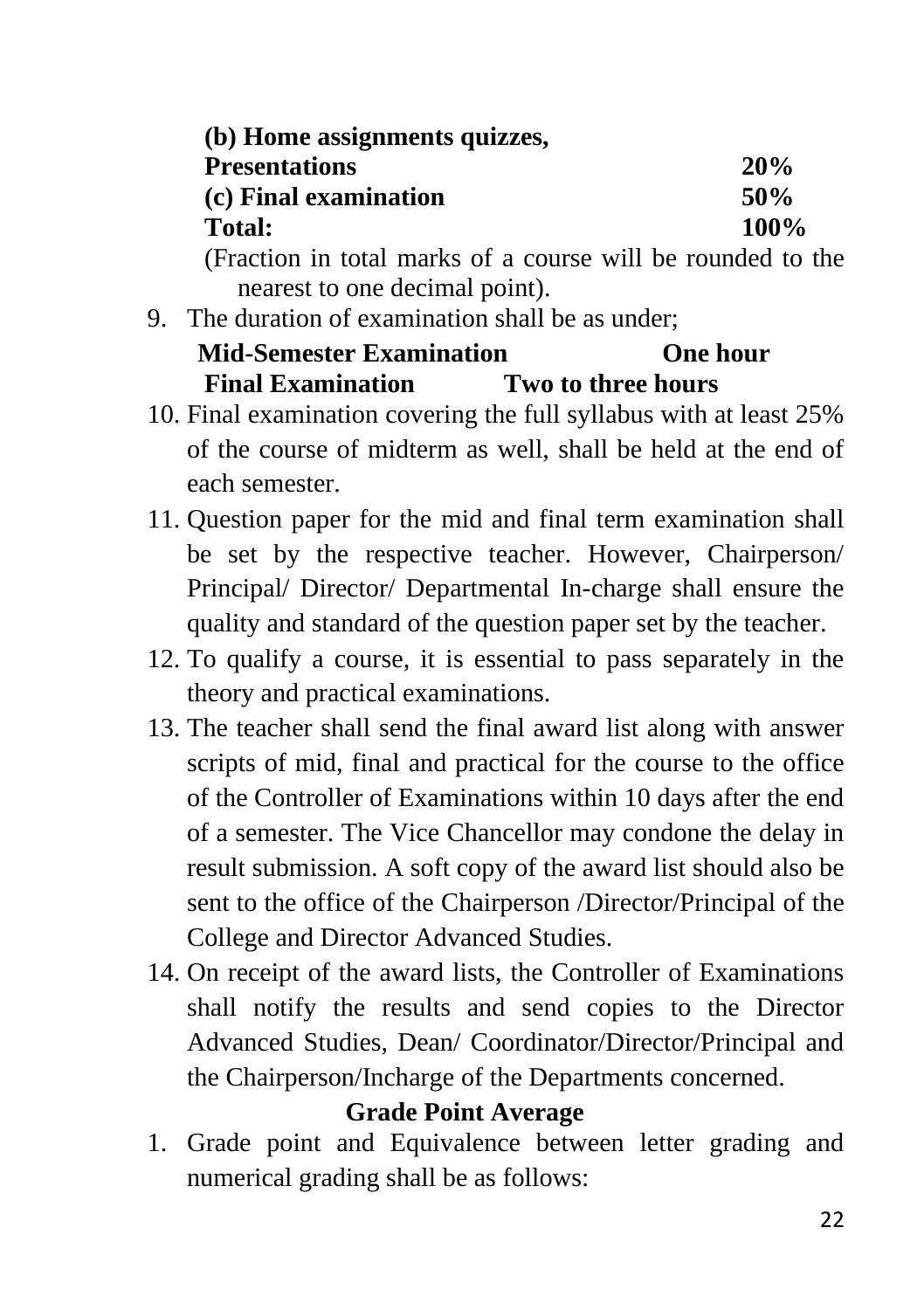| Grade | Value | Marks%       | <b>Remarks</b> |
|-------|-------|--------------|----------------|
| A     |       | $80 - 100$   | Excellent      |
| B     |       | 65 - 79.99   | Good           |
|       |       | $50 - 64.99$ | Satisfactory   |
|       |       | 40-49.99     | Poor           |
|       |       | Below 40%    | Fail           |

- 2. If a student fails to obtain CGPA of 2 at the end of each academic year (after three consecutive Fall, Spring and Summer Semesters) her admission shall stand cancelled. However the student may seek fresh admission.
- 3. Student is allowed to improve her D grades in any course of previous semesters during her course of study but only once.

A student, who obtains CGPA of 2.00 or more but less than 2.50 upon the completion of entire approved course work, may be allowed to repeat once the course(s) of the previous semesters in which she obtained the lowest grades in order to improve the CGPA so as to obtain the minimum of 2.50 failing which she shall cease to be on the rolls.

A student is allowed to improve only those number of D grades required to get 2.50 CGPA for obtaining her degree, failing which the students shall cease to be on the rolls provided that she has availed the maximum permissible repetitions.

## **CGPA of 2.5 out of 4.0 is required to qualify for the award of degree.**

## **Thesis/Research Project/ Internship**

**1.** The Minimum Criteria for an MA/MSc student to opt for a research and thesis should be CGPA not less than 3.80 after 2nd Semester.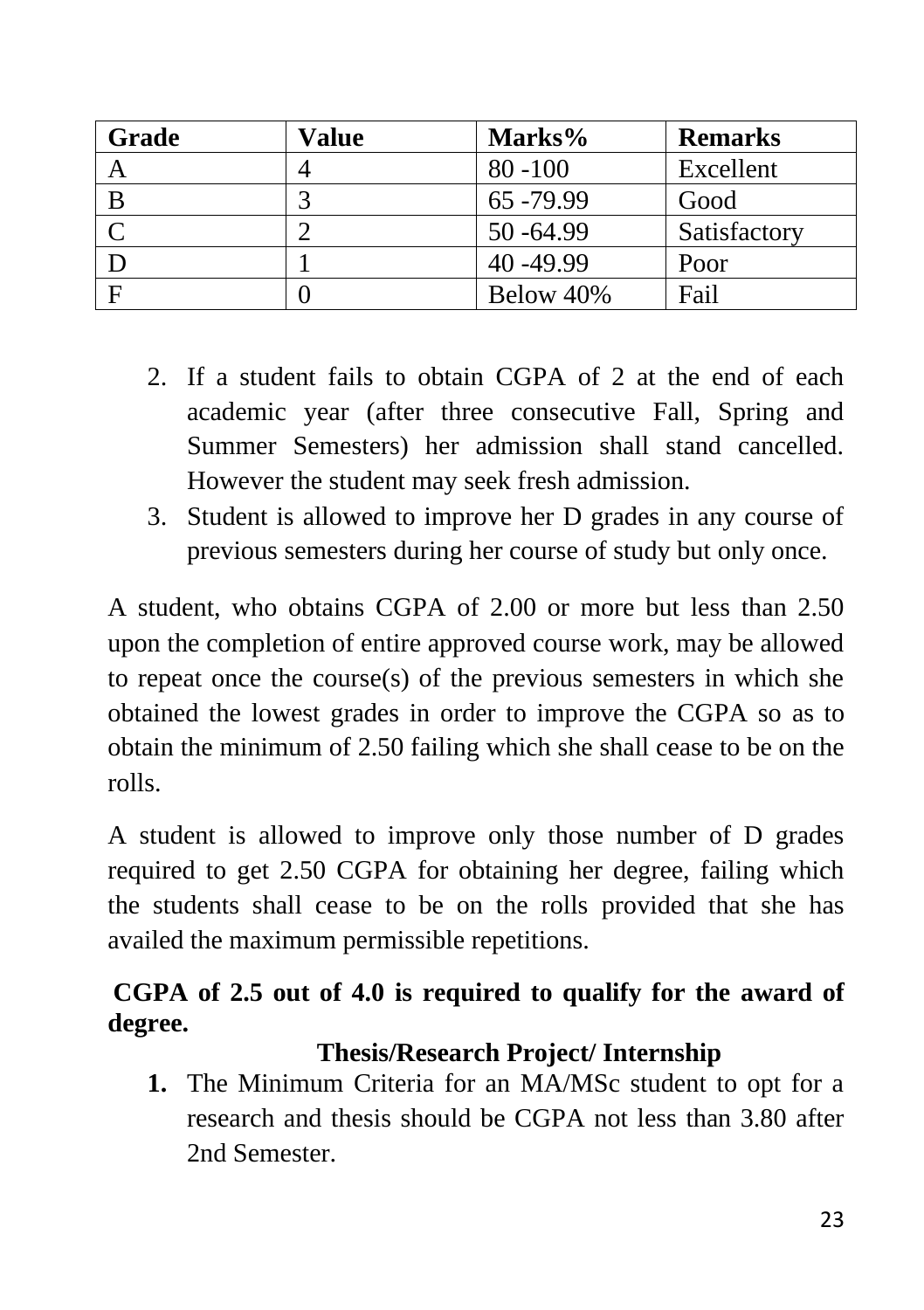- **2.** A student shall be entitled to submit thesis for examination after she has qualified the approved course work and has also fulfilled the residential requirements. She is required to submit thesis submission form and thesis examination fee before the submission of thesis.
- **3.** Thesis shall be completed according to the guideline approved by the Director Advanced Studies shall be submitted to the office of Director Advanced Studies according to the schedule announced for submission of the final thesis.
- **4.** The thesis duly certified by the Supervisory Committee that the contents and form of thesis are satisfactory for submission shall be sent to the external examiner by the office of Controller of Examinations for evaluation. A panel of three examiners per student shall be submitted to the CE office by the chairperson of the respective Board of Studies on or before the submission of thesis.
- **5.** The thesis shall be evaluated by a Board of Examiners comprising members of the Supervisory Committee and one External Examiner appointed by the Vice Chancellor from the panel of names recommended by the Board of Studies. At least three members of the Board of Examiners of whom one must be an external examiner shall be appointed to evaluate the thesis, hold a viva voce examination and such other tests as are considered necessary for degree. The external examiner shall be given reasonable time to go through the contents of thesis critically. The viva voce examination would be conducted at least after one week of the receipt of thesis by the external examiner.
	- a. There shall be 120 marks corresponding to 06 credit hours allocated for thesis.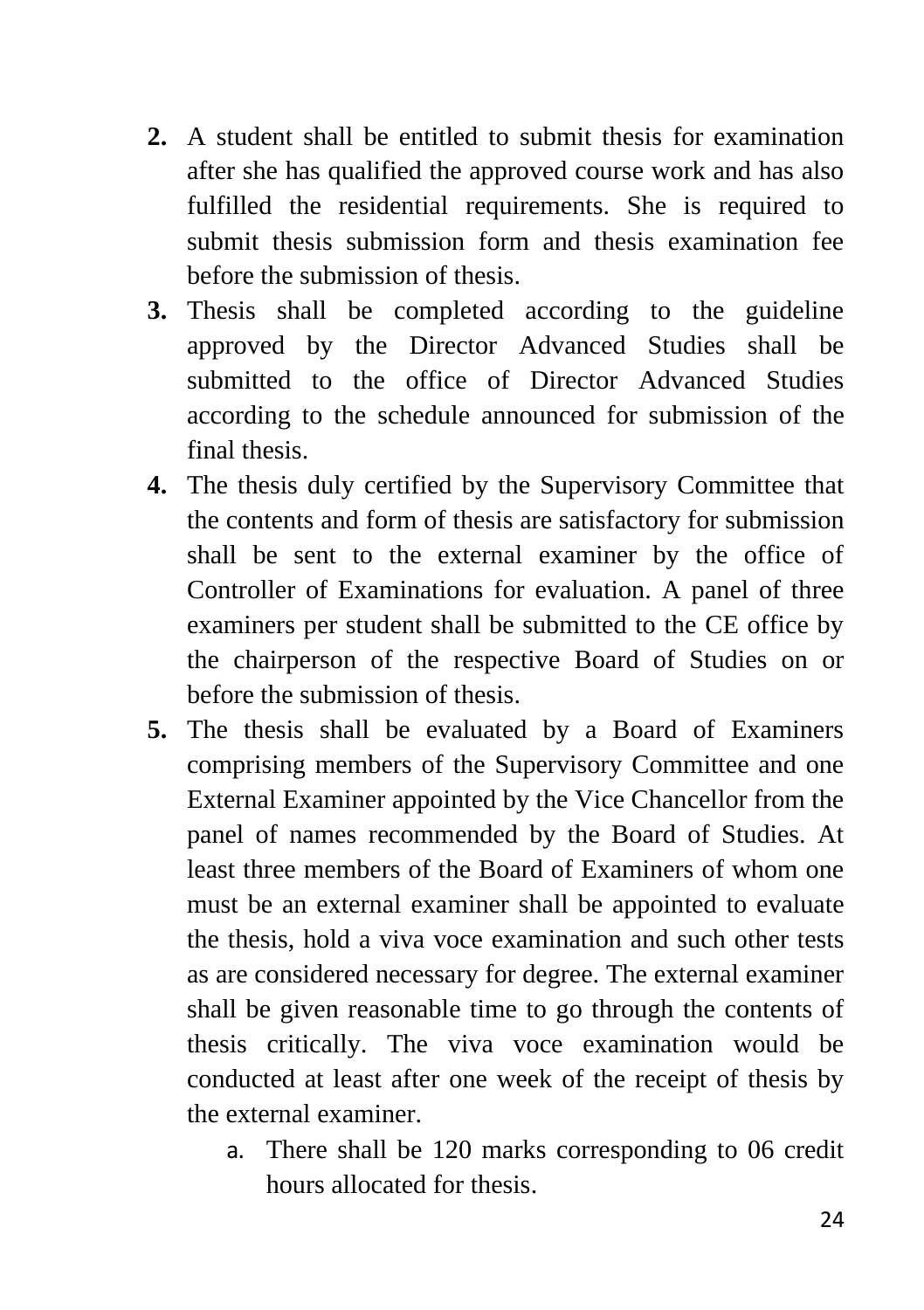- b. Total marks so awarded will be converted into a letter grade as prescribed in regulation number No.17.1 and average grades on the basis of course work as thesis will then be worked out to calculate the final CGPA.
- c. Original plagiarism report along with the Certificate from Supervisor and Declaration by the student must be submitted while submitting the thesis to the Director Advanced Studies. The Director Advanced Studies shall notify the dates for the Semifinal & Final phases of thesis submission.
- d. The thesis evaluation should be completed within two months from the date of submission of thesis to the Controller of Examinations: The Controller of Examinations shall get the approval of the two External Examiners (one as an alternative in case of regret of the examiner) from the Vice Chancellor and thesis shall be dispatched.
- e. Supervisor, after consultation with the External Examiner shall write to the Controller of Examinations notifying the date, time and venue of thesis evaluation.
- f. The Supervisor shall send the award list of thesis examination after counter signature of the Chairperson to the office of the Controller of Examinations after making sure that the student has incorporated the suggested improvements. The Controller of Examinations shall notify the result of the student after receiving three bound copies of thesis.
- **6.** In case of disagreement between the Supervisory Committee and the External Examiner regarding the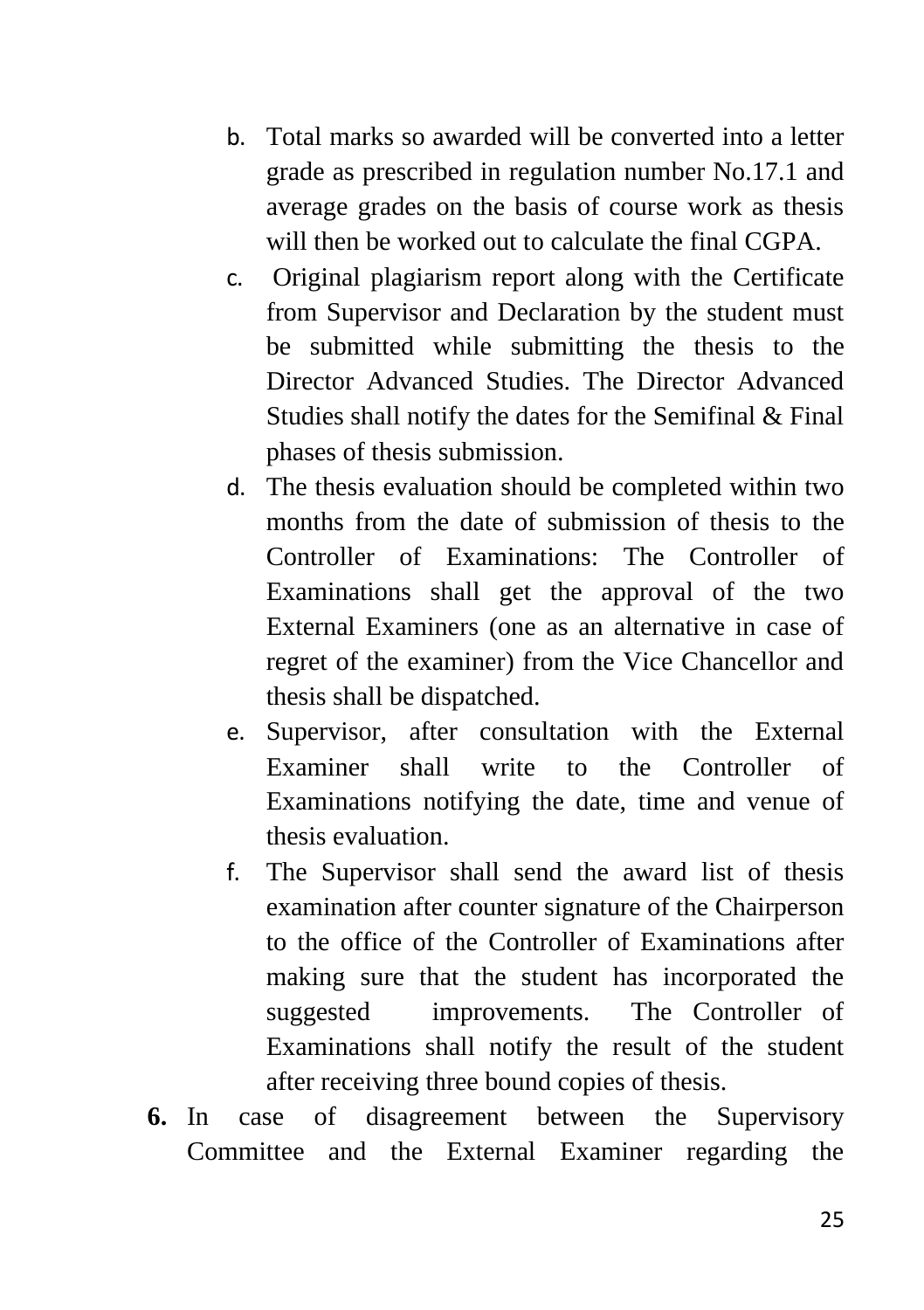acceptance of the thesis it shall be referred to another External Examiner, whose decision shall be final.

- **7.** The color of hard bound cover of Master program shall be black with title superimposed in golden.
- **8.** If a candidate fails in the thesis examination, she may enroll again and will submit a revised thesis within six months after the date of declaration of the result of the last thesis examination, on payment of the prescribed thesis examination fee. She can avail this chance only once.
- **9.** If the thesis, submitted by a candidate for final evaluation, is proved to be copied/ plagiarized at the time of viva-voce examination, it will be liable to be rejected on the report of Board of Examiners and the Controller of Examinations will declare the candidate fail in thesis examination. The admission of such candidate shall be cancelled and she shall not be readmitted under any circumstances.
- **10.** If the thesis of a candidate is proved to be plagiarized after its evaluation and declaration of result, previous result of the candidate will be cancelled and she will be declared to have failed in thesis examination. Such a candidate shall not be readmitted under any circumstances.

### **General:**

- **1.** The students who enroll extra semesters beyond their minimum residential requirement will not be allowed hostel accommodation.
- **2.** After submission of the thesis, the students will not be allowed to stay in the University hostels.
- **3.** Directorate of Advanced Studies will maintain student's record for 3 years after the declaration of final result. After such period, the record may be disposed of with the permission of the Vice Chancellor.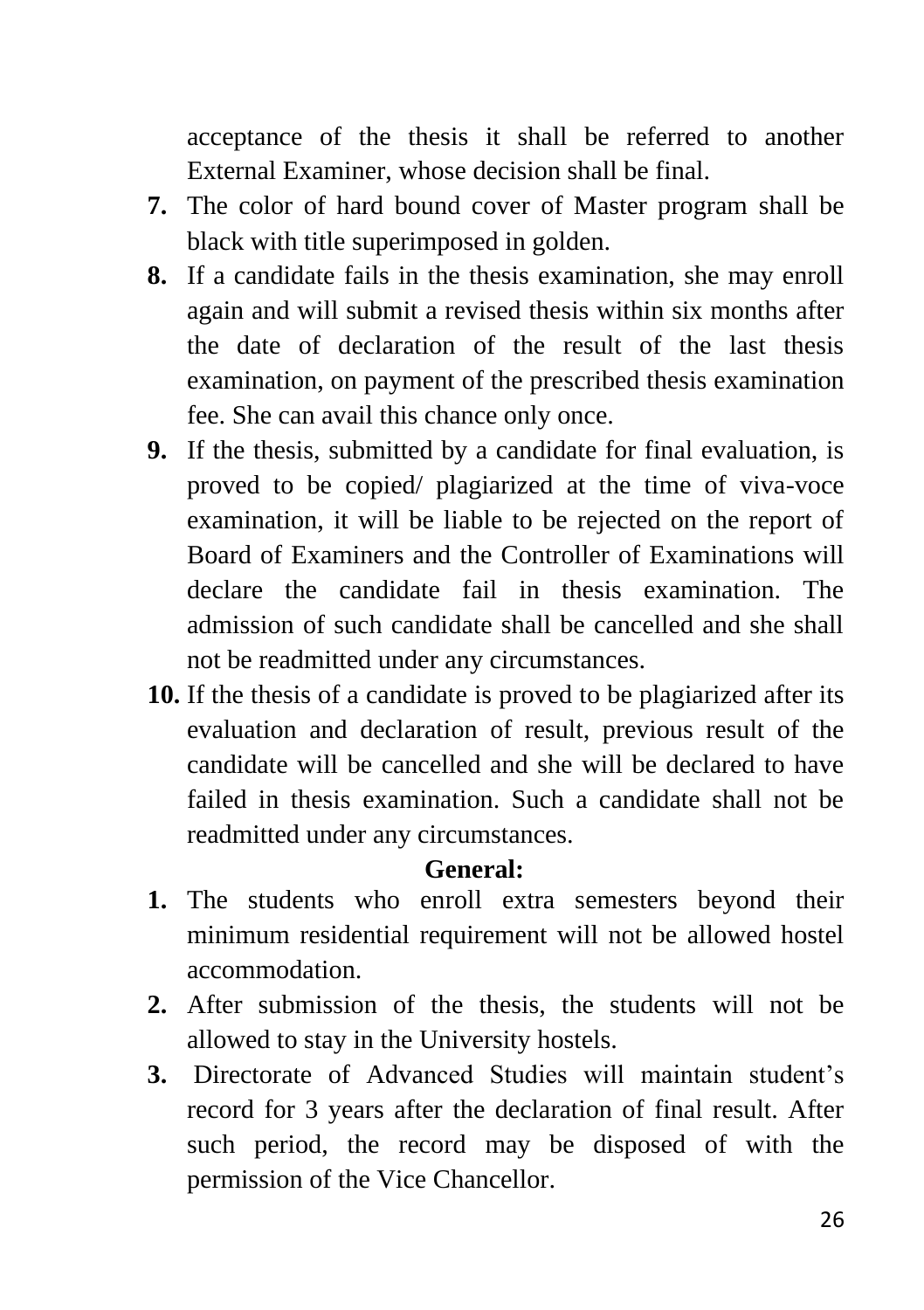**4.** Office of the Controller of Examinations shall keep scripts of student's examinations for one semester.

## <span id="page-26-0"></span>**5.3. M.Phil. Program**

**1. Examination Fee**: University examination fee shall be charged at the time of enrollment of each semester.

## **2. Tests and Examinations:**

- **a)** There shall be two examinations mid and final in each semester. In addition to these examinations the teacher shall give home assignments and quizzes etc. to the students. The form of these examinations will be left to the teacher who will be solely responsible for the conduct of examination as well as evaluation in her course. The grade given in the course by the teacher shall be final.
- **b)** Only those students, who have at least 75% attendance in theory and practical separately in each course, shall be eligible to appear in the final examination.
- **c)** A teacher shall report to the Dean/Coordinator/Director/Principal concerned through the Chairperson/Incharge of the concerned department the names of students who are absent from the lectures/practicals continuously for seven days to enable Director Advanced Studies to strike off the names of such students. She may be re-admitted under the University rules or refused admission if the reasons given for readmission are not convincing enough.
- **3.** The final examination for a semester shall be held on a date, time and place to be notified by the department in advance.
- **4.** To pass a deficiency course, a student is required to obtain at least "C" grade.
- **5.** The scripts of each examination shall be discussed with the students.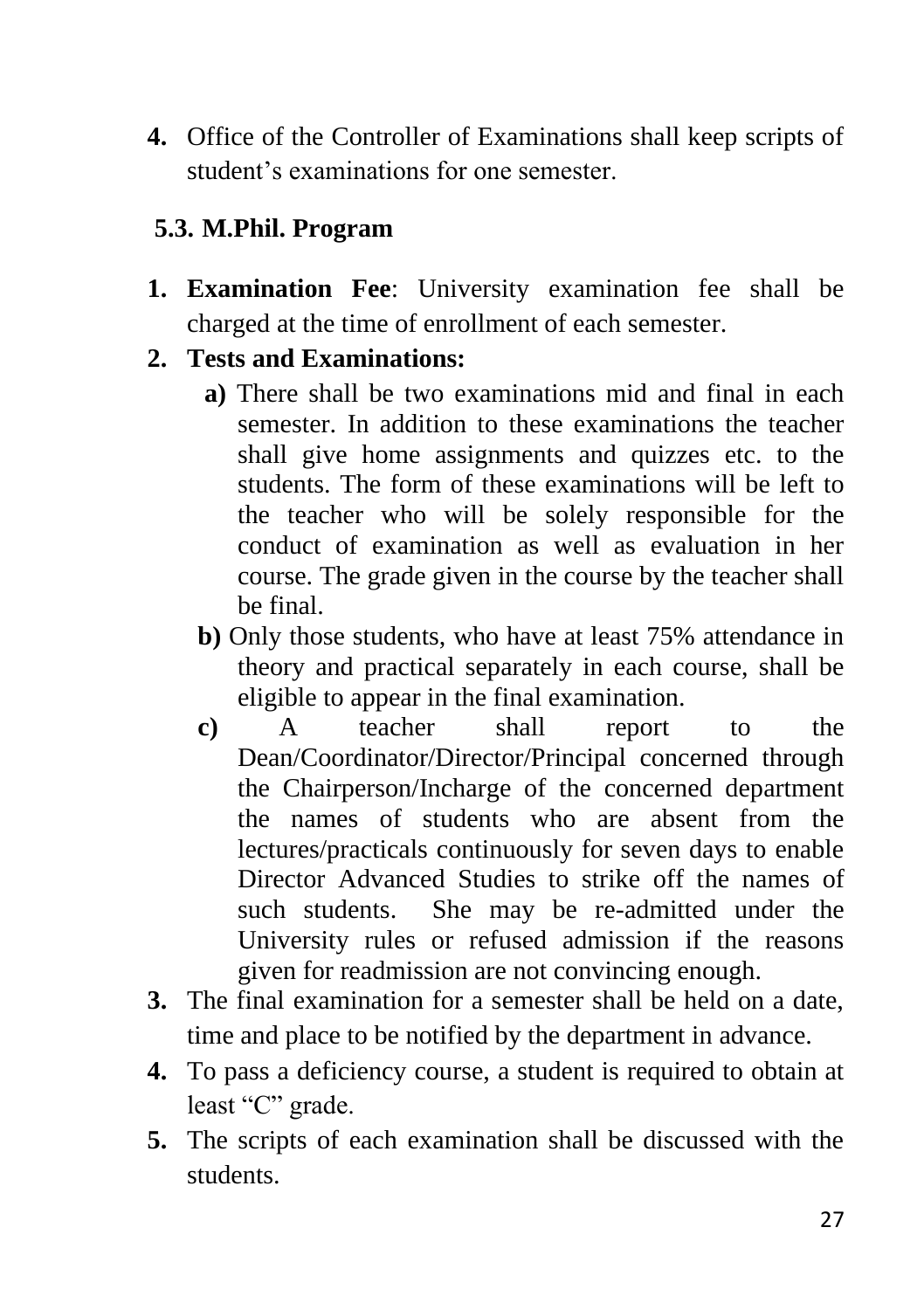- **6.** The mid-semester examination shall be held during 9th week of the semester which shall carry 30 percent of the total marks allocated for the course. This examination shall be held by the teacher concerned who shall determine the form of the examination.
- **7.** For the purpose of evaluation, one credit hour will carry 20 marks e.g. a four credit course will carry 80 marks. These marks will be divided in accordance with the credits assigned to theory and practical for each course.
- **8.** The following weightage shall be given to the examinations and home assignments;

|               | (a) Mid-semester examination | 30%         |
|---------------|------------------------------|-------------|
|               | (b) Home assignments,        |             |
|               | quizzes, presentations etc   | 20%         |
|               | (c) Final examination        | 50\%        |
| <b>Total:</b> |                              | <b>100%</b> |

(Fraction in total marks of a course will be rounded to the nearest to one decimal point).

- **d)** Students have to appear separately in mid-term, Final Term and Practical Examination in each course. If a student fails to appear anyone of the above mentioned examination, then she will be considered fail in that course.
- **9.** The duration of examination shall be as under;

## **Mid Term Examination Cone hour Final Term Examination Two to three hours.**

- **10.** Final examination covering the full syllabus with at least 25% of the course of mid-semester, shall be held at the end of each semester.
- **11.** Question paper for the mid and final semester examination shall be set by the respective teacher. However, Chairperson/ Incharge/Dean/Coordinator/Principal/Director shall ensure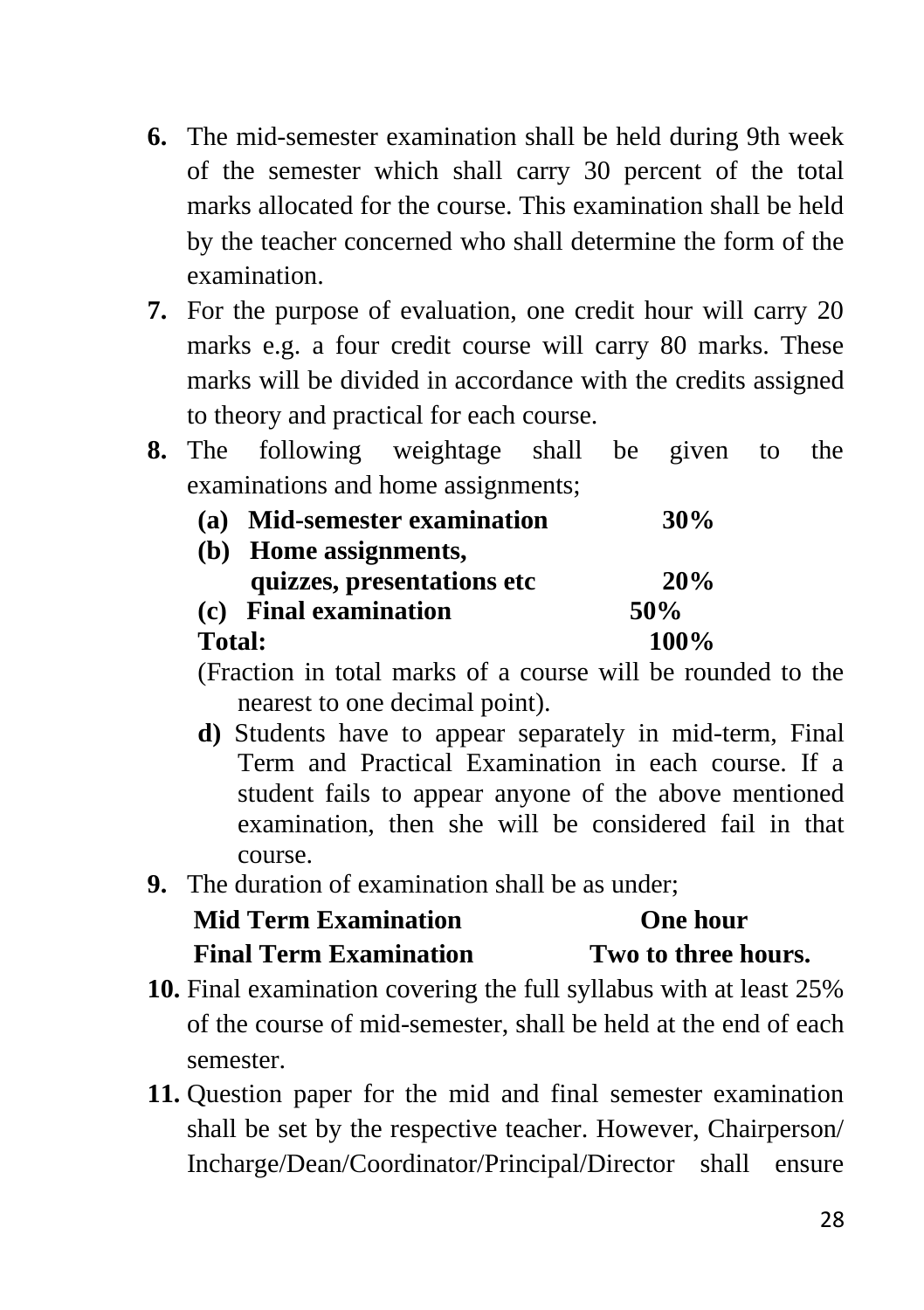the quality and standard of the question paper set by the teacher.

- **12.** To qualify a course, it is essential to pass separately in the theory and practical examinations.
- **13.** The teacher shall send the final award list along with answer sheets of mid, final and practical for the course to the office of the Controller of Examinations within 10 days after the end of a semester. The Vice Chancellor may condone the delay in result submission. A soft copy of the award list should also be sent to the office of the Chairperson Incharge/Director/Principal of the College & Director Advanced Studies.
- **14.** On receipt of the award lists, the Controller of Examinations shall notify the results and send copies to the Director Advanced Studies, Dean/ Coordinator/Director/Principal and the Chairperson/Incharge of the Departments concerned.

### **GRADE POINT AVERAGE**

1. Grade point and Equivalence between letter grading and numerical grading shall be as follows:

| Grade | Value | Marks%       | <b>Remarks</b> |
|-------|-------|--------------|----------------|
|       |       | 80-100       | Excellent      |
|       |       | 65-79.99     | Good           |
|       |       | 50-64.99     | Satisfactory   |
|       |       | Below 50 $%$ | Fail           |

2. If a student fails to obtain CGPA of 2.50 at the end of each academic year (Fall and Spring) her admission shall stand cancelled. However she may seek fresh admission as and when the University offers. Notes: The student who avails only one regular semester (Fall or Spring) must obtain GPA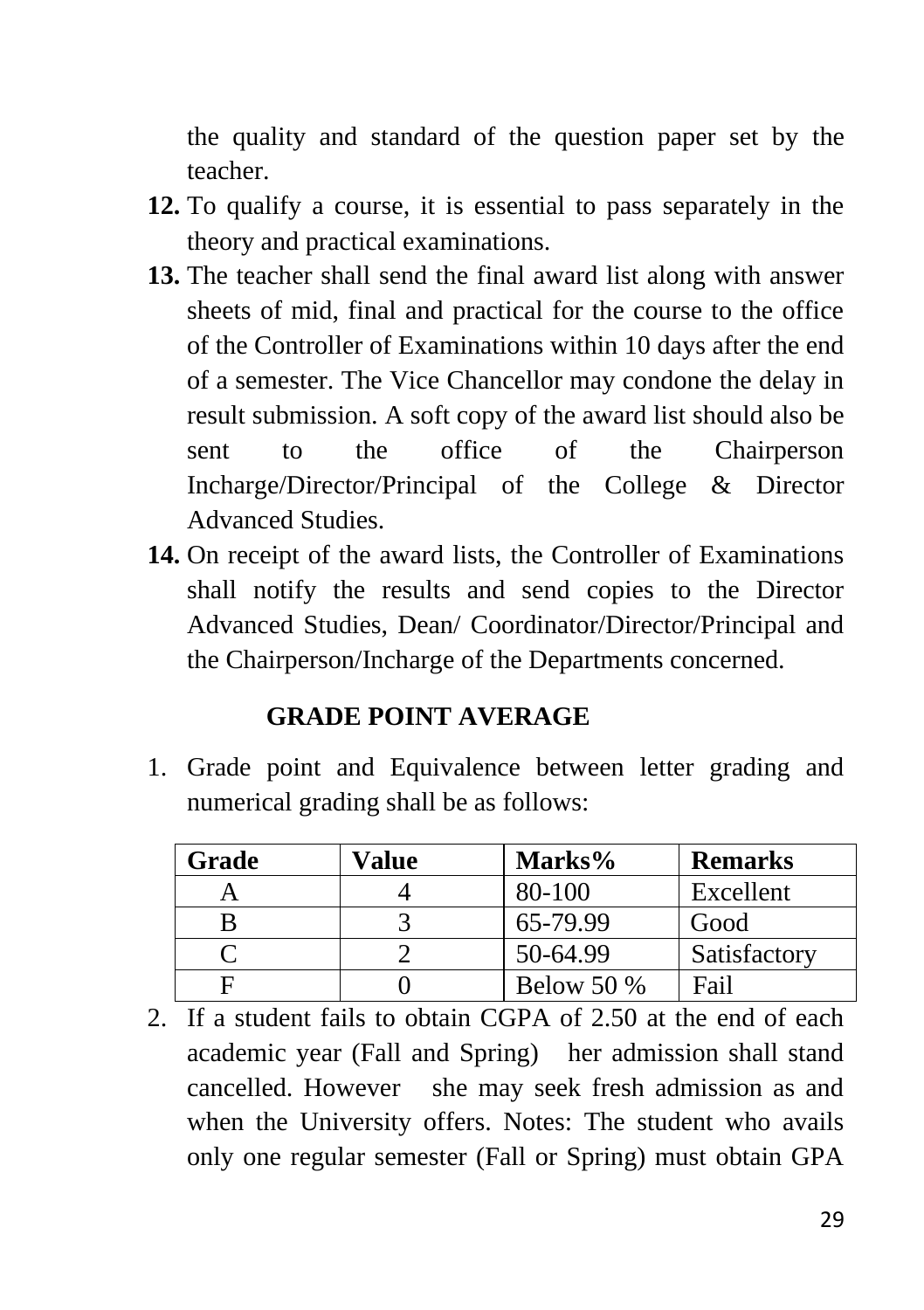of 2.50 at the end of the same academic year to remain on roll.

3. A student, who obtains CGPA of 2.50 or more but less than 3.00 upon the completion of entire approved course work, may be allowed to repeat once the course(s) of the previous semesters in which she obtained the lowest grades in order to improve the CGPA so as to obtain the minimum of 3.00 failing which she shall cease to be on the rolls. A student is allowed to improve only those number of C grades required to get 3 CGPA for obtaining her degree, failing which the students shall cease to be on the rolls provided that she has availed the maximum permissible repetitions.

CGPA of 3.00 out of 4.00 is required to qualify for the award of degree.

### **THESIS EXAMINATION**

- 1. Thesis must be submitted latest by the 60 days grace period after the closing date of the semester or any date announced by the Director Advanced Studies with the permission of the Competent Authority as otherwise candidate admitted to a degree program shall so long as she has not submitted thesis, has to enroll for next semester.
- 2. The thesis shall be completed according to the guidelines approved by the Board of Advanced Studies and Research and shall be submitted to the office of the Director Advanced Studies according to the schedule announced by the DAS for Semifinal and Final thesis.
- 3. The thesis duly certified by the Supervisory Committee that the contents and form of the thesis are satisfactory for submission shall be sent to the External Examiner by the office of the Controller of Examinations (CE) for evaluation. A panel of three examiners per student shall be submitted to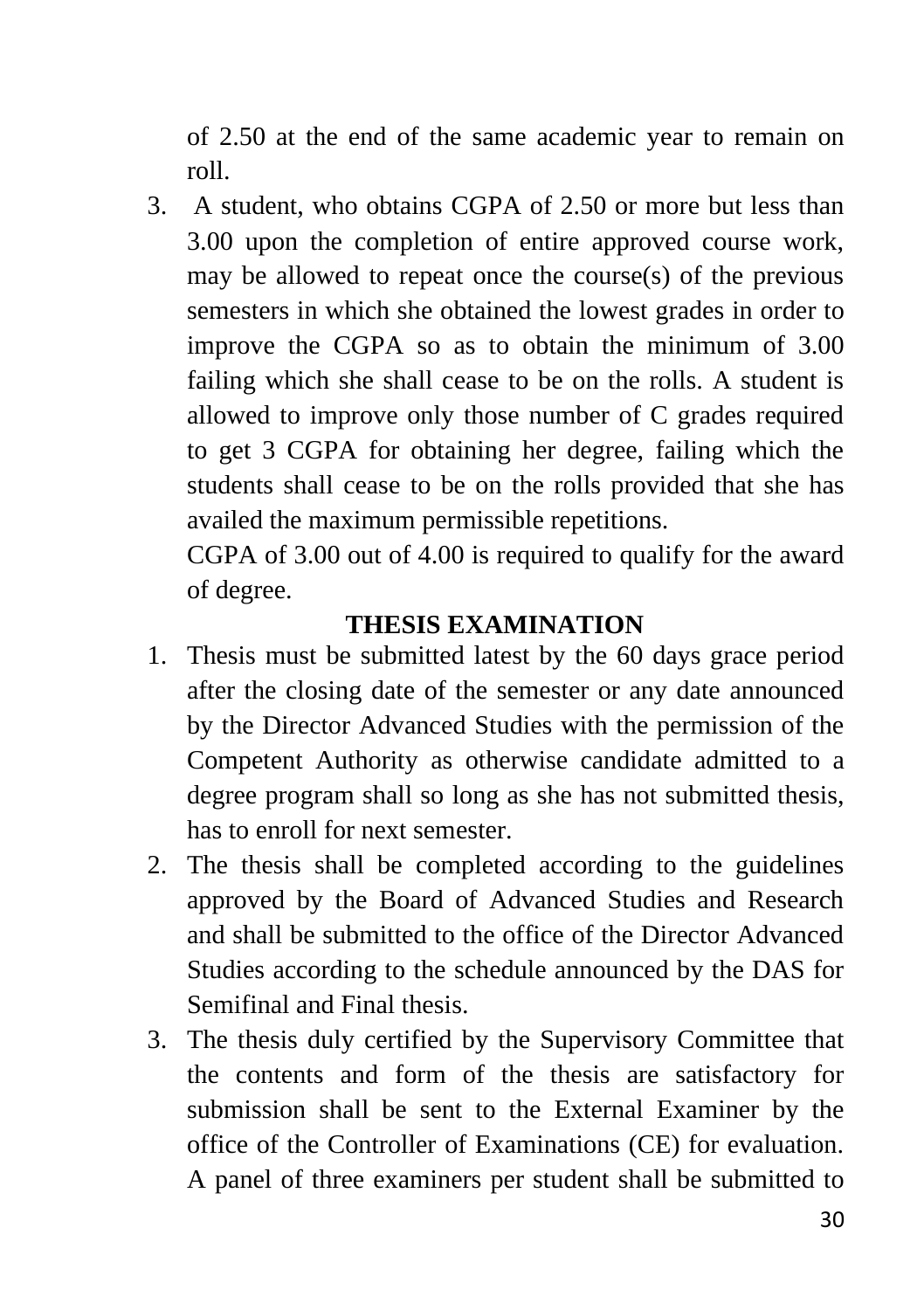the CE office by the Chairperson of the respective Board of Studies on or before the submission of thesis.

- 4. The thesis shall be evaluated by a Board of Examiners comprising members of the Supervisory Committee and one External Examiner appointed by the Vice Chancellor from the panel of names recommended by the Board of Studies. At least three members of the Boards of Examiners of whom one must be an external examiner shall "for the purpose of evaluating the thesis," hold a viva voce examination and such other tests as they consider necessary. The External Examiner shall be given reasonable time to go through the contents of the thesis critically. The viva voce examination would be conducted at least one week after of the receipt of thesis by the External Examiner.
- There shall be 120 marks corresponding to 6 credit hours allocated for thesis.
- Total marks so awarded will be converted into a letter grade as prescribed in regulation No. 16.1 and average grades on the basis of course work and thesis will then be worked out to calculate the final CGPA.
- The thesis evaluation will be conducted within six months from the date of dispatch of thesis from the Controller of Examinations to the quarter concerned failing which the student will be declared/assumed fail in the thesis examination and shall be notified by the office of the Controller of Examinations. However, the Vice Chancellor may allow extension for thesis evaluation up to one year in hardship cases.
- The thesis evaluation should be completed within six months from the date of submission of thesis to the Controller of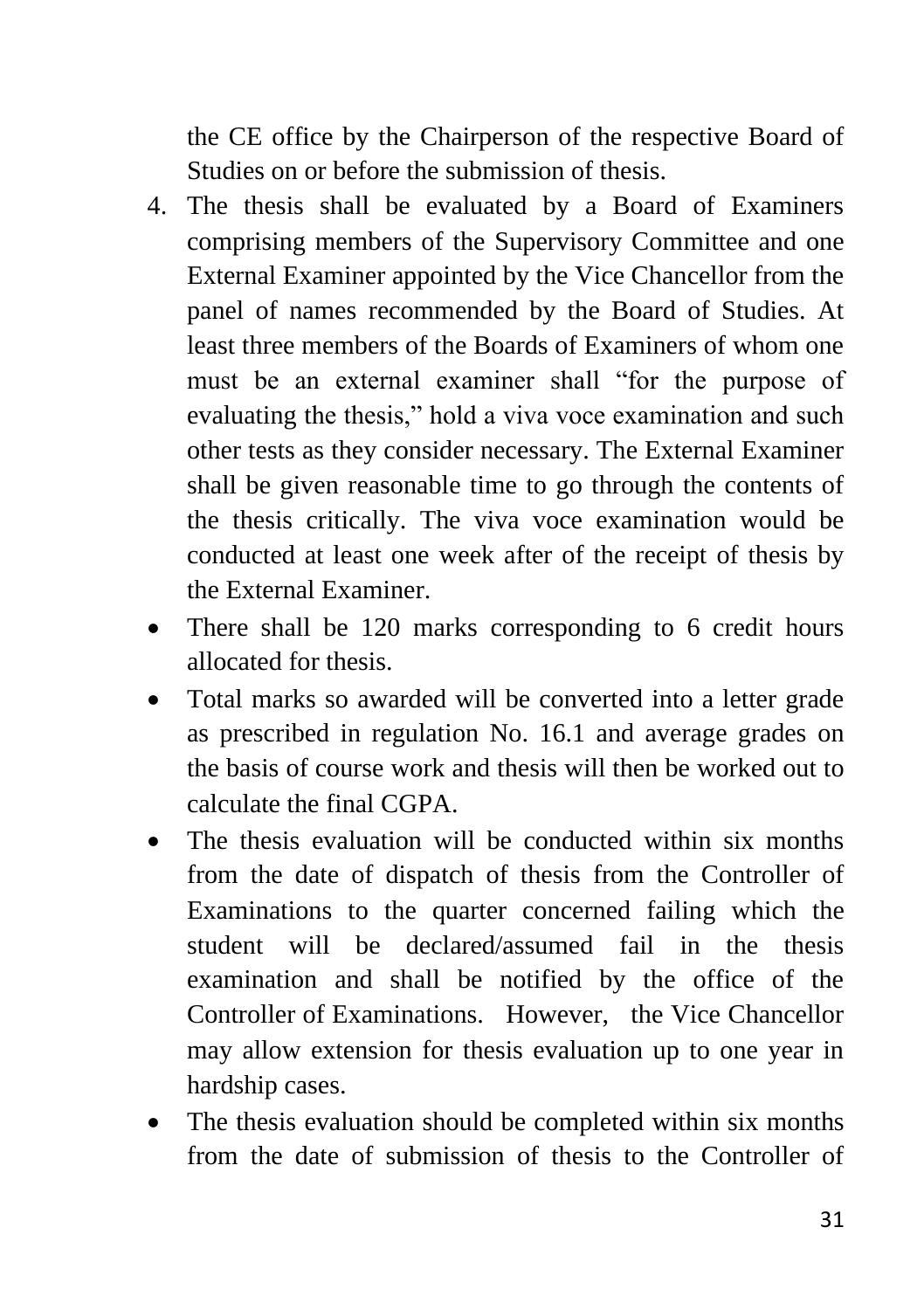Examination: The Controller of Examination shall get the approval of the two external examiners (one as an alternative in case of regret of the examiner) from the Vice Chancellor and thesis shall be dispatched.

- Supervisor after consultation with external examiner shall write to the Controller Examinations for notifying the date, time and venue of thesis evaluation.
- The Supervisor shall send the award list of thesis examination after counter signature of the Chairperson to the office of the Controller of Examinations after making sure that the student has incorporated the suggested improvements. The Controller of Examinations shall notify the result of the student after receiving three bound copies of thesis.
- Original Plagiarism report along with the Certificate from Supervisor and Declaration by the student must be submitted while submitting the thesis to the Directorate of Advanced Studies. The Directorate of Advanced Studies shall notify the dates for the semifinal and final phases of thesis submission.
- The colour of hard bound cover of M.Phil. Program should be maroon with title superimposed in golden.
- 5. In case of disagreement between the Supervisory Committee and the External Examiner regarding the acceptance of the thesis it shall be referred to another external examiner, with the due approval of the Competent Authority (the Vice Chancellor), whose decision shall be final.
- 6. If a candidate fails in the thesis examination, she may enroll again and will submit a revised thesis within six months after the date of declaration of the result of the last thesis examination, on payment of the prescribed thesis examination fee. She can avail this chance only once.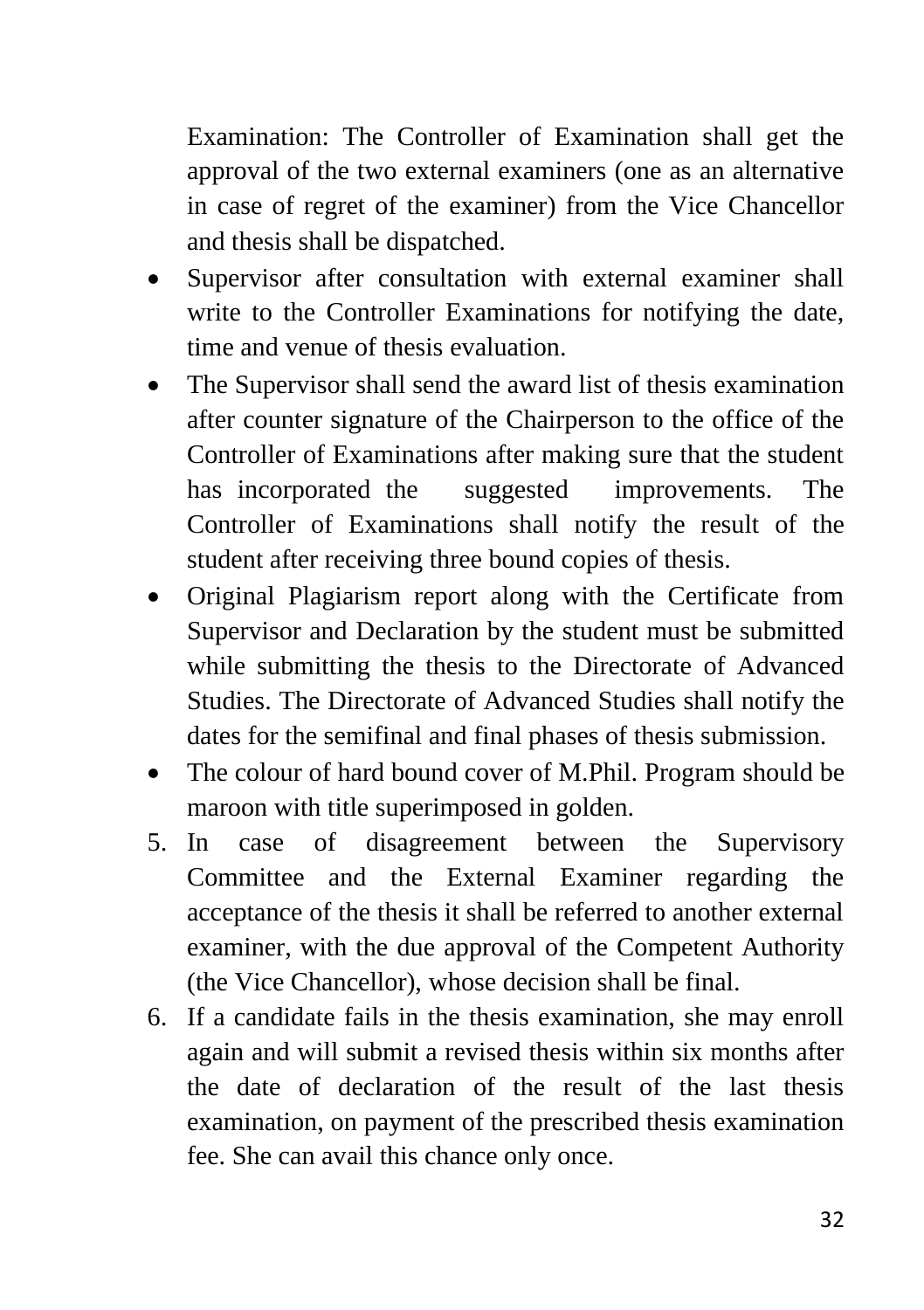- 7. If the thesis, submitted by a candidate for final evaluation, is proved to be copied/ plagiarized at the time of viva-voce examination, it will be liable to be rejected on the report of Board of Examiners and the Controller of Examinations will declare the candidate fail in thesis examination. The admission of such candidate shall be cancelled and she shall not be readmitted under any circumstances.
- 8. If the thesis of a candidate is proved to be plagiarized after its evaluation and declaration of result, previous result of the candidate will be cancelled and she will be declared as fail in thesis examination. Such a candidate shall not be re-admitted to M.Phil. under any circumstances.

#### **GENERAL:**

- 1. The students who enroll extra semesters beyond their minimum residential requirement will not be allowed hostel accommodation.
- 2. After submission of the thesis, the students will not be allowed to stay in the University hostels.
- 3. Directorate of Advanced Studies will maintain student record for 3 years after the declaration of final result. After that period, the record may be disposed of with the permission of the Vice Chancellor.
- 4. Office of the Controller of Examinations shall keep scripts of students' examinations for one semester.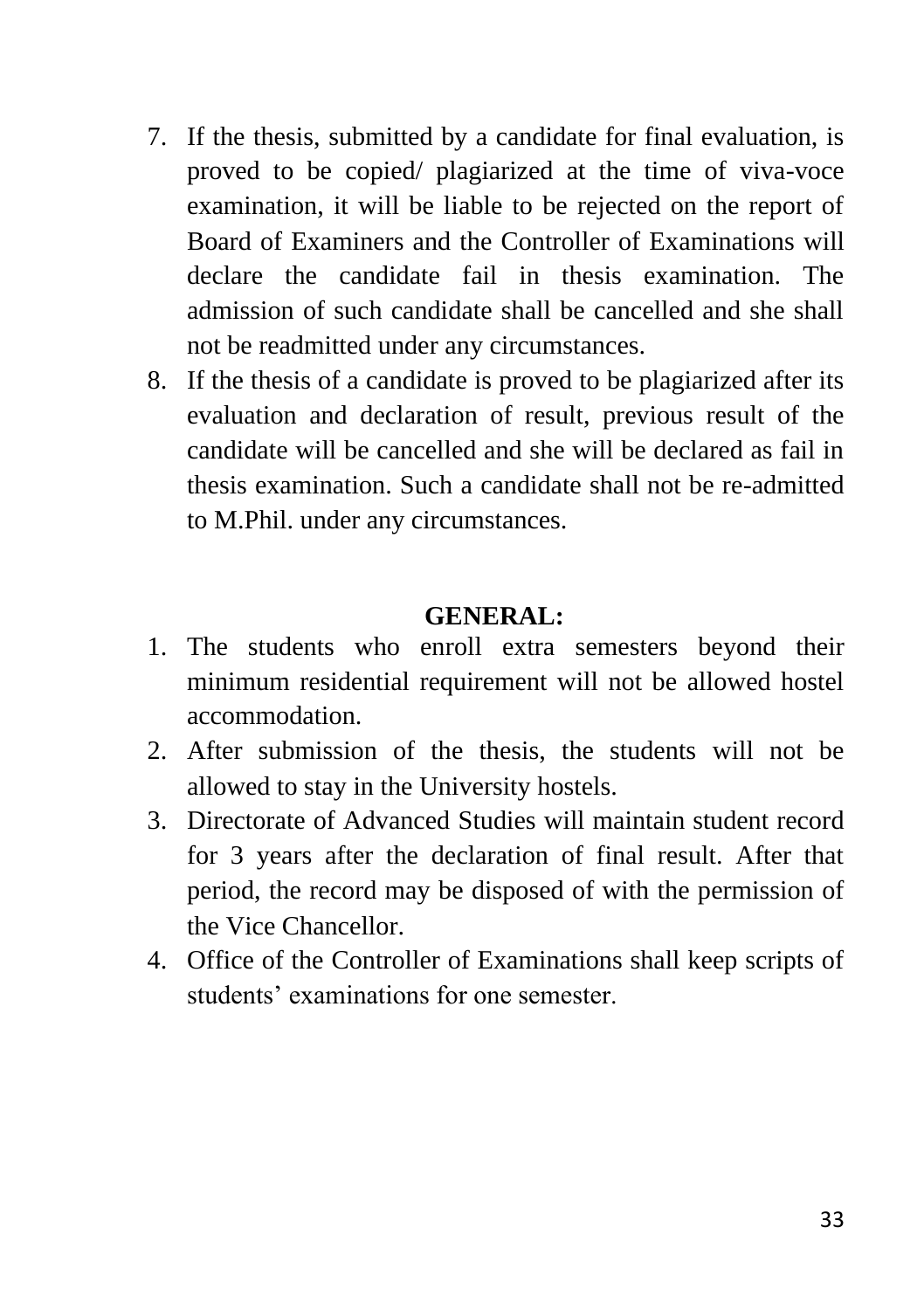### <span id="page-33-0"></span>**5.4. PhD Program**

#### 1. **Examination Fee:**

University examination fee shall be charged at the time of enrollment of each semester.

#### **2. Tests and Examinations:**

- a) There shall be two examinations mid and final in each semester. In addition to these examinations, the teacher shall give home assignments and quizzes etc. to the students. The form of these examinations will be left to the teacher who will be solely responsible for the conduct of examination as well as evaluation in her course. The grade given in the course by the teacher shall be final.
- b) Only those students, who have at least 75% attendance in theory and practical separately in each course, shall be eligible to appear in the final examination. A teacher shall report to the Dean/Coordinator/Director/ Principal concerned through the Chairperson/Incharge of the concerned Department the names of students who are absent from the lectures/practical continuously for seven days to enable Director Advanced Studies to strike off names of such
	- students. She may be re-admitted under the university rules or refused admission if the reasons Advanced for readmission are not convincing.
- 3. The final examination for a semester shall be held on a date, time and place to be notified by the teacher in advance.
- 4. To pass a deficiency course, a student is required to obtain at least "C" grade.
- 5. The scripts of each examination shall be discussed with the students.
- 6. The mid-semester examination shall be held during 9th week of the semester which shall carry 30 percent of the total allocated marks for the course. This examination shall be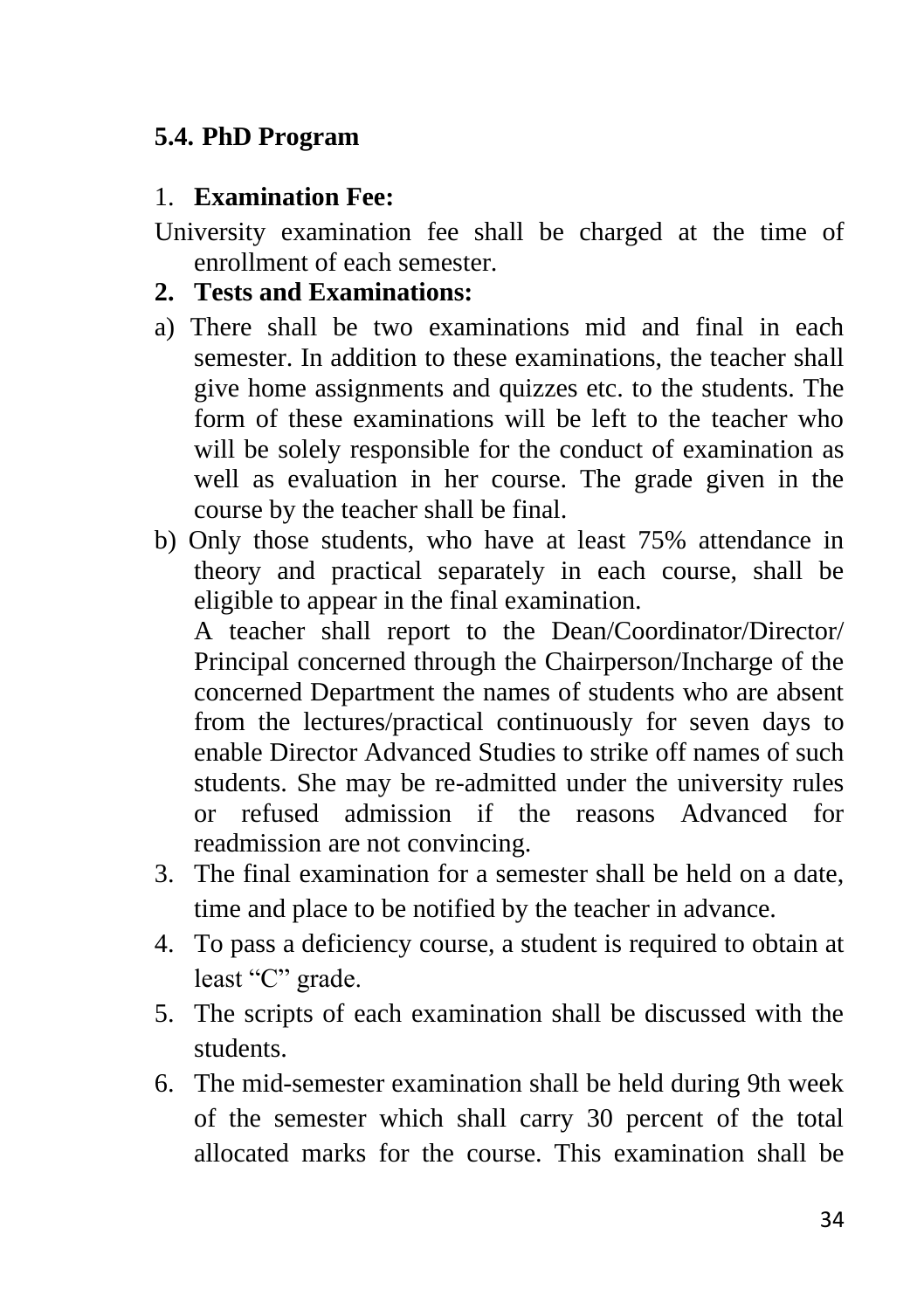held by the teacher concerned who shall determine the form of the examination.

- 7. For the purpose of evaluation, one credit will carry 20 marks e.g. a four credit course will carry 80 marks. These marks will be divided in accordance with the credits assigned to theory and practical for each course.
- 8. The following weightage shall be given to the examinations and home assignments;

| (a) Mid-semester examination   | 30%  |
|--------------------------------|------|
| (b) Home assignments, quizzes, |      |
| presentations etc.             | 20%  |
| (c) Final examination          | 50%  |
| <b>Total:</b>                  | 100% |

- (Fraction in total marks of a course will be rounded to the nearest to one decimal point).
- **d)** Students have to appear separately in Mid-term, Final Term and Practical Examination in each course. If a student fails to appear anyone of the above mentioned examination, then she will be considered fail in that course.
- 9. The duration of examination shall be as under;

Mid-Semester Examination One hour

Final Examination Two to three hours.

- 10. Final examination covering the full syllabus with at least 25% of the course of mid-semester as well shall be held at the end of each semester.
- 11. Question paper for the mid and final semester examinations shall be set by the respective teacher. However, Chairperson/ Incharge/ Principal/ Director/ Dean/ Coordinator shall ensure the quality and standard of the question paper set by the teacher.
- 12. To qualify a course, it is essential to pass separately in the theory and practical examinations.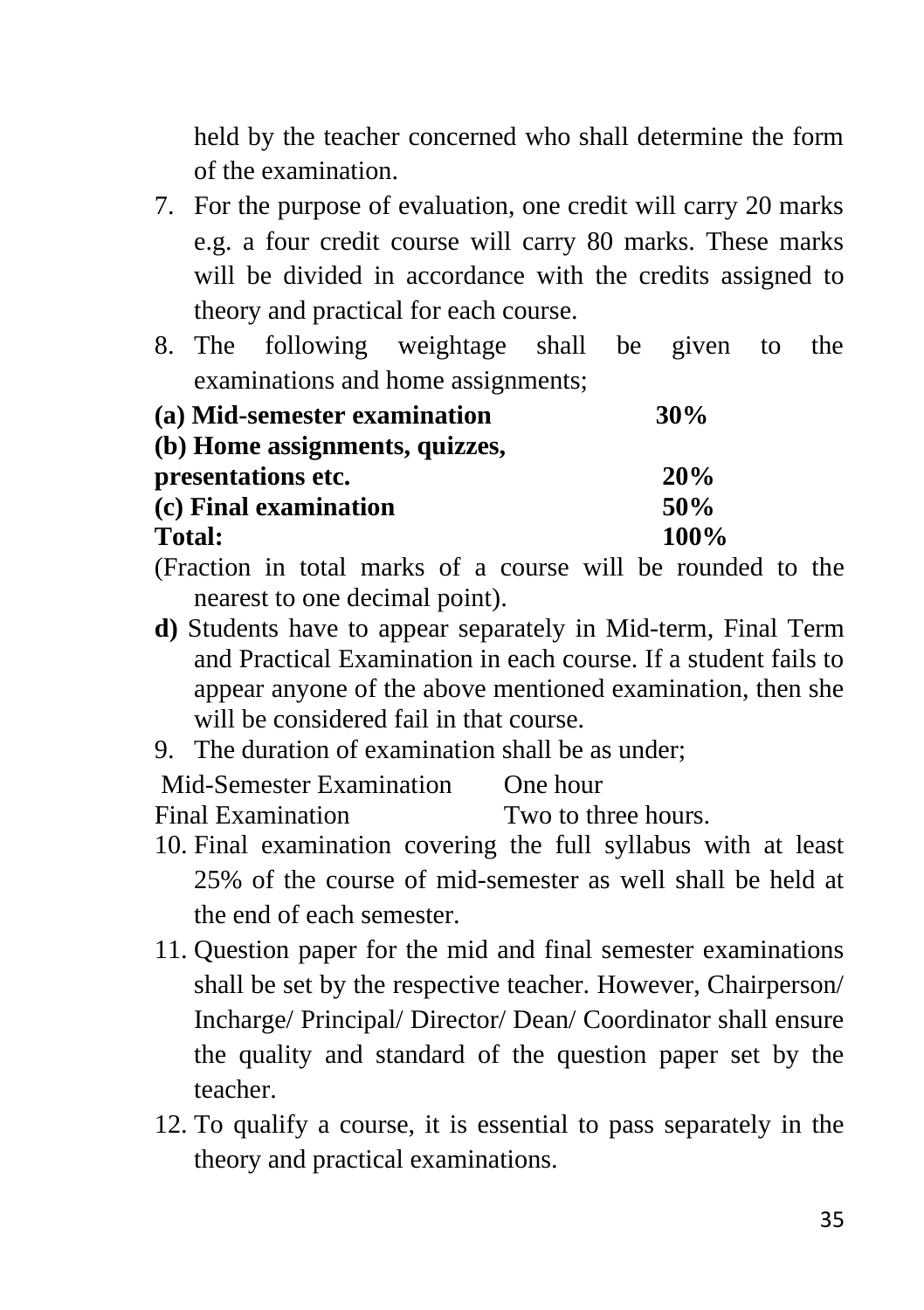- 13. The teacher shall send the final award list along with answer sheets of mid, final and practical for the course to the office of the Controller of Examinations within 10 days after the end of a semester. The Vice Chancellor may condone the delay in result submission. A soft copy of the award list should also be sent to the office of the Chairperson/Incharge/Dean/Coordinator/Director/Principal of the College & Director Advanced Studies.
- 14. On receipt of the award lists, the Controller of Examinations shall notify the results and send copies to the Director Advanced Studies, Dean/ Coordinator/Director/Principal and the Chairperson/Incharge of the Departments concerned.

#### **GRADE POINT AVERAGE**

1. Grade point and Equivalence between letter grading and numerical grading shall be as follows:

| Grade | Value | Marks%     | <b>Remarks</b> |
|-------|-------|------------|----------------|
|       |       | 80-100     | Excellent      |
|       |       | 65-79.99   | Good           |
|       |       | 50-64.99   | Satisfactory   |
|       |       | Below 50 % | Fail           |

2. If a student fails to obtain 3.0 CGPA at the end of each academic year (Fall and Spring) her admission shall stand cancelled. However she may seek fresh admission.

Note: The student who avails only one regular semester (Fall/Spring) must obtain 3.0 GPA at the end of the same academic year to remain on roll.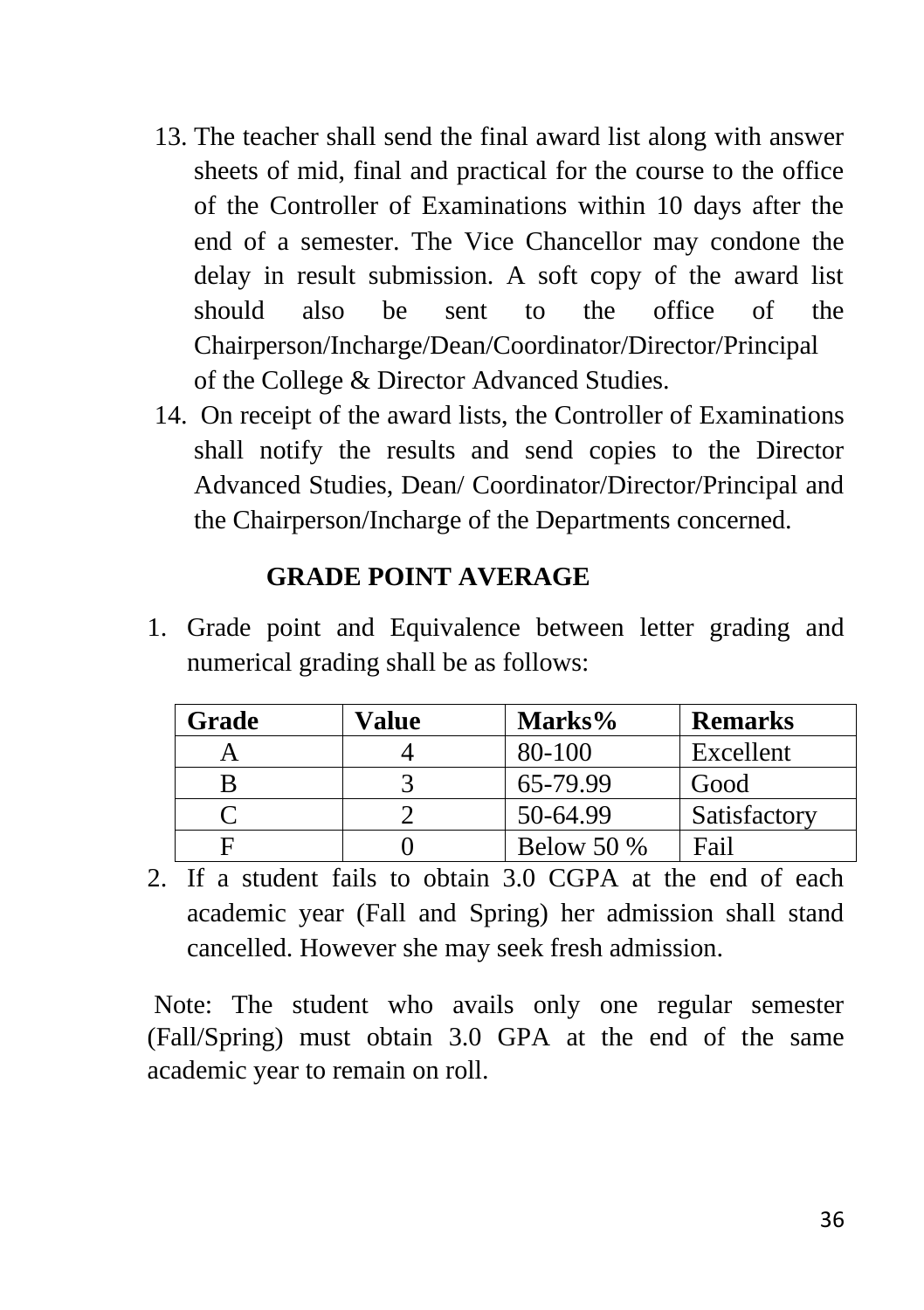### **COMPREHENSIVE EXAMINATION**

- 1. A student admitted to the course shall take a comprehensive examination, within two semesters after she has successfully completed the approved course work. (Explanation: The comprehensive examination shall be arranged within 12 weeks while the date, time and venue of examination shall be notified within first week of the termination of each regular semester. A student will have to apply for comprehensive examination on the prescribed form at least four weeks before the examination. If a student does not apply within the specified period or does not appear in the examination, she will be deemed to have availed one chance and failed to qualify in the first attempt).
- 2. The comprehensive examination will cover the complete course work and shall consist of a written part followed by an oral part. It will be designed to ascertain whether the student has attained the breadth of knowledge and the intellectual maturity necessary to become a successful scholar in her chosen discipline. It will not be a mere re-examination of previous courses but will test the students' ability to integrate and assimilate the knowledge obtained from the courses, seminars and independent studies.
- 3. A student has to apply on the prescribed form for comprehensive examination to the office of the Director Advanced Studies (for 1st and 2nd attempts). In case the student does not apply/appear in the examination, her chance will lapse.
- 4. If a student does not qualify written comprehensive examination, she shall be eligible to re-appear again but only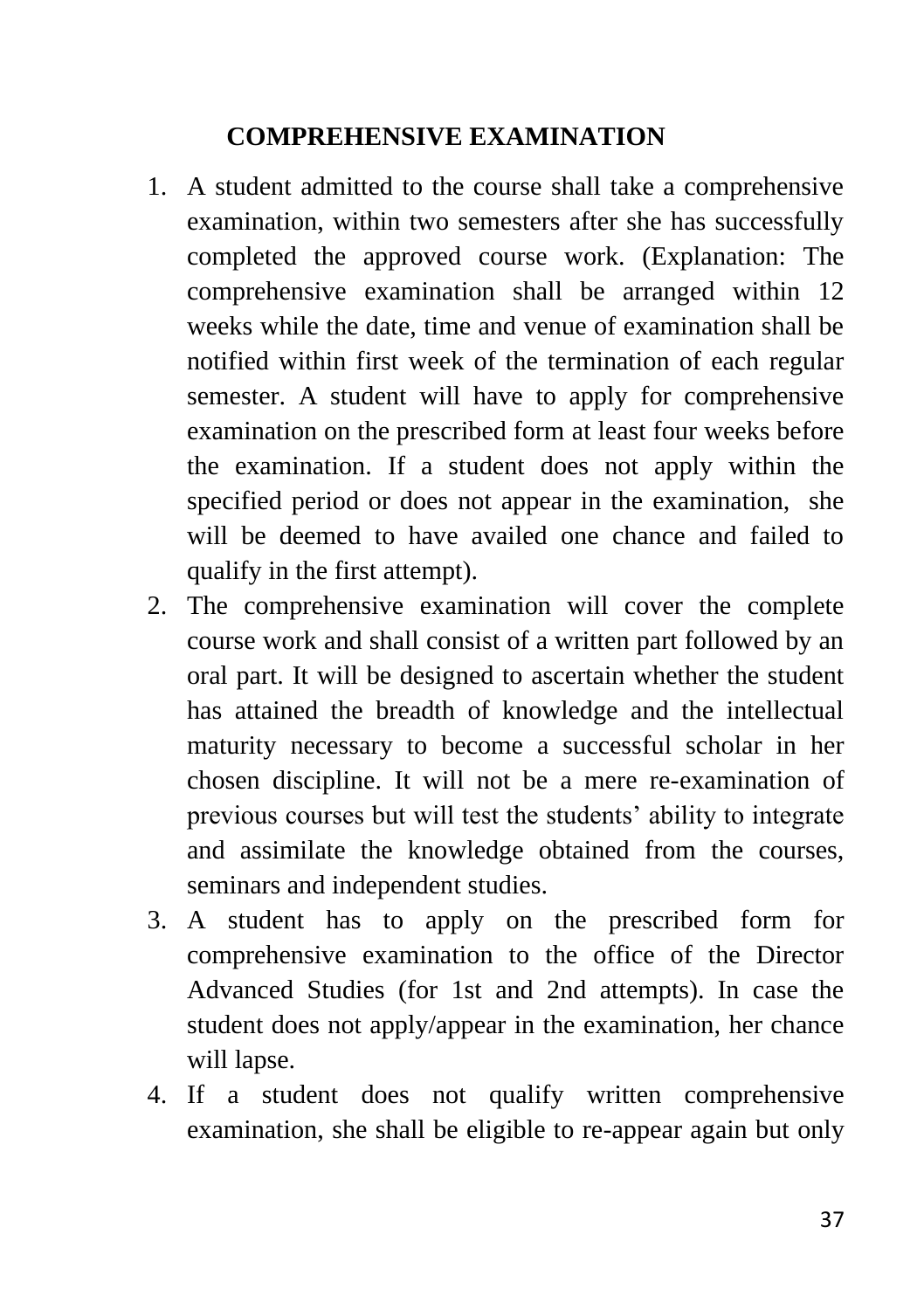once and within two semesters from the date of the declaration of the result of the examination.

5. A student who has passed the comprehensive examination shall be deemed to have become a candidate for admission to Ph.D. degree.

## **COMPREHENSIVE EXAMINATION (WRITTEN)**

- 6. The Controller of Examinations shall, with the approval of the Vice Chancellor, notify the date, time and venue of the examination at least two weeks before the commencement of the examination.
- 7. Examiners for the written comprehensive examination shall be appointed by the Vice Chancellor, processed through Controller of Examinations office from a panel of examiners (three for each paper) proposed by respective Board of Studies. The number of papers shall be three.
- 8. Each member shall, within seven days after the receipt of the answer books, return them duly marked to the Controller of Examinations along with the award list.
- 9. To pass the written examination a student must secure 65% marks in each paper separately.
- 10. If a student fails in two or more papers, she will be reexamined in all the papers. In case a student fails in one paper, she can re-appear only in the failed paper but only once within two semesters.

## **SYNOPSIS DEFENSE**

After qualifying the comprehensive examination (written) a student has to defend her PhD synopsis following the under mentioned procedure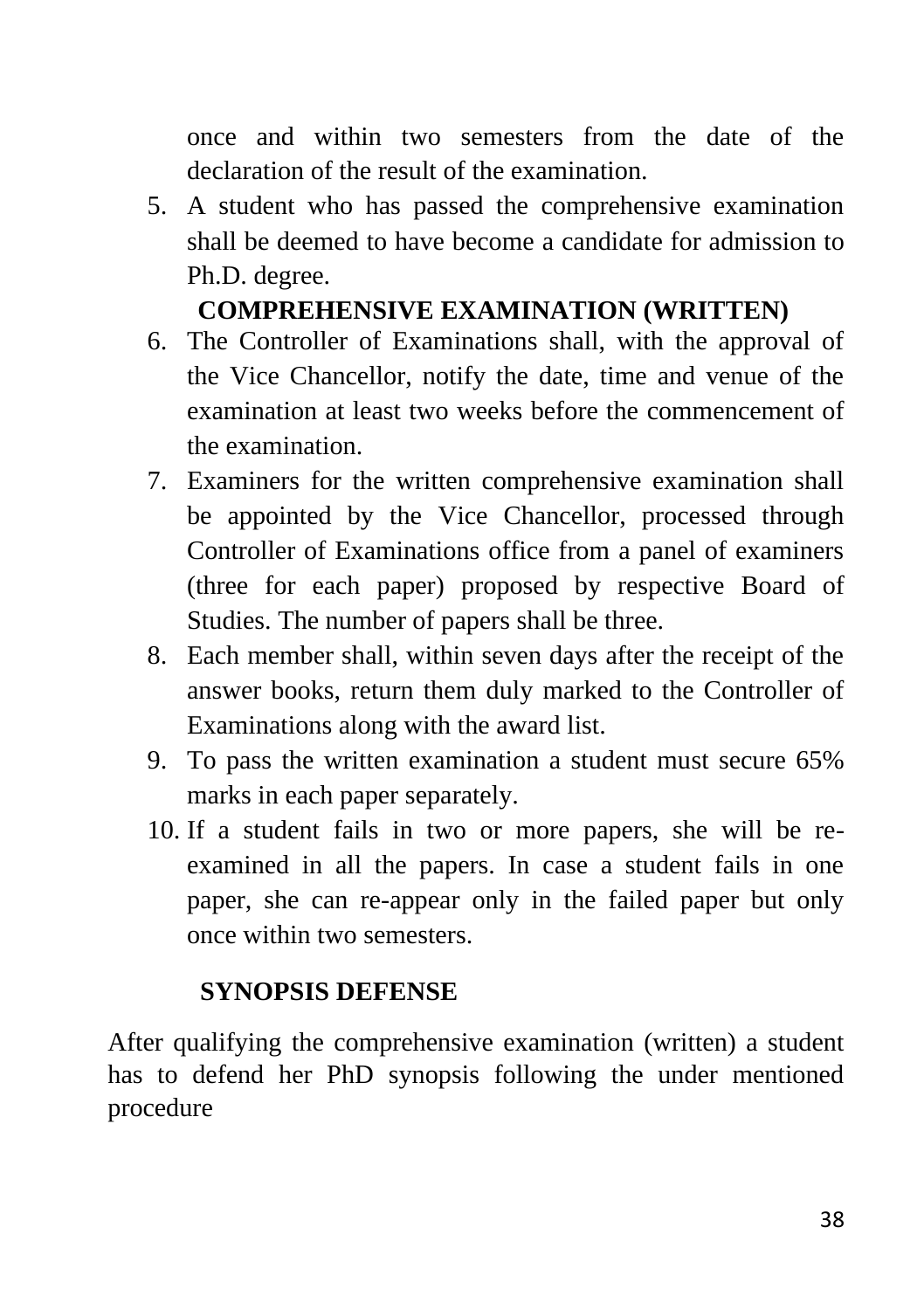•When the student is prepared to defend her synopsis (after synopsis scrutiny), the concerned supervisor will approach the Chairperson/In charge of her department for the same.

•The Chairperson/ In charge will notify the time, date and venue of the synopsis defense along with the Name of student and title of the synopsis. The copies of the notification are to be sent to the Vice Chancellor, Coordinator of the faculty, Director Advanced Studies, Controller of Examinations and Notice Board (for all interested students).

• All PhD synopsis defense should be in the presence of Supervisory Committee and Chairperson of the department, Deans/Coordinators (or their nominee), Director Advanced Studies (or her nominee), Faculty members and senior students.

• After the successful defense the Chairperson will notify to the DAS that the student (her name) has successfully defended the synopsis (entitled) along with the attendance sheets.

• The final notification will be made by the Director Advanced Studies.

• In case a student fails to defend, the Chairperson will notify the same and also notify the next date, time and venue of defense.

• The synopsis defense has no credit hours and no course code. A candidate who has passed the comprehensive examination shall be allowed to submit thesis. But, before submission, she will have to defend thesis, at University level through video conference. This presentation shall be evaluated by the Supervisory Committee and if found acceptable, the final submission may be allowed.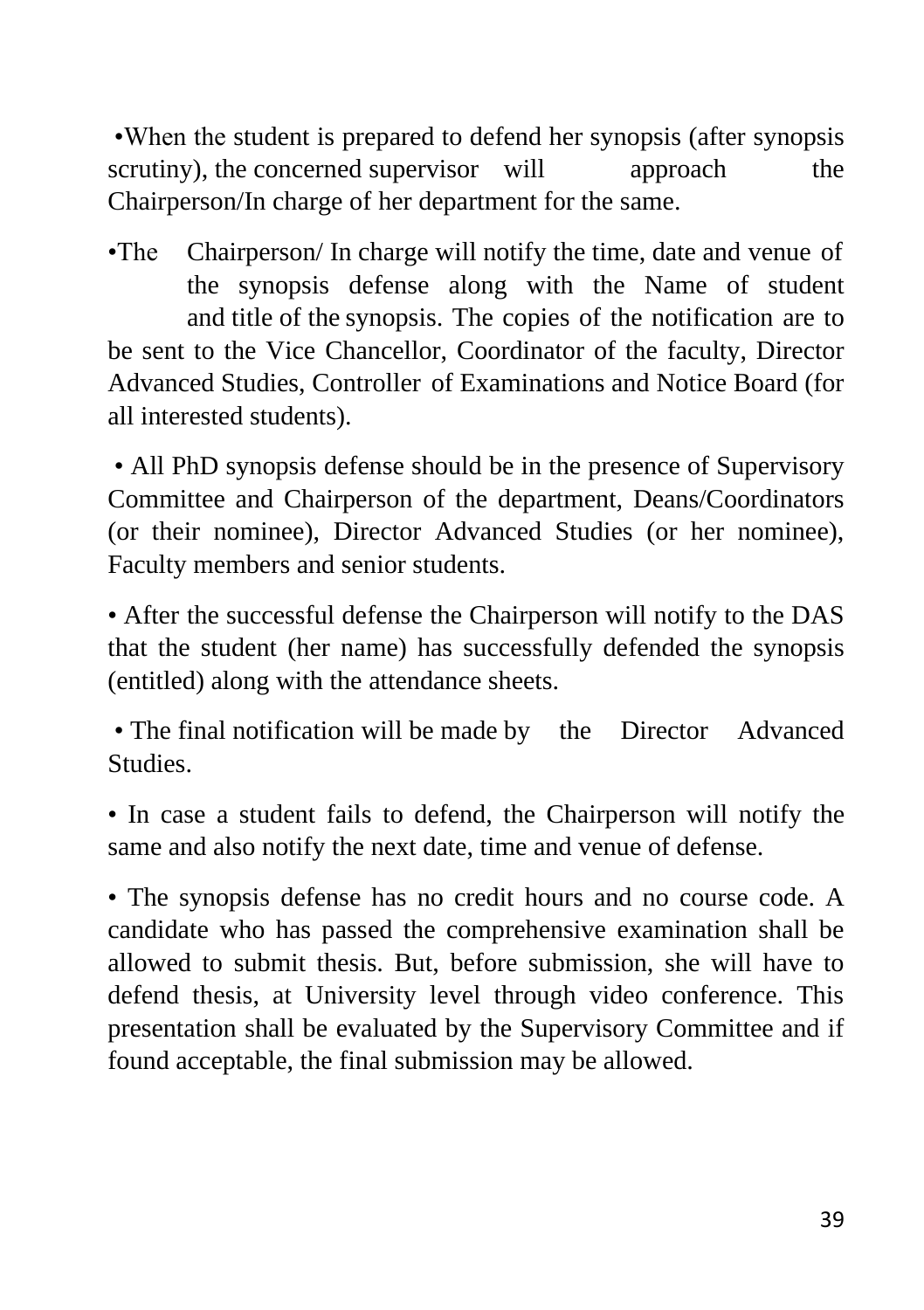## **PROCEDURE FOR DEFENDING THESIS**

- **1.** While defending PhD thesis by a PhD scholar in the absence of Co-supervisor/Member, the Chairperson of the Department/Director of the Institute in which student is enrolled will sign on behalf of co-supervisor or member. Note: (In case the Chairperson of Supervisory Committee is also a Chairperson of Teaching Department or Director of Institute and is on leave (within country) he must attend the PhD thesis defense and a date in this regard shall be fixed with his/her consultation.
- **2.** For "Minor Change" in the title of the synopsis/thesis, a letter from the Supervisory Committee of the student, will serve the purpose.
- **3.** In case of major change, the student will have to defend it again at University level and evaluated by the Supervisory Committee.
- **4.** The student who enrolls extra semesters beyond the minimum residential period (six semesters) will have to pay full semester fee for each and every extra semester.
	- (i) The students who will enroll 9th and 10th semester in their Ph.D. program will not be allowed hostel accommodation.
	- (ii) After submission of the thesis, the students will not be allowed to stay in the University hostels.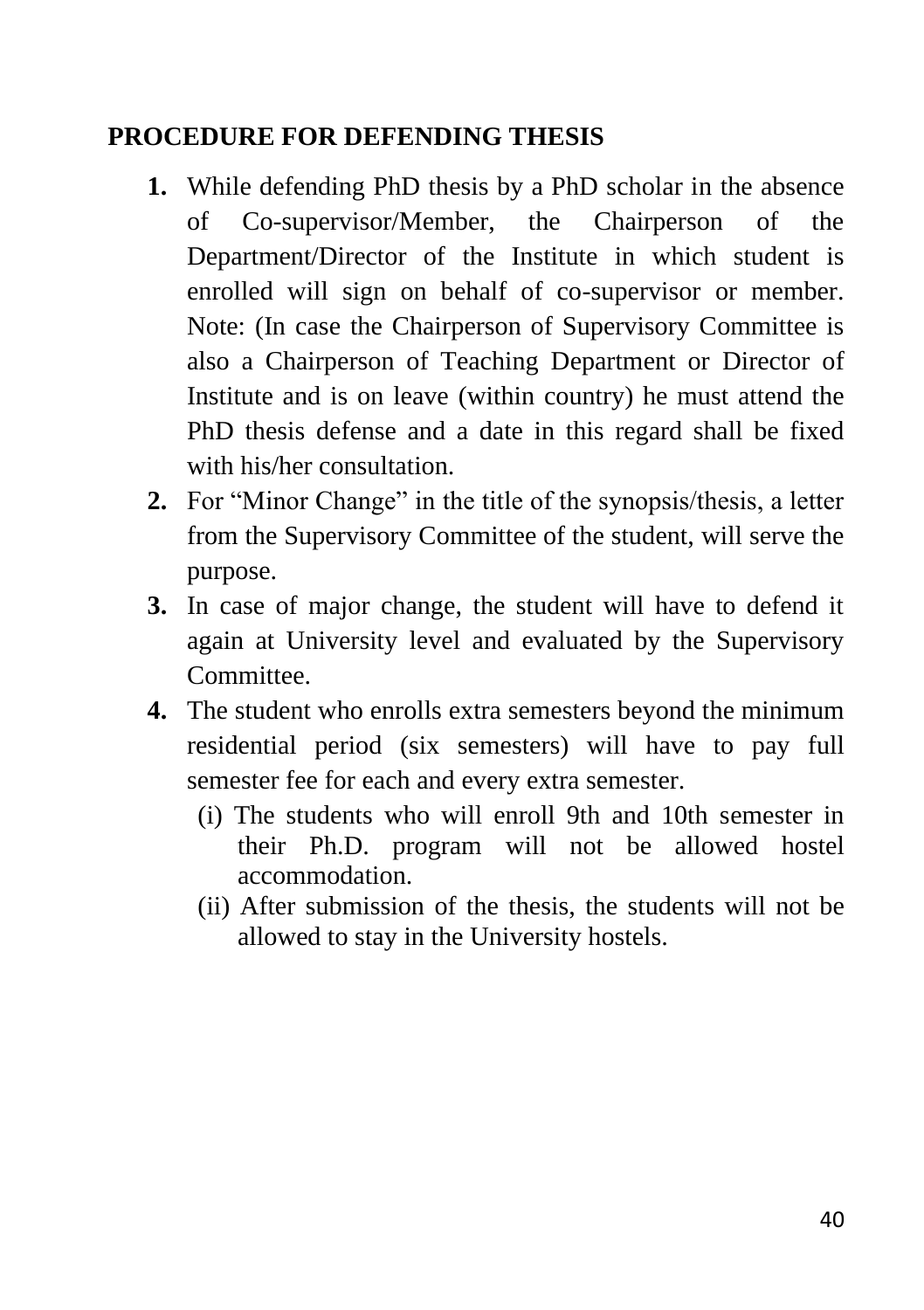## <span id="page-40-0"></span>**6. LIBRARY RULES**

- **1.** Silence must be observed in the study areas. Quiet talking is allowed in the Circulation Desk area. The Library staff has the right to ask the people to leave the library if they are talking anywhere in the library in a way, causing disturbance to other people working.
- **2.** Students must carry their University ID cards to enter the library.
- **3.** All library material must be borrowed out before leaving the library. Un-borrowed items taken beyond the library Gate are considered stolen. Offenders are liable to suspension and stern disciplinary action.
- **4.** Seats are not allowed to be reserved. When there is a demand for seats, Library staff can remove the unattended articles from the tables.
- **5.** Chairs and study tables should not be moved around.
- **6.** Eating and drinking in library are prohibited.
- **7.** Personal belongings (such as file covers, briefcases, handbags etc.) must be left outside the library or at the designated place. The University accepts no responsibility for personal belongings left in the library.
- **8.** Users are not permitted to use telephones (including mobile telephones) in the library. Mobile phone must be switched off in the library. Library staff is not permitted to accept private telephone messages with the exception of emergency calls.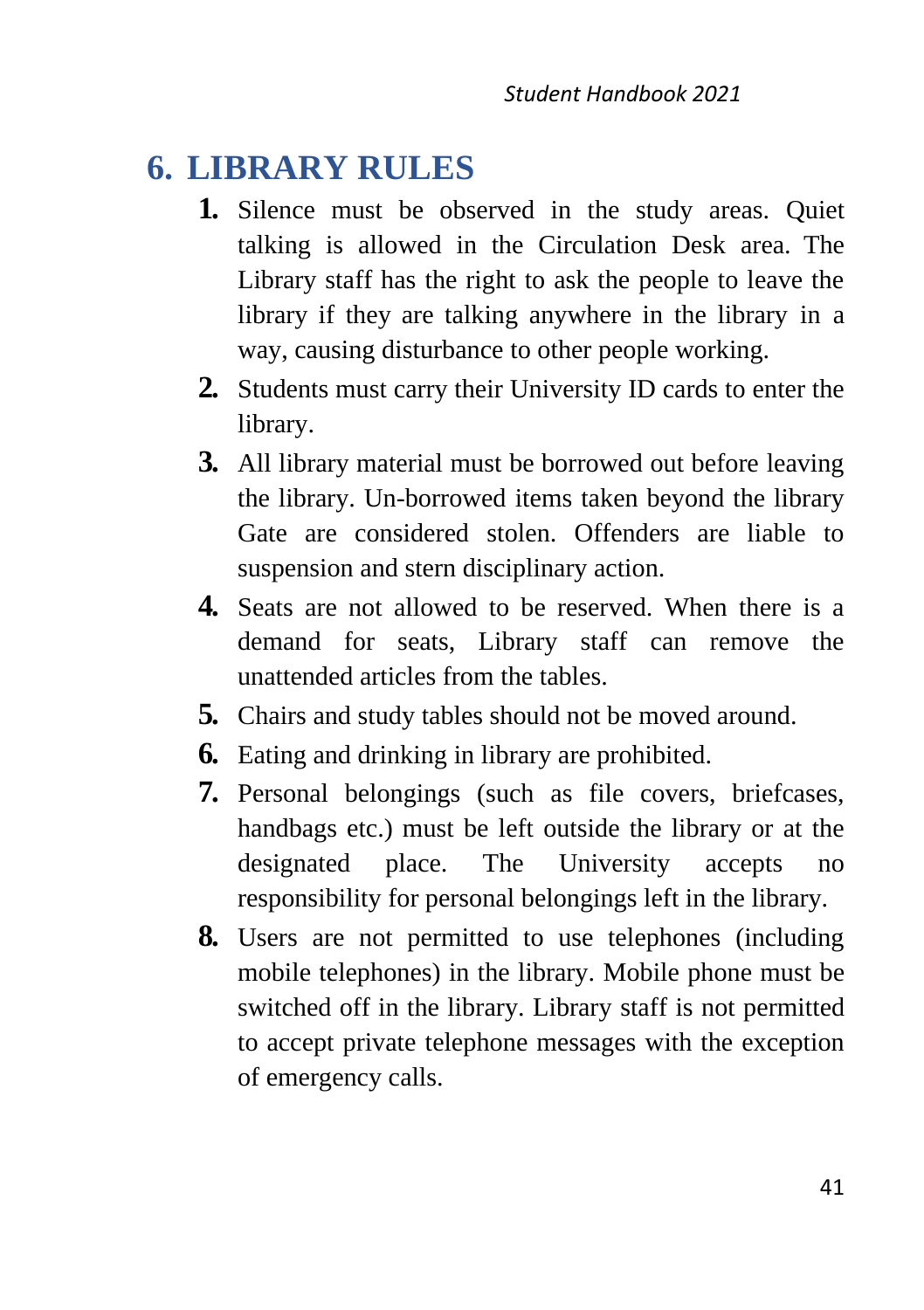- **9.** Students are advised not to write on, tear off, or deface library material (books, furniture etc.) by ballpoint, marker, pen, pencil etc.
- **10.** If the Librarian or other Library Staff has reasonable grounds to suspect that a breach of library rules is being committed he or she has the power to require that any person who is present in, or is leaving or attempting to leave the library, shall demonstrate to the satisfaction of the Librarian or Library Staff that he or she is not in possession of any book(s) or other item(s) of library property.
- **11.** No users of the library shall enter areas of the library designated by the Librarian "not for public access", unless accompanied by a member of the Library staff.
- **12.** Library material is issued for the following duration:
- **13.** Reference material will NOT be issued.
- **14.** Renewal of borrowed books cannot be claimed as a right. Priority would be given to those in the waiting list, if any.
- **15.** Borrower must return or renew all library material promptly. Borrowers should ensure that the material is returned by the due date, otherwise fines will be imposed.
- **16.** A fine of Rs. 5 per day would be charged for each book or audio/video material returned after the due date. This fine can only be waived off by written permission of Director or delegated authority.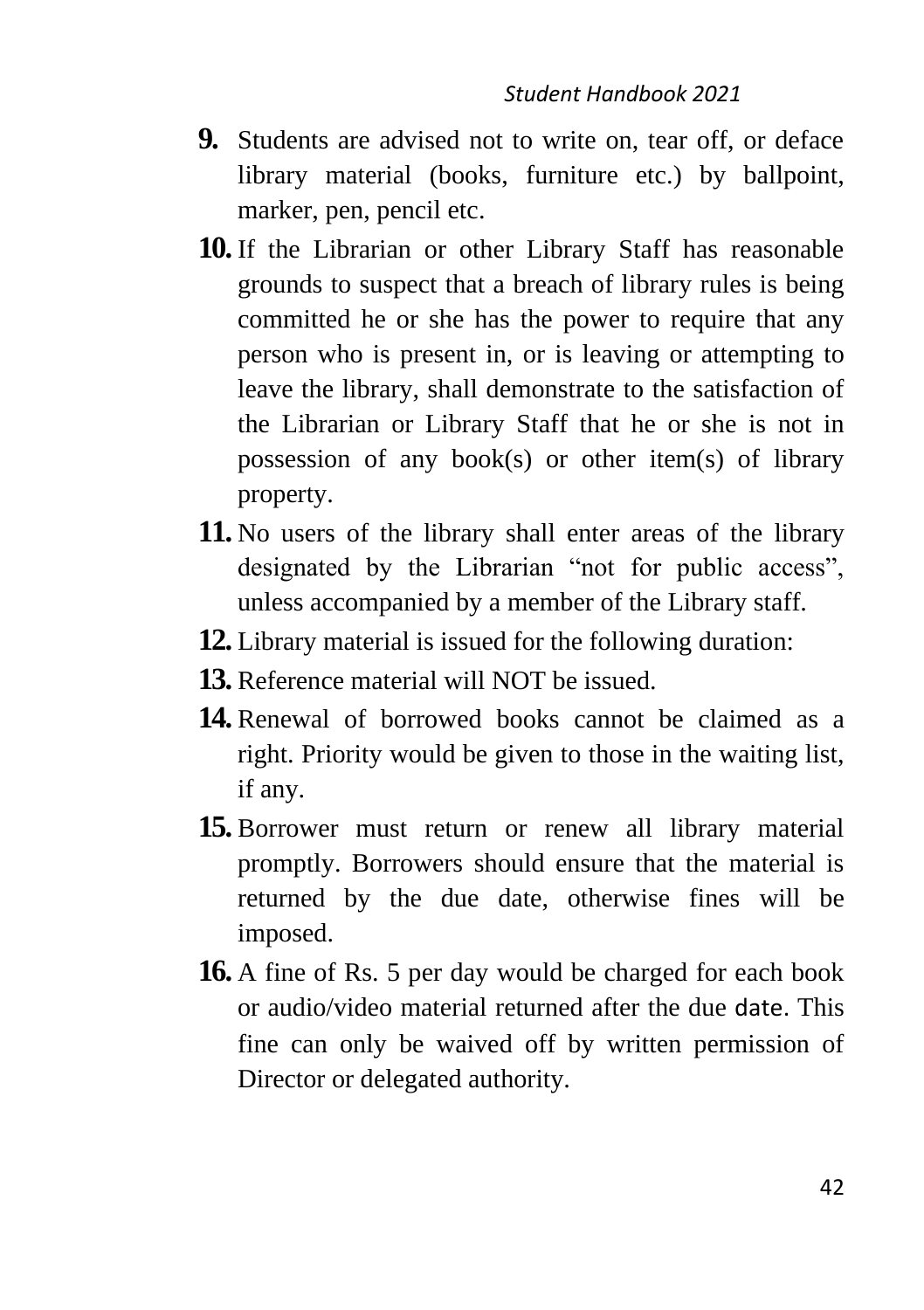- **17.** If an item is found damaged at the time of its issue, the student must immediately inform the library staff about it and get it noted in the register.
- **18.** If an item is lost, then the borrower must replace it. If an item is not found from local market then the double cost of the item will be charged.
- **19.** Borrowers shall be responsible for any damage to the borrowed items. The librarian can ask the borrower to replace the damaged item with the same item in excellent condition.
- **20.** Members must notify the library of any change in their postal or email addresses.

Theft of library material is a major offence that may result in immediate expulsion from the University. Violation of any of the above rules may result in either termination of the library membership for the semester or imposition of fine.

### **Library Services:**

- Online Booking and Reservation of Library Material Digital Library
- Online Public Access Catalogue (OPAC) of Library **Resources**
- Electronic Journals and Databases
- Audio/Visual Facilities
- Sophisticated Computer Systems for Research and Use for Digital and Electronic Resources
- Wireless Internet Connection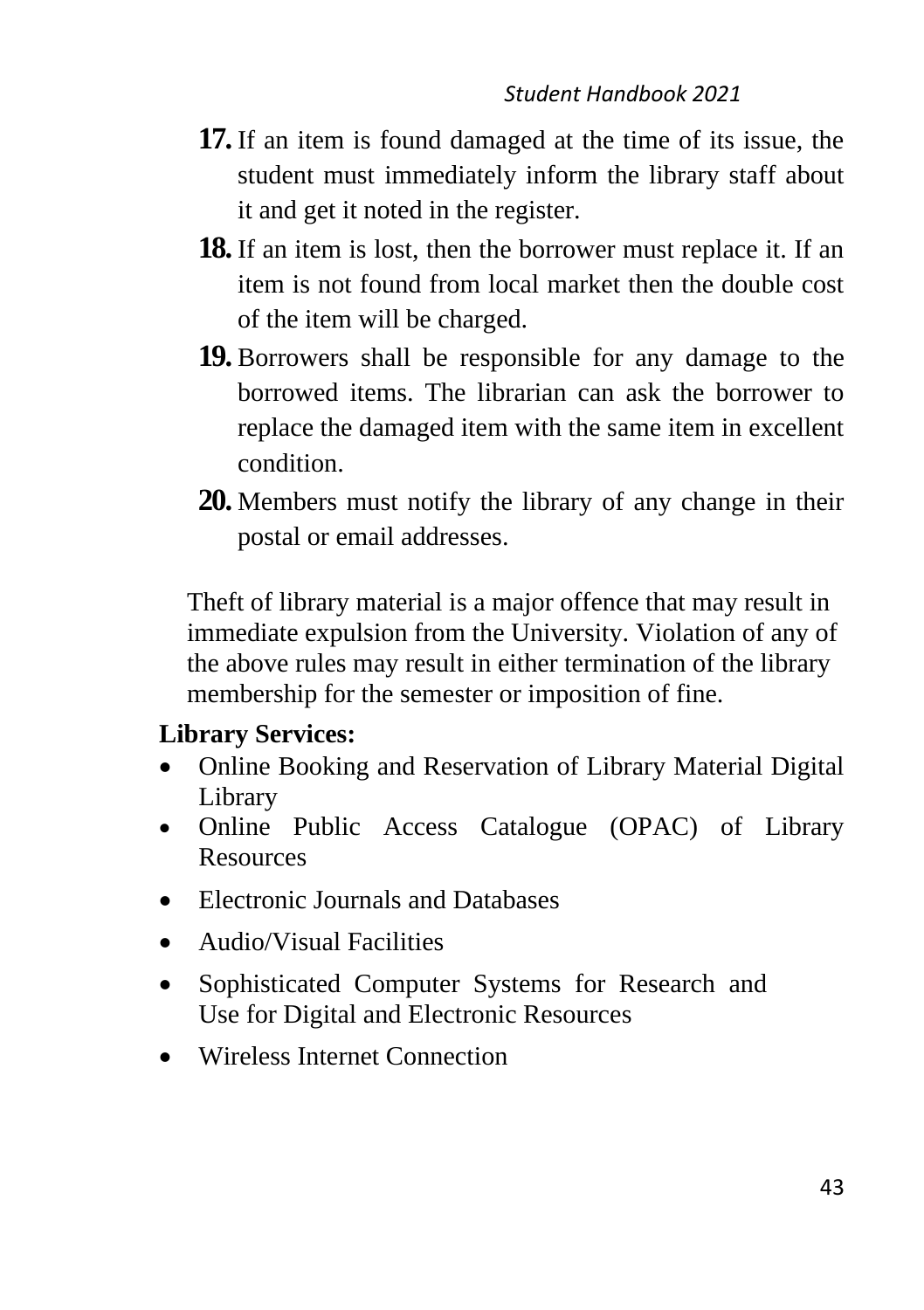## <span id="page-43-0"></span>**7. COMPUTER LAB RULES**

Students must cooperate with lab staff to run the lab operation smoothly and amicably.

- **1.** No drinks & food stuff is allowed in the labs.
- **2.** Use of Mobile phones inside the lab is strictly prohibited.
- **3.** Relocation of the lab equipment is strictly prohibited.
- **4.** No personal equipment without prior permission of Lab In-charge can be brought or installed in the computer labs.
- **5.** Students should be seated properly while using the computers and must tidy up the chairs and keyboard drawer while leaving.
- **6.** No loud talking, noisy behaviour or music is allowed in the labs.
- **7.** No Chatting (e.g. Yahoo & MSN Messenger etc.) is allowed.
- **8.** Lab facilities are for academic use only as per the Fair Use Policy, therefore, **No computer games are allowed in the labs.**
- **9.** During scheduled lab hours, labs are available only for the scheduled class and unavailable for others.
- **10.**No outsider(s) without permission is/are allowed in the labs.
- **11.**No students are allowed to enter and use the facility without the GCWUF ID cards.
- **12.**Lab Administrator has the right to ask you to leave.
- **13.**Any facility offered in the lab can be revoked/denied without prior notification.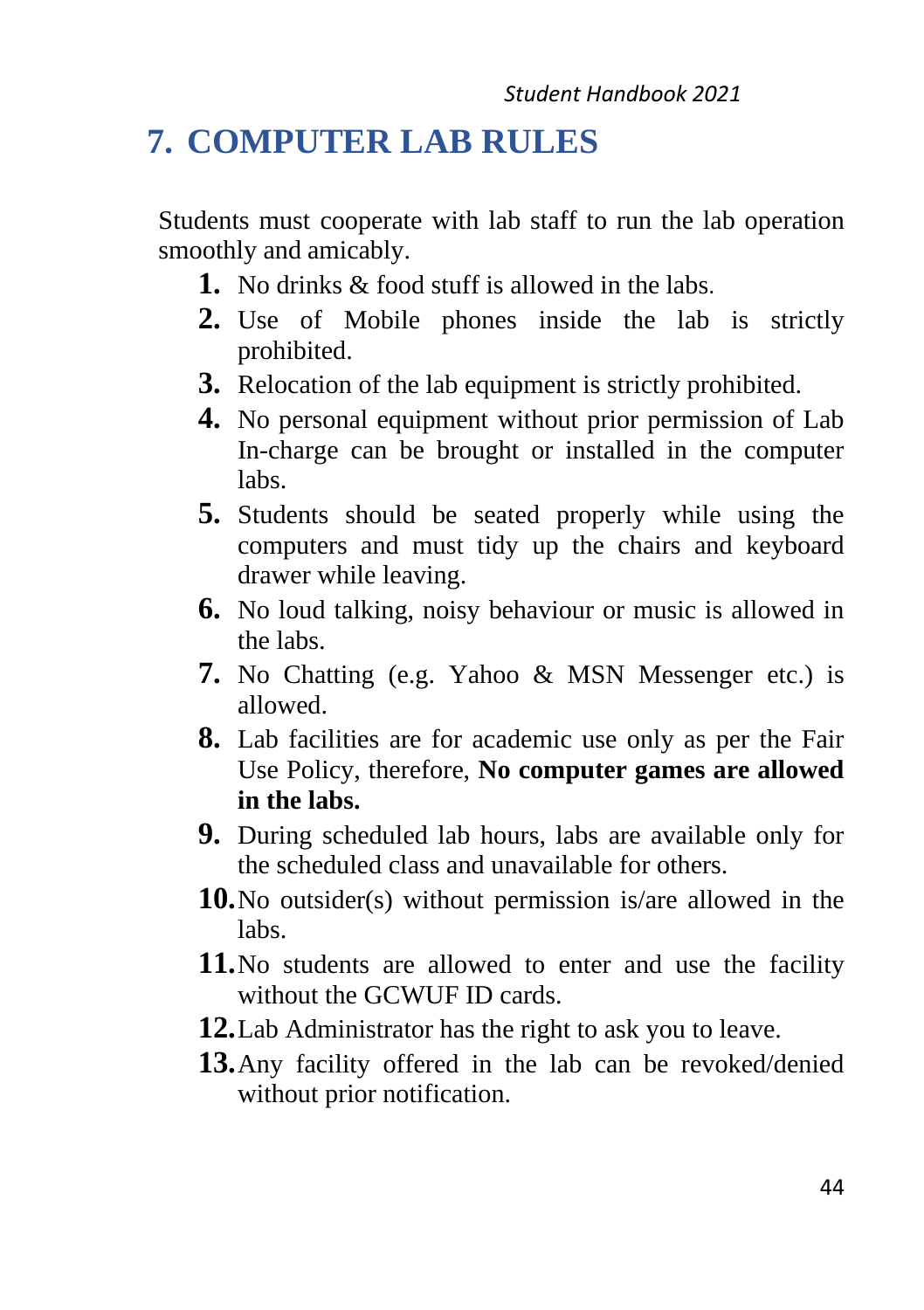# <span id="page-44-0"></span>**8. STUDENT FACILITIES AT CAMPUSES**

GCWUF is fully equipped with pertinent facilities required for a conducive learning environment like, cafeteria/restaurant, transport facility, sports facilities, library, learning management system etc. In-Campus Hostel Facility is also provided.

### **STUDENT FINANCIAL AID OFFICE:**

To assist economically marginalized students, the university has established Students 'Financial Aid Office' (SFAO) which deals with the applications launched by financially disadvantages students. SFAO ensures that no student should leave the University without a degree only because of financial constraints.

The university offers various scholarships and financial aids to its students, both on merit and need basis. These full and partial scholarships are provided by the university as well as by other funding agencies.

## **Scholarships Available in GCWUF**

- HEC NEED Based Scholarships
- University Need Based Scholarships (GCWUF)
- INTERLOOP Scholarships
- Punjab Educational Endowment Fund (PEEF) Scholarship
- Student Advancement Fund Evolvement
- MORA Scholarships
- Faisalabad Merit Scholarships
- Pakistan, Bait-ul-Maal
- Killa Gift Fund Trust Faisalabad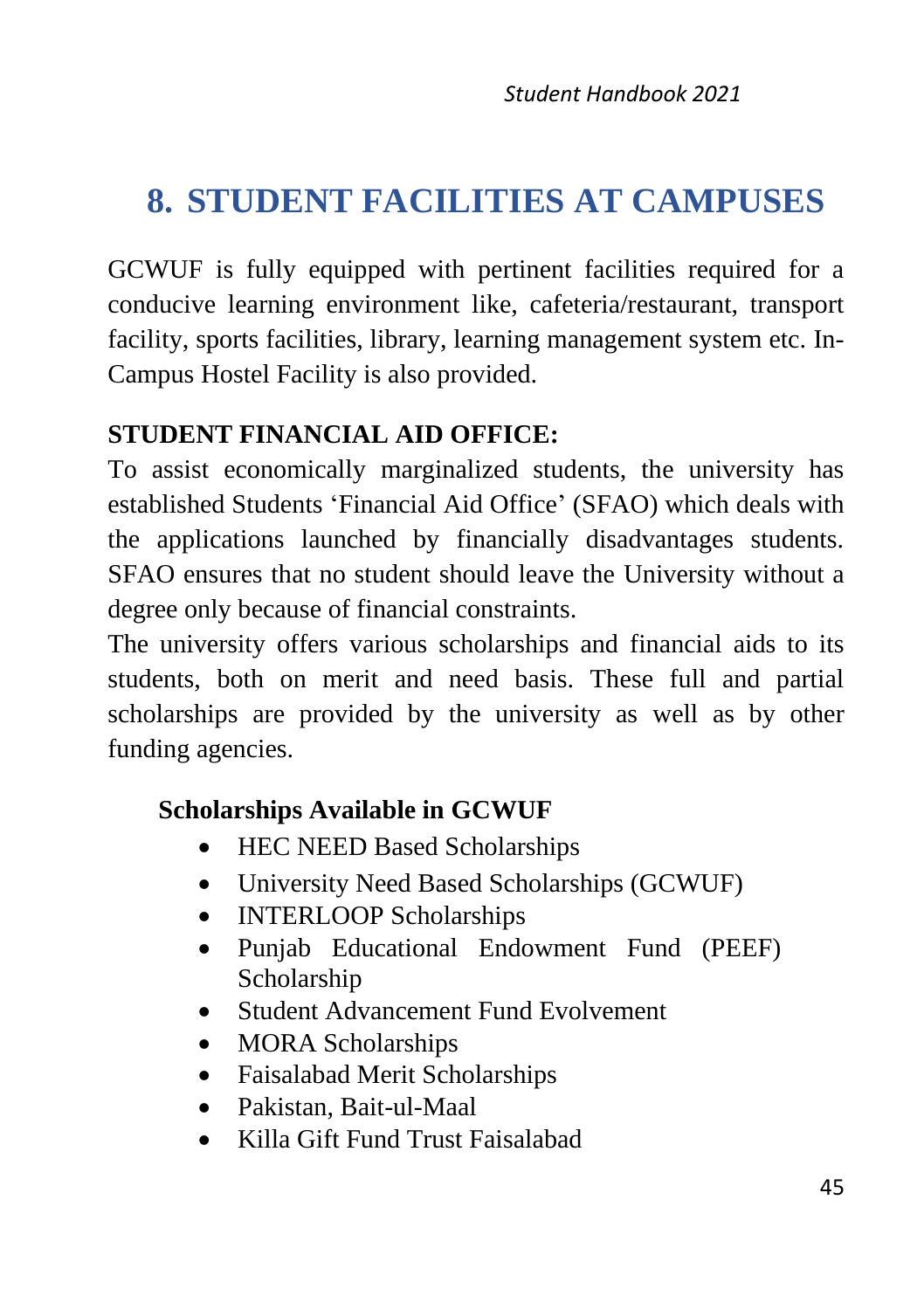- Sitara Chemical Scholarships
- Orkazai Agency Scholarships
- Ministry of Religious Affairs & Interfaith Harmony Scholarships (Minority Basis)
- Dalda Scholarships
- Rafhan Maize Scholarships

Note: Students should apply for Interloop Scholarships along with submission of admission forms. For further information visit website (www.interloop-pk.com) or contact at Ph. No.041-4360400 Ext: 8301, 2020.

## **HOSTELS:**

Govt. College Women University Faisalabad offers the hostel facility for those students who reside outside Faisalabad city. Graduate and undergraduate students who want to avail this opportunity are suggested to apply on prescribed form. Just after securing the admission, students have to submit the application form in the office of the chairperson hall council duly filled and verified by concerned head of department. Students have to follow the rules and regulations issued for the hostilities.

In case of any violation, allotment of hostel will be cancelled with confiscation of all types of deposited hostel dues.

Mess facility is provided to all the boarders of hostel; it includes breakfast, lunch and dinner. Food court is fully functional; students can enjoy their food in a comfortable environment.

## **R.O. WATER AND FILTERATION PLANT:**

GCWUF, in collaboration of Sarwar Foundation, has managed to construct a R.O plant at main campus. Currently, three R.O Plants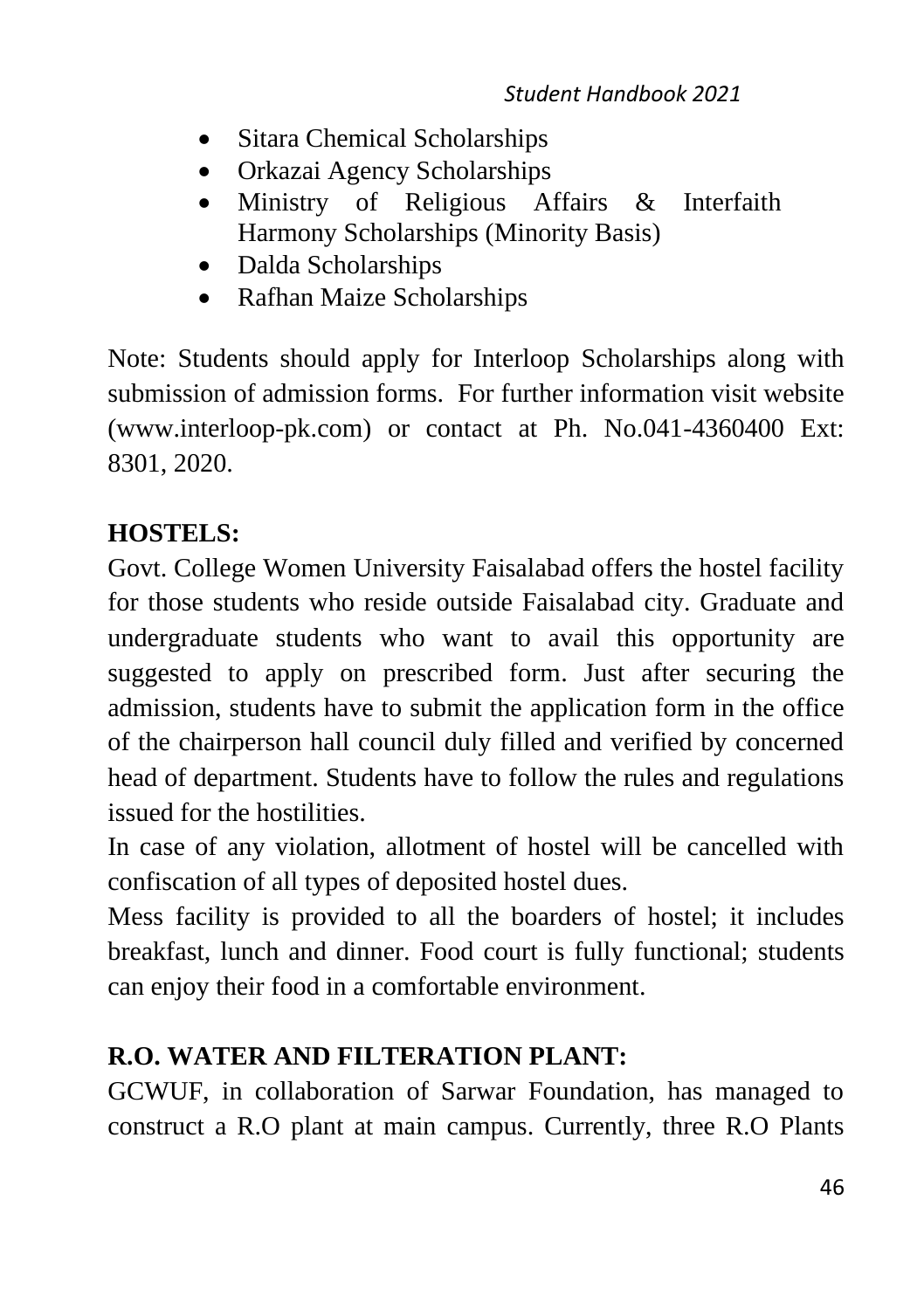#### *Student Handbook 2021*

and one filtration plant are functioning in Government College Women University, Faisalabad. They have a capacity to store 3 tons of water collectively. Almost 17000 day scholars and hostel students, 500 faculty members, 300 non-teaching staff and general public outside university are provided with safe drinking water via these plants.

Ground water is purified and converted into drinking water through R.O Plants and filtration plants. They work on WASA water. Water tanks are regularly washed by ALUM solution on monthly basis. Water samples are tested chemically and biologically on monthly basis and reports are found up to the mark. TDS level of drinking water is maintained from 210 to 280 and ph. level of 6.8-7.5, which is within the safe limit. R.O plants are repaired according to need. Membrane of one ton R.O plant was changed recently.

By the time chemical analysis is done by a well reputed company (AQUA Engineering) and biological analysis is done by university itself in the laboratory of food science and technology. In future a special lab is going to be established for chemical analysis of water samples from R.O plants. These R.O plants are also inspected and licensed by Punjab Food Authority.

This R.O Plant not only serves university students but also provides safe drinking water to general public outside the university as a link is provided to outer wall of university and taps are attached there.

### **CANTEEN:**

University canteen offers hygienic and fresh food including fruits and vegetables, fresh juices, milk based products like shakes, Ice creams and Smoothies. Quality of food is maintained at campus. It sometimes affects manufacturing cost and sale rates of products available at canteen as compared to those in open market. Food is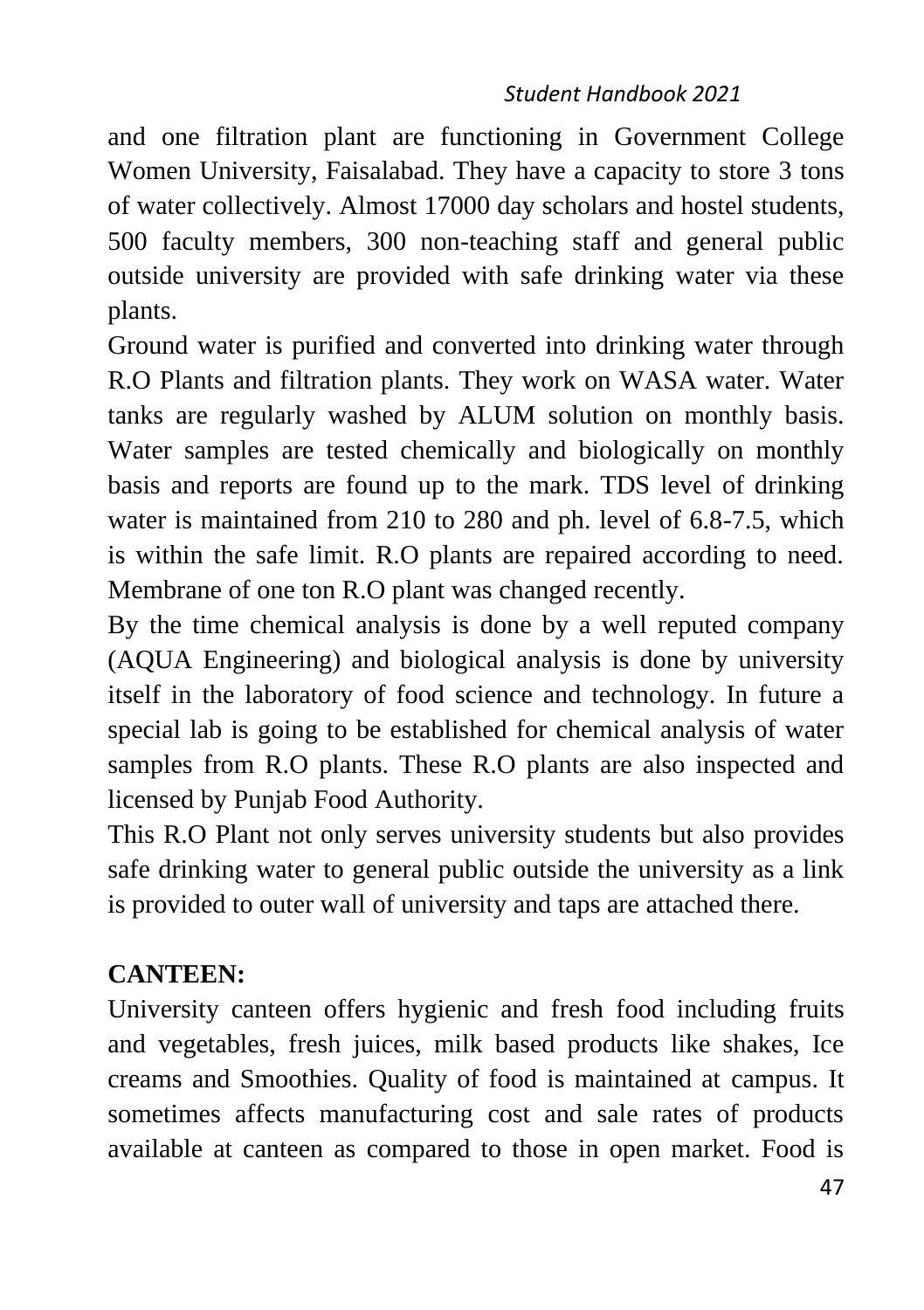#### *Student Handbook 2021*

served in disposable plates. A separate ticketing counter and cash counter make the system of the canteen well organized.

Transportation:

Currently there are three buses on three different routes (that cover the whole city Faisalabad) but keeping in view the prospective students the travelling routes will be increased and fleet of buses will also be increased to 05 more with 01 ambulance and 05-07 more cars for University affairs.

### **Disease Prevention and Monitoring Cell (DPMC):**

Government College Women University has implemented a comprehensive mechanism for safe reopening of university under Disease Prevention and Monitoring Cell. Following measures have been taken under this cell.

- 1. *Disinfectant sprays*: The disinfectant sprays are made to disinfect offices, washrooms, class rooms, chairs, tables, grounds and the whole university on a weekly basis by Estate department. Disinfection has also been done at departmental level on daily basis.
- 2. *Provision of Face Masks*: The students /faculty without wearing masks cannot enter into university. The masks are being provided at each department for faculty and students
- 3. *Provision of Hand Sanitizer by the GCWUF:* To ensure safe health conditions, the hand sanitizers are provided by the GCWUF to each department for disinfecting hands after regular intervals.
- 4. *Health measure Committee:* Health measure committee has set up a help desk at dispensary with adequate information about this prevalent malaise. Screening has been started for students, teaching and non-teaching faculty.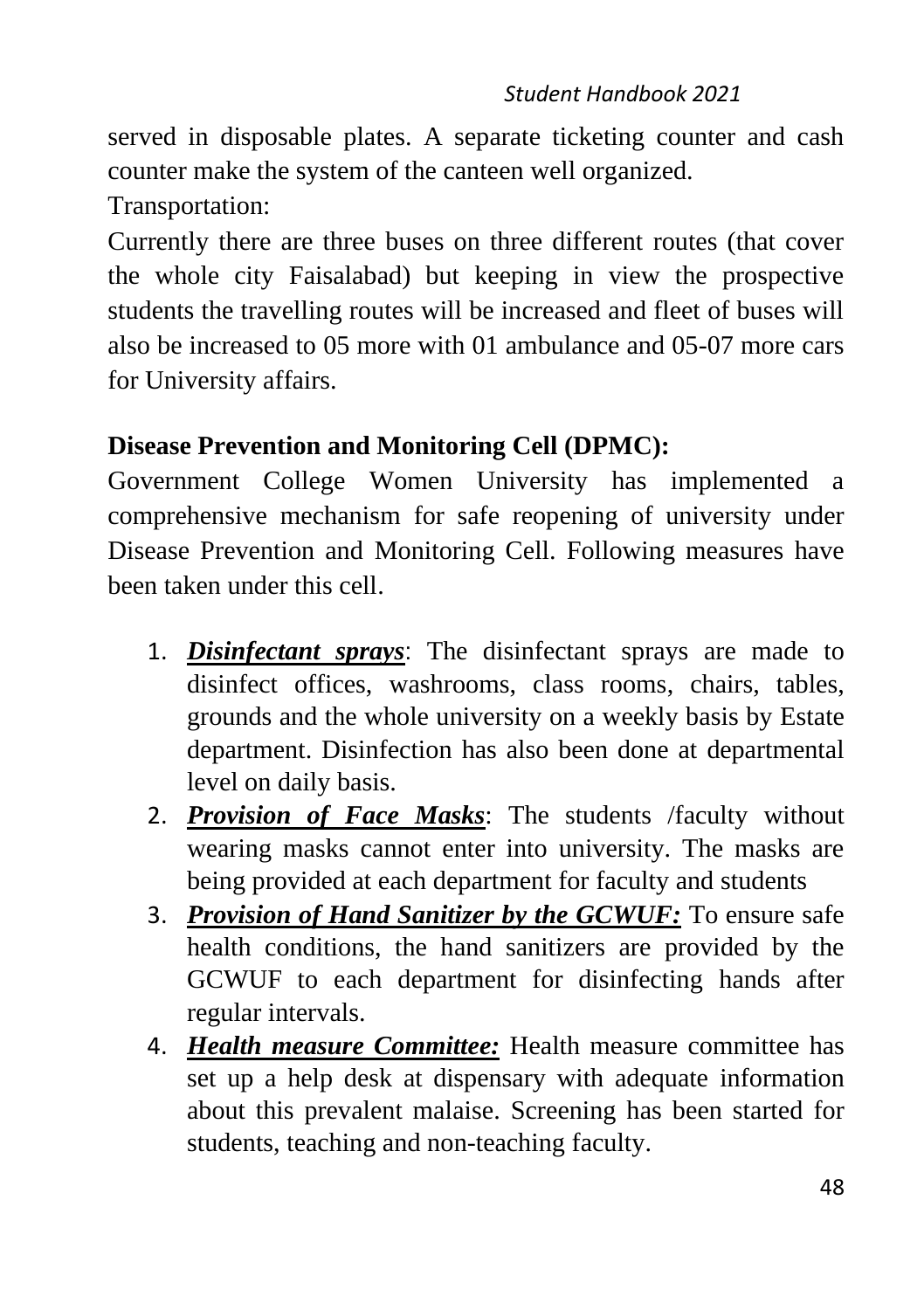- 5. *Monitoring Committee*: Monitoring committee holds frequent visits of different departments, academic blocks, play area, library, canteen and food court of University to ensure the implementation of the standard operating parameters of Covid-19.
- 6. *Cleanliness Committee:* Cleanliness Committee ensures the cleanliness of whole Campus to ascertain a clean environment for students free of any contamination caused by germs and bacteria.

## **SECURITY:**

The security system of Government College Women University Faisalabad has improved substantially to conduct a thorough security evaluation. In the backdrop of Covid-19 SoPs, special security measures were taken for the implementation of social distancing, checking of temperature at entry gates, wearing of face masks and maintenance of a standard system of cleanliness. All students are expected to adhere strictly to the SOPs of Covid-19 during the stay at campus.

## **GYM:**

Government College Women University Faisalabad reflects seriously about the fitness of its students and faculty. This commitment is best demonstrated in the establishment of University Gym. The Gym offers following equipment:

- Stepper
- Twister
- Butterfly
- Treadmill
- Yoga Fitness Mat
- Cycler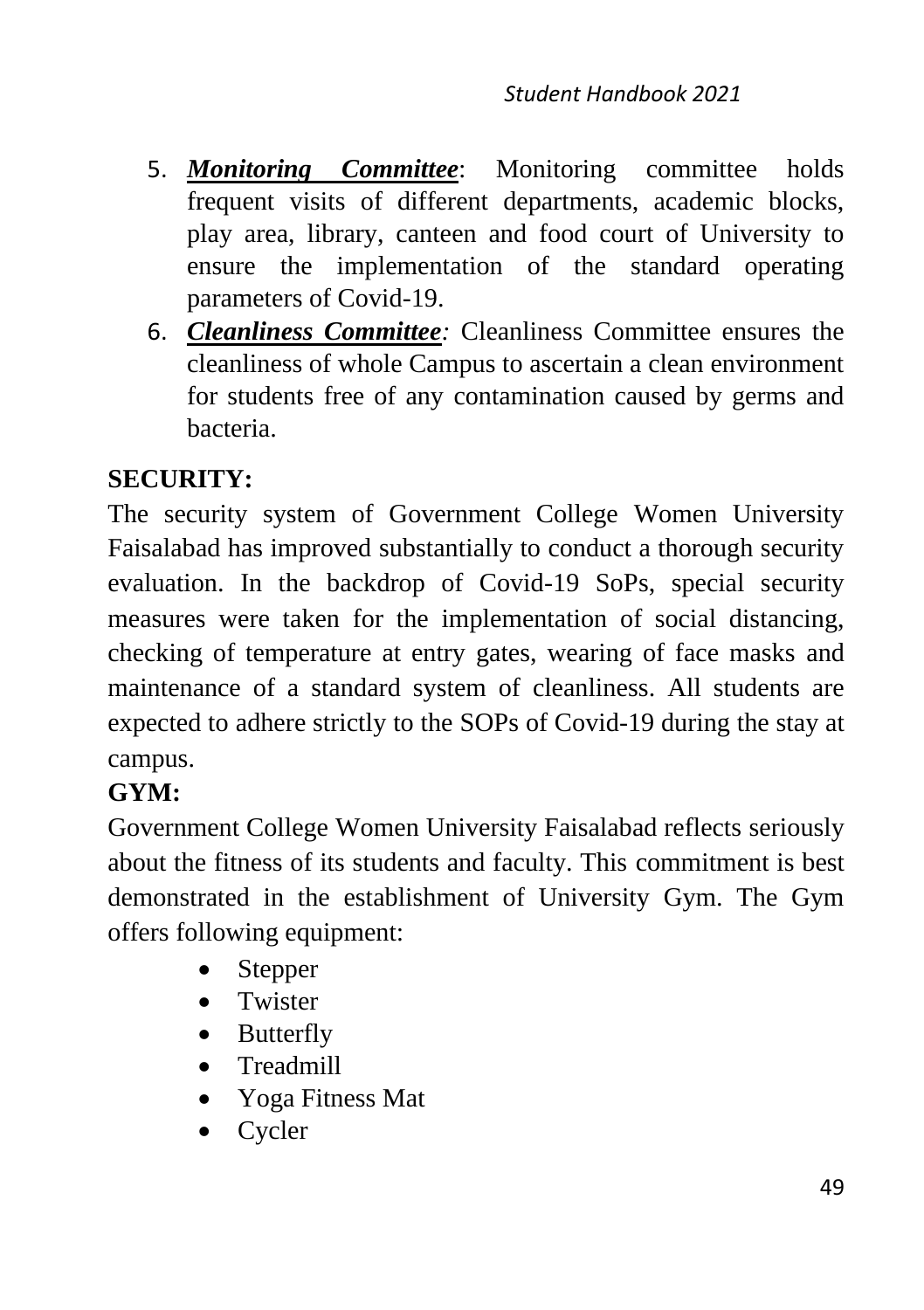- AbExer
- Cycle

These equipment help to increase the cardiovascular fitness. It increases muscle strength, improves the quality of mood & brain function, makes bones strong by increasing longevity and decreasing weight.

## **SOCIETIES FOR EXTRACURRICULAR ACTIVITIES**

Multiple societies are functionalized at GCWUF to explore the hidden talent of students. These societies are activated to design diverse opportunities for the mental and spiritual development of the potential participants. They further aim to boost the confidence level of students ultimately leading them to self-dependency and brighter prospects of employability.

| 1. Qiraat & Naat Society         | 13. Drug Abuse Control Society |  |
|----------------------------------|--------------------------------|--|
| 2. Debating Society              | 14. Media Society              |  |
| 3. Literary Society              | 15. Stage Management Club      |  |
| 4. Dramatic Society              | 16. Writers Club               |  |
| 5. Art Club                      | 18. Road Safety Club           |  |
| 6. Character Building<br>Society | 19. Social Activist Club       |  |
| (NAB)                            |                                |  |
| 7. Horticultural Society         | 20. Food Management Society    |  |
| 8. Business Society              | 21. Quiz Society               |  |
| 9. Cultural Society              | 22. Girls Guide Society        |  |
| 10. Blood Donor Society          | 23. Pak-China Business Forum   |  |
| 11. Scientific Society           | 24.Bazm-e-Rumi-o-Iqbal         |  |

Detail of Societies and Clubs available at GCWUF are mentioned below: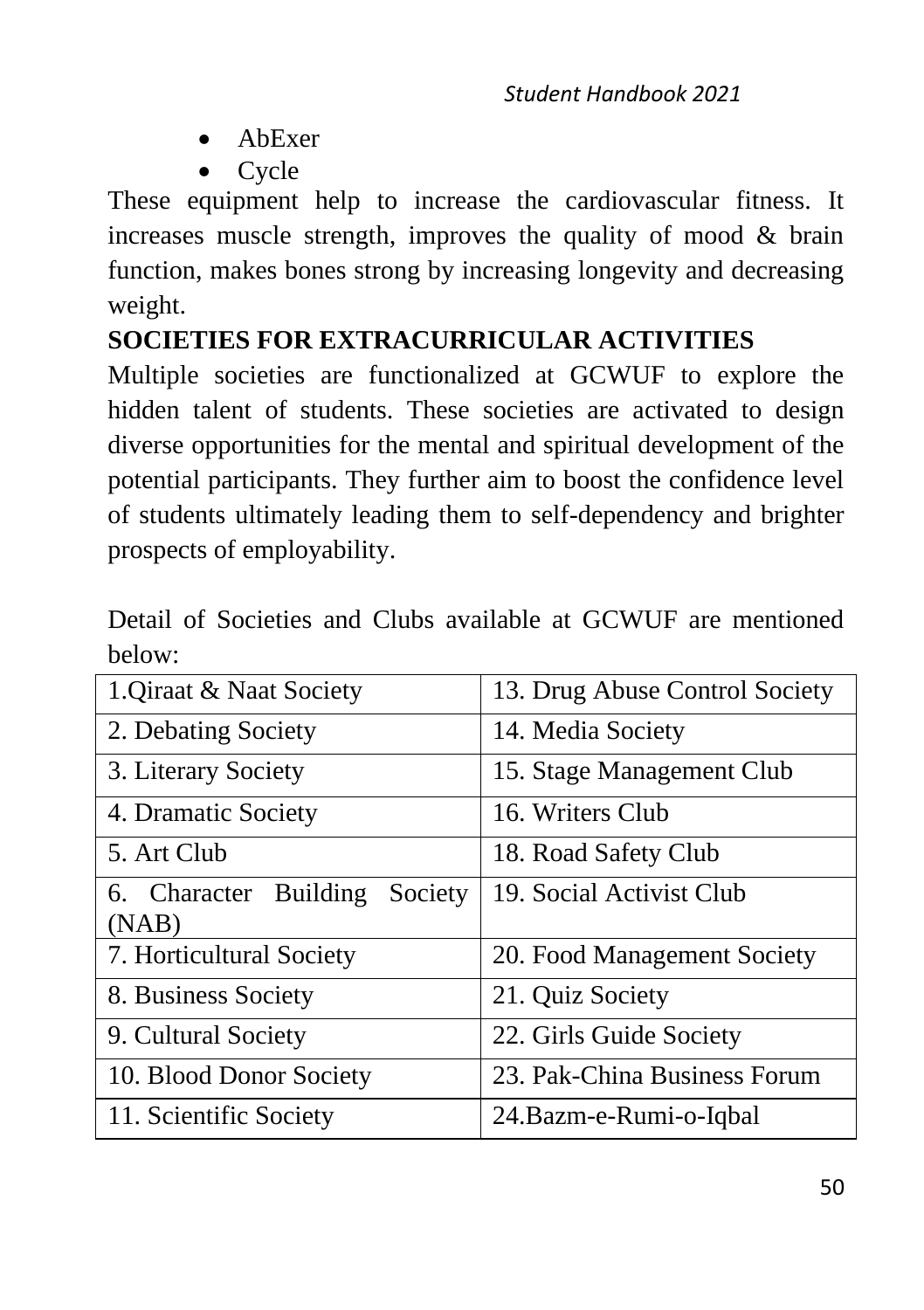12. Music society

Masiid:

A Masjid occupies an important position in the daily life of all Muslims. Besides being a place of worship, it also serves as community center where Muslims can socialize in an environment that is free of judgment, harassment or discrimination.

The masjid in GCWUF has been designed and laid out keeping in view the needs of students and includes facilities for ritual ablution as well academic research.

It provides a quiet place for students to pray, meditate, read and reflect during breaks. The building is carpeted for prayer purpose and comfortable cushions have been placed along all walls for researchers to sit in calm and peaceful environment.

## **Jinnah Auditorium:**

Jinnah Auditorium acts as a pivot for all academic and co-curricular activities and events that take place on the campus.

The recently renovated auditorium has an advanced lighting and sound system and has capacity of accommodating 500 people at a time.

It allows GCWUF to host numerous events such as conferences, speaker sessions, musical performances, and theatre plays. The entire place is fully air-conditioned with a dedicated power back-up, equipped with modern projection and audio systems with access to the internet.